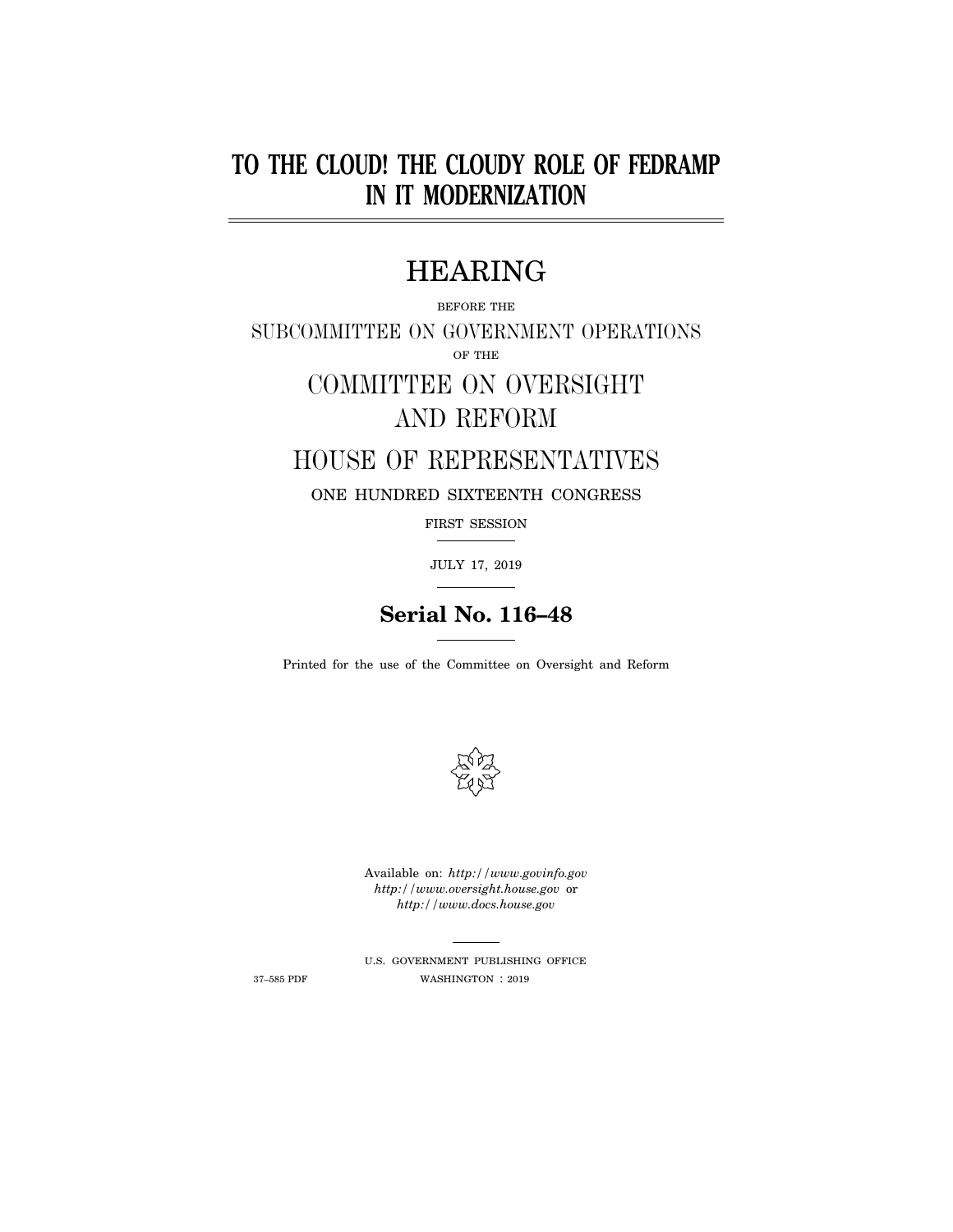#### COMMITTEE ON OVERSIGHT AND REFORM

ELIJAH E. CUMMINGS, Maryland, *Chairman* 

CAROLYN B. MALONEY, New York ELEANOR HOLMES NORTON, District of Columbia WM. LACY CLAY, Missouri STEPHEN F. LYNCH, Massachusetts JIM COOPER, Tennessee GERALD E. CONNOLLY, Virginia RAJA KRISHNAMOORTHI, Illinois JAMIE RASKIN, Maryland HARLEY ROUDA, California KATIE HILL, California DEBBIE WASSERMAN SCHULTZ, Florida JOHN P. SARBANES, Maryland PETER WELCH, Vermont JACKIE SPEIER, California ROBIN L. KELLY, Illinois MARK DESAULNIER, California BRENDA L. LAWRENCE, Michigan STACEY E. PLASKETT, Virgin Islands RO KHANNA, California JIMMY GOMEZ, California ALEXANDRIA OCASIO-CORTEZ, New York AYANNA PRESSLEY, Massachusetts RASHIDA TLAIB, Michigan

JIM JORDAN, Ohio, *Ranking Minority Member*  PAUL A. GOSAR, Arizona VIRGINIA FOXX, North Carolina THOMAS MASSIE, Kentucky MARK MEADOWS, North Carolina JODY B. HICE, Georgia GLENN GROTHMAN, Wisconsin JAMES COMER, Kentucky MICHAEL CLOUD, Texas BOB GIBBS, Ohio RALPH NORMAN, South Carolina CLAY HIGGINS, Louisiana CHIP ROY, Texas CAROL D. MILLER, West Virginia MARK E. GREEN, Tennessee KELLY ARMSTRONG, North Dakota W. GREGORY STEUBE, Florida FRED KELLER, Pennsylvania

DAVID RAPALLO, *Staff Director*  WENDY GINSBERG, *Subcommittee Staff Director*  JOSHUA ZUCKER, *Clerk*  CHRISTOPHER HIXON, *Minority Staff Director*  CONTACT NUMBER: 202-225-5051

#### SUBCOMMITTEE ON GOVERNMENT OPERATIONS

GERALD E. CONNOLLY, Virginia, *Chairman* 

ELEANOR HOLMES NORTON, District of Columbia, JOHN P. SARBANES, Maryland JACKIE SPEIER, California BRENDA L. LAWRENCE, Michigan STACEY E. PLASKETT, Virgin Islands RO KHANNA, California STEPHEN F. LYNCH, Massachsetts JAMIE RASKIN, Maryland

MARK MEADOWS, North Carolina, *Ranking Minority Member*  THOMAS MASSIE, Kentucky JODY HICE, Georgia GLENN GROTHMAN, Wisconsin JAMES COMER, Kentucky RALPH NORMAN, South Carolina W. GREGORY STEUBE, Florida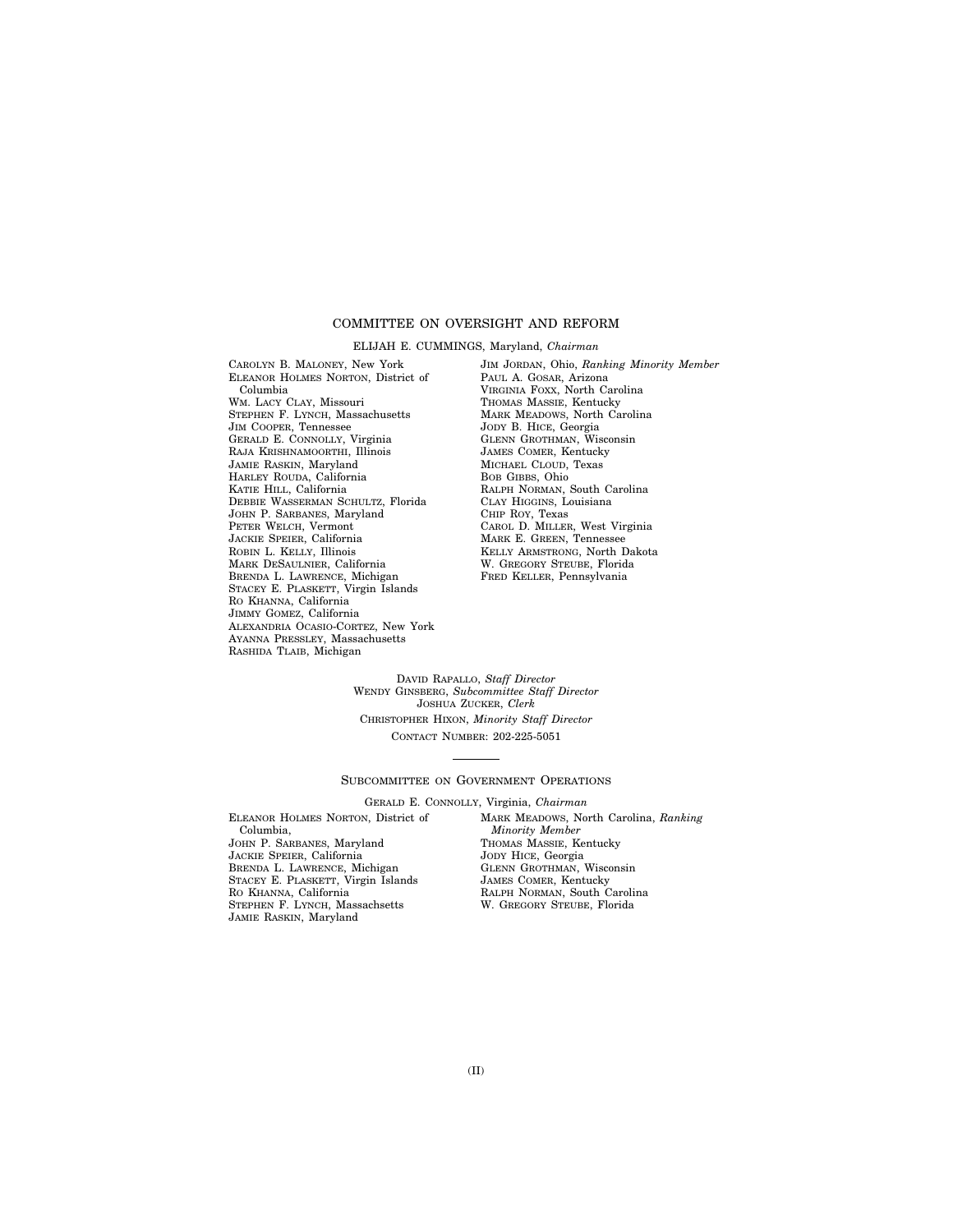### C O N T E N T S

|                                                                                                                                                                       | Page<br>1      |
|-----------------------------------------------------------------------------------------------------------------------------------------------------------------------|----------------|
| <b>WITNESSES</b>                                                                                                                                                      |                |
| PANEL I                                                                                                                                                               |                |
| Anil Cheriyan, Director, Technology Transformation Services General Serv-<br>ices Administration                                                                      |                |
| Oral Statement                                                                                                                                                        | $\overline{4}$ |
| Jack Wilmer, Deputy Chief Information Officer, Cybersecurity, U.S. Depart-<br>ment of Defense                                                                         |                |
|                                                                                                                                                                       | 6              |
| Joseph Klimavicz, Deputy Assistant Attorney General and Chief Information                                                                                             |                |
| Officer, U.S. Department of Justice                                                                                                                                   |                |
| Oral Statement                                                                                                                                                        | 7              |
| Jose Arrieta, Chief Information Officer, U.S. Department of Health and<br>Human Services                                                                              |                |
|                                                                                                                                                                       | 9              |
| Panel II                                                                                                                                                              |                |
| Douglas Barbin, Principal, Schellman & Company, LLC                                                                                                                   |                |
| Oral Statement                                                                                                                                                        | 22             |
| Jonathan Berroya, Senior Vice President and General Counsel, Internet Asso-<br>ciation                                                                                |                |
|                                                                                                                                                                       | 24             |
| Will Ackerly, Chief Technology Officer, Virtru                                                                                                                        |                |
| Oral Statement                                                                                                                                                        | 25             |
| Lynn Martin, Vice President of Government, Education, and Healthcare,<br>VMware                                                                                       |                |
|                                                                                                                                                                       | 27             |
| The written openning statement and the witnesses' written statements are<br>available on the U.S. House of Representatives Repository at: https://<br>docs.house.gov. |                |

#### INDEX OF DOCUMENTS

*The documents listed below are available at: https://docs.house.gov.* 

- \* QFR's: from Chairman Connolly.
- \* QFR's: from Rep. Meadows.

\* QFR Responses from: Will Ackerly, Chief Technology Officer, Virtu; Douglas Barbin, Princeipal, Schellman & Company, LLC; Jack Wilmer, Deputy Chief Information Officer, U.S. Department of Defense; Lynn Martin, Vice President of Government, Education, and Healthcare.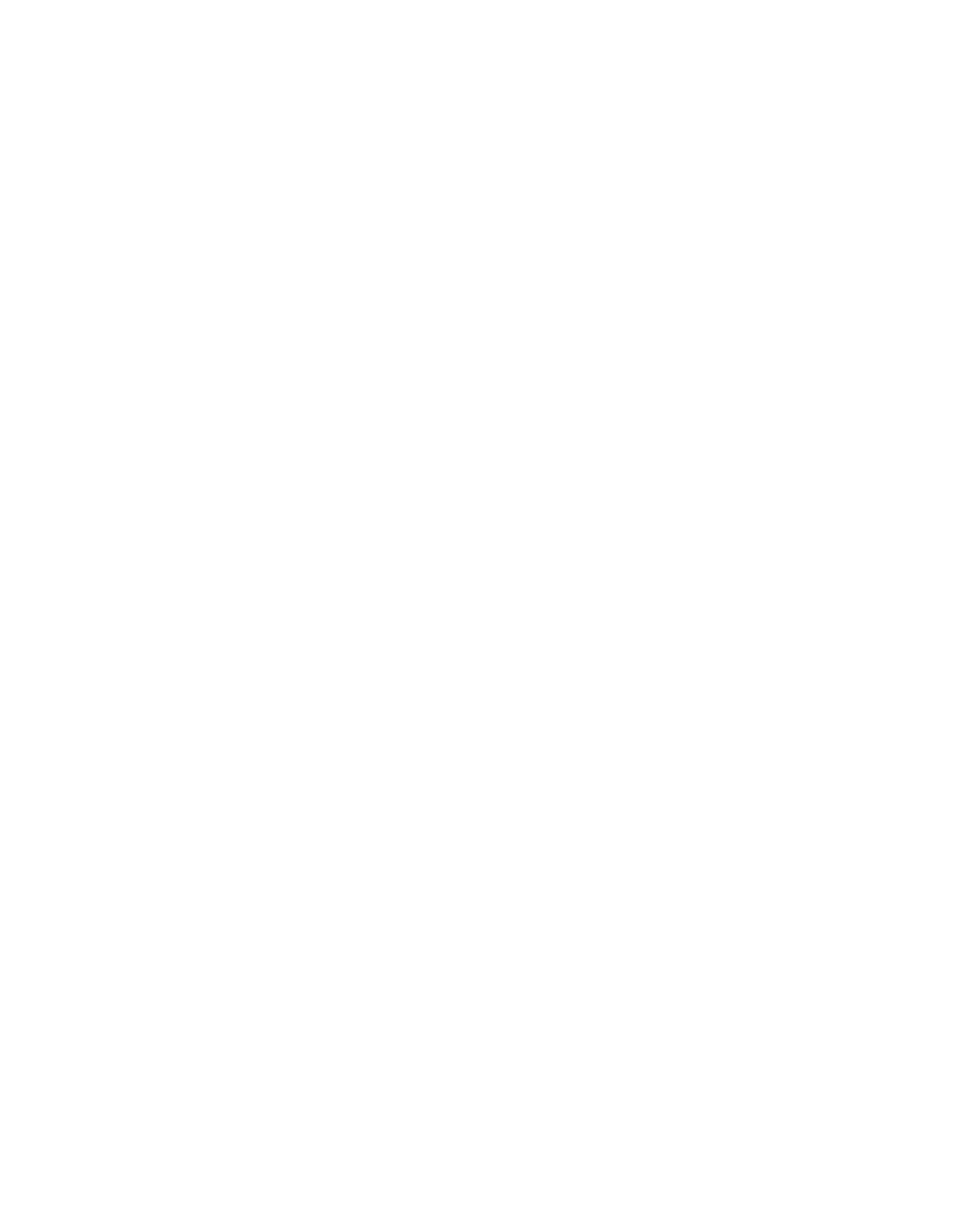### **TO THE CLOUD! THE CLOUDY ROLE OF FEDRAMP IN IT MODERNIZATION**

#### **Wednesday, July 17, 2019**

**HOUSE OF REPRESENTATIVES**<br>SUBCOMMITTEE ON GOVERNMENT OPERATIONS. COMMITTEE ON OVERSIGHT AND REFORM *Washington, D.C.* 

The subcommittee met, pursuant to notice, at 11:11 a.m., in room 2154, Rayburn House Office Building, Hon. Gerald E. Connolly (chairman of the subcommittee) presiding.

Present: Representatives Connolly, Norton, Lawrence, Khanna, Meadows, Massie, Grothman, and Steube.

Mr. CONNOLLY. Thank you.

The subcommittee will come to order. And without objection, the chair is authorized to declare a recess of the committee at any time.

The subcommittee is convening regarding the role of FedRAMP in IT modernization, with the intention to introduce legislation to codify the program. This hearing will inform that legislation.

I now recognize myself for an opening statement.

I want to welcome everyone here to the hearing on the topic of cloud computing, specifically Federal acquisition of secure cloud computing services. Cloud computing has the potential to help agencies modernize their information technology, while saving taxpayers money, by eliminating the cost to the government of building, operating, and maintaining those IT products themselves.

The Federal Risk and Authorization Management Program, known as FedRAMP, was established in 2011 to provide a standardized governmentwide approach to security assessment authorization and continuous monitoring of cloud computing services. In short, FedRAMP is supposed to reduce the redundancies of Federal cloud migration.

Recognizing the potential of cloud computing, the previous administration established FedRAMP with the goals of reducing duplicative efforts, inconsistencies, and cost inefficiencies with the security authorization process; establishing a private-public partnership to promote innovation and the advancement of more secure information technologies; using an agile and flexible framework that will enable the Federal Government to accelerate the adoption of cloud computing; creating transparent standards and processes for security authorizations; and allowing agencies to leverage security authorizations on a governmentwide scale.

Unfortunately, since the program began, cloud service providers, some of whom are our constituents, have expressed concerns re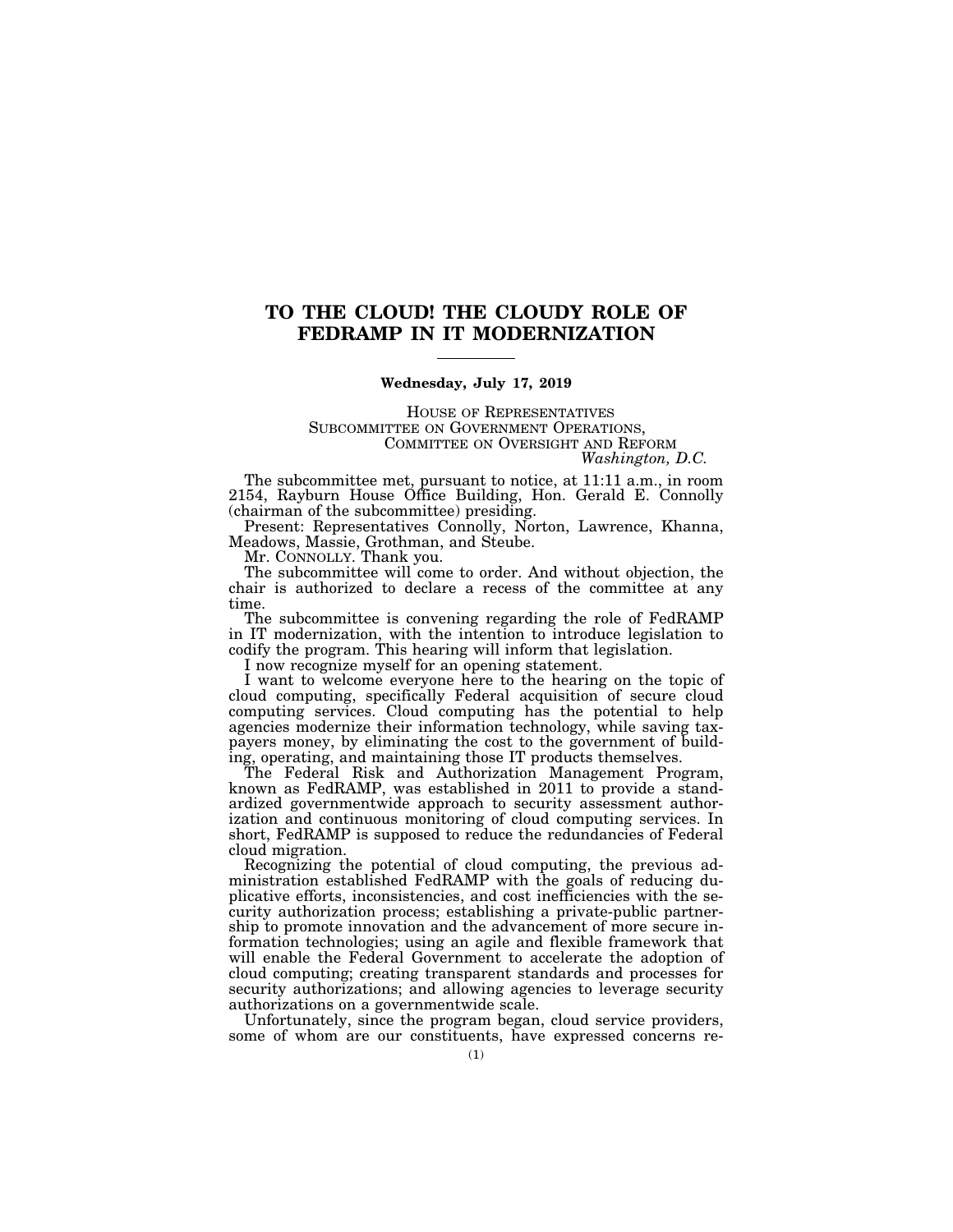garding FedRAMP's efficiency, effectiveness, and transparency. These stakeholders have noted that the process to become FedRAMP certified can be expensive and time consuming. What was supposed to be an expedited process, six months, may be costing a quarter of a million dollars, instead, in many cases, took years and takes years and can cost companies millions of dollars, the very opposite of what FedRAMP was designed to achieve.

In an audit of the FedRAMP program management office's goals and objectives, the General Services Administration Inspector General found that, while FedRAMP PMO has taken action to address some of these concerns, additional action is needed to strengthen the PMO to better meet the needs and requirements of the program.

Last month, the Trump administration issued its Federal Cloud Computing Strategy called Cloud Smart, which reaffirmed the administration's support for FedRAMP. While acknowledging that the FedRAMP program management office has made improvements to the program and has reduced the amount of time it takes to authorize a cloud service provider in most cases, the policy also notes there's still a lack of reciprocity across agencies in adopting FedRAMP authorizations, which has led to significant duplication of effort when assessing the security of a cloud service offering.

The policy also notes that a large number of agency-specific processes has made it complicated for agencies to issue an authorization to operate for cloud services, even when a cloud service provider has already been authorized at other agencies. And that is a concern the ranking member and I have shared for the last two Congresses.

The Federal Government must do better when it comes to acquiring cloud computing technologies. We cannot afford to repeat the siloed processes of past IT acquisitions that's led to spending \$90 billion annually, a large chunk of which is on maintaining legacy systems. However, we can't leverage the potential of cloud computing if the processes are slower than the speed at which the technology itself advances.

In a report published in April of this year, the GAO analyzed IT dashboard data of 16 agencies to evaluate those agencies' use of cloud services for fiscal years 2016 through 2018 and projected use in 2019. In Fiscal Year 2016, those 16 agencies reported 8 percent of their IT investments, on average, used cloud services, with that average projected to increase by 11 percent in fiscal 2019. Some agencies, such as Social Security and GSA, projected nearly 40 percent of their total IT investments would be for cloud computing services, a 100 percent increase.

As more of the Federal Government continues to increase its investment in cloud computing, I believe we can achieve the original goals laid out for FedRAMP. Last year, the ranking member, Mr. Meadows, and I introduced legislation to codify the program and to enable wider agency reuse of existing authorizations to operate. We're working on legislation together this year that would maintain those two objectives while also helping to improve the program by increasing the use of automation and providing for more transparency, all while continuing to ensure that cloud computing services are secure for use by Federal agencies.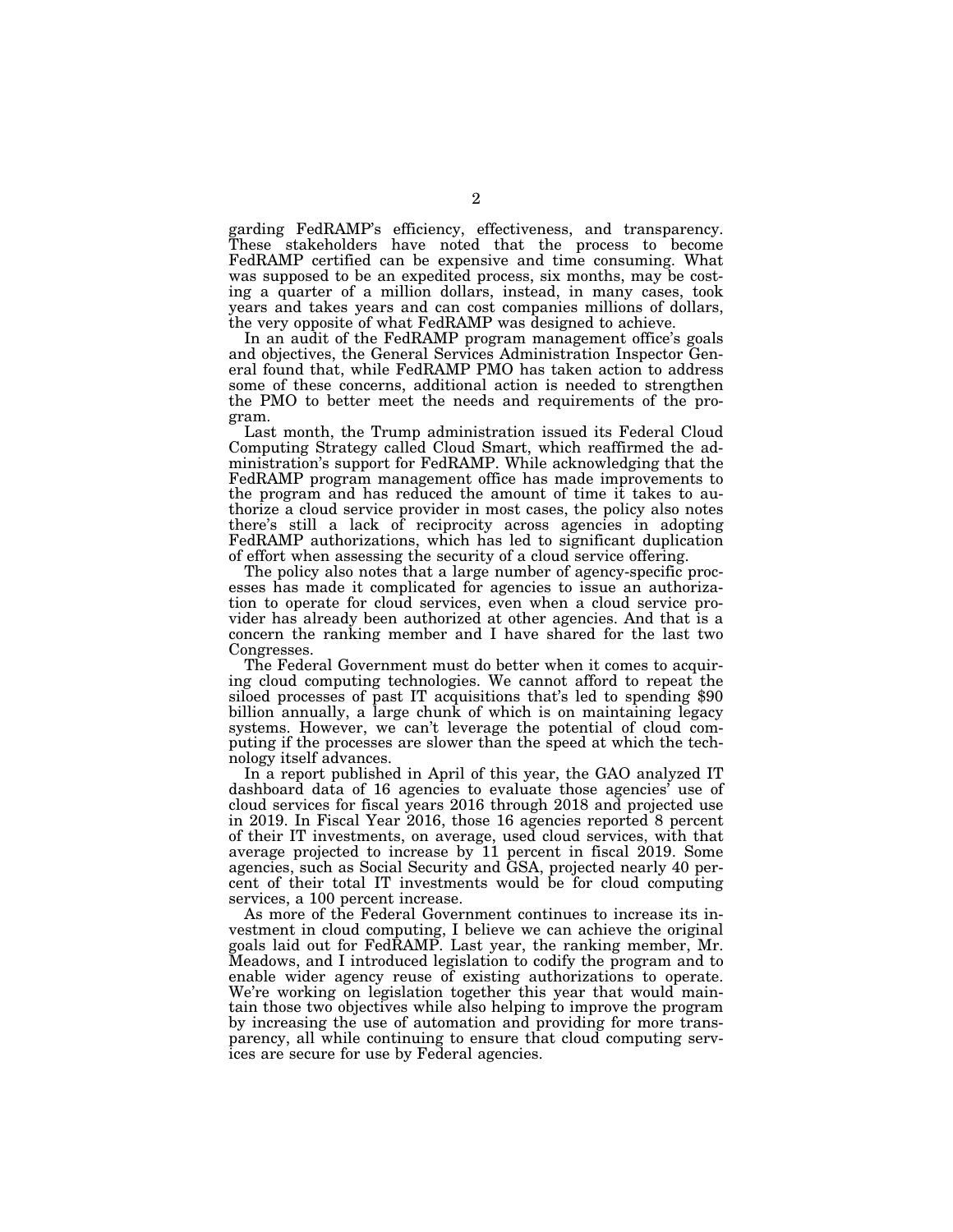The bill establishes a presumption of adequacy for those security assessments that have been FedRAMP-certified to increase agency reuse of authorizations. It requires FedRAMP to establish and make public metrics on the length and quality of assessments and to report progress toward meeting those metrics to Congress. It calls on FedRAMP to find ways to automate the process to increase the efficiency of security assessments.

I hope those are all needed improvements we can agree on, and that includes the Trump administration. I don't often say it, but I think we're on the same page.

I want to thank all of our witnesses for coming to today's hearing. I look forward to hearing from them about the current state of FedRAMP and how the process could be improved and about the future of cloud computing in the Federal Government.

And with that, I call upon my good friend, the distinguished ranking member from North Carolina, Mr. Meadows, for his opening statement.

Mr. MEADOWS. Thank you, Mr. Chairman.

Thank all of you for being here.

Mr. Chairman, I just want to highlight your leadership in this area and truly how you've worked, not only in a bipartisan way, but you have been very inclusive on this issue that is critical, and I just want to say I thank you for that.

Obviously, as we look at FedRAMP and what it is and what it is not, it's all about providing agencies state-of-the-art transformative power, and yet what we've—as the chairman has highlighted, going back all the way to 2011 when the first cloud, Cloud First initiative was first introduced, and as he mentioned, the Cloud Smart announcement earlier this year, it is critical that we are all on the same sheet of music and that we are rowing in the right direction.

And I think probably the frustration for me many times is that the Federal Government that spends over a hundred billion dollars a year on IT is so lagging behind the private sector. I can get—I can have cloud computing in a secure environment much quicker than it seems like some of our Federal agencies. And that's not to be condemning of anyone here or any of you, because I think from your nodding you share my concern. And yet what we have to do, as the chairman highlighted, is make sure that we take these same efficiencies that are available to both the private and public sector and make sure that it's not laborious in its implementation.

We've had great successes with the pilots and where we are now, and as the chairman mentioned, we're working on legislation again this Congress to try to make sure that, not only is it codified, but that we take some of the stumbling blocks, as the chairman mentioned, some of the implementation, it just needs to go faster.

I was at OPM the other day, and we were looking at some of their systems and what they had to go through to actually just do basic functions that I could probably do on an iPhone now, and yet we've got these legacy systems that—and they have to go in and log in and out of so many different systems to get something that, honestly, if it was in the clouds, we would have access to all of that where we would be able to ping it from multiple locations.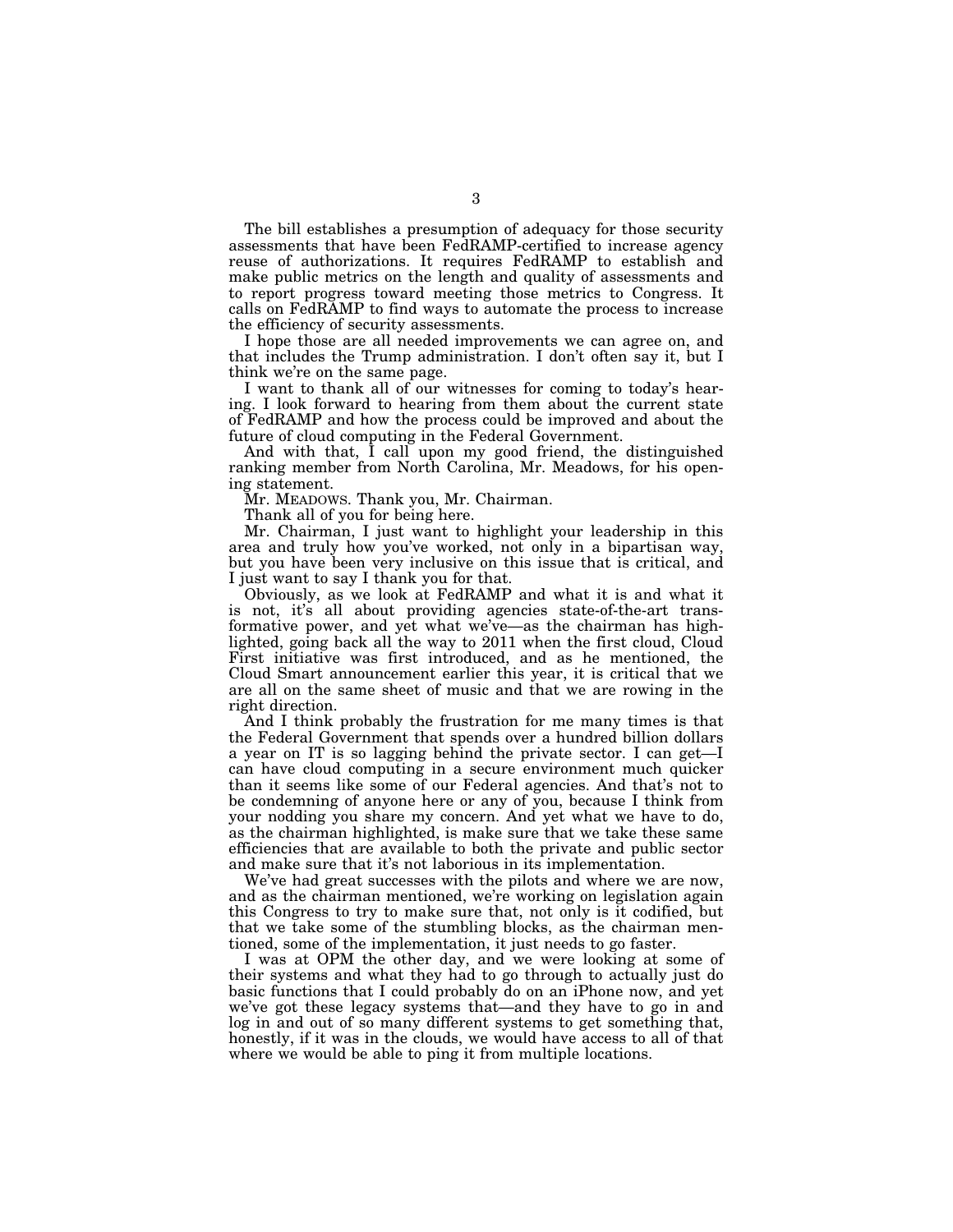But this is all about making sure that we have great cybersecurity as well. And so I don't want us to be fast and yet run into some of the same cybersecurity concerns that we have been plagued with under the legacy systems that we have already.

You know, the FedRAMP has worked with over 150 agencies, 220 cloud providers, and saved over \$250 million. That's a great story to tell. And we've seen the growth of this growing at some 33 percent each year, and yet some of those benefits still need room for improvement. And so what we want to hear as a committee in a bipartisan way is how can we improve it, how can we codify it, and how can we make it so that agencies, when they make this decision, it gets done quickly. And so anything we can do to streamline that process is great.

I look forward to working with all of you and the chairman on this topic. You know, he said he wants to, you know, reach for the clouds, and I think it's time we ramp it up. How about that? All right.

I yield back.

Mr. CONNOLLY. I thank my good friend. And I want to thank him for being a great partner for a number of years on the whole information technology management challenge in the Federal Government. We've worked together in a bipartisan basis on FITARA, on MGT, on the sunset provisions of FITARA and now on FedRAMP, and we're going to continue that bipartisan tradition on this subcommittee, on this subject for sure.

We now have a panel of four members. We have Anil Cheriyan, the director of Technology Information Services at GSA, the General Services Administration; Jack Wilmer, the deputy chief information officer for Cybersecurity at the Department of Defense; Joseph Klimavicz—is that right?

Mr. KLIMAVICZ. Klimavicz.

Mr. CONNOLLY [continuing]. Klimavicz, deputy assistant attorney general and chief information officer at the U.S. Department of Justice; and Jose Arrieta, chief information officer at the U.S. Department of Health and Human Services.

If you all four would stand and raise your right hand to be sworn in. It is our custom to hear sworn testimony in this committee.

Do you swear or affirm that the testimony you're about to give is the truth, the whole truth, and nothing but the truth, so help you God?

Let the record show that all four witnesses answered in the affirmative.

The microphones are sensitive. So if you'll speak directly into them like I'm doing, you can be heard.

And we'll begin with you, Mr. Cheriyan.

#### **STATEMENT OF ANIL CHERIYAN, DIRECTOR, TECHNOLOGY TRANSFORMATION SERVICES, GENERAL SERVICES ADMIN-ISTRATION**

Mr. CHERIYAN. Thank you.

Chairman Connolly, Ranking Member Meadows, and distinguished members of the subcommittee, good morning, and thank you for the opportunity to testify here.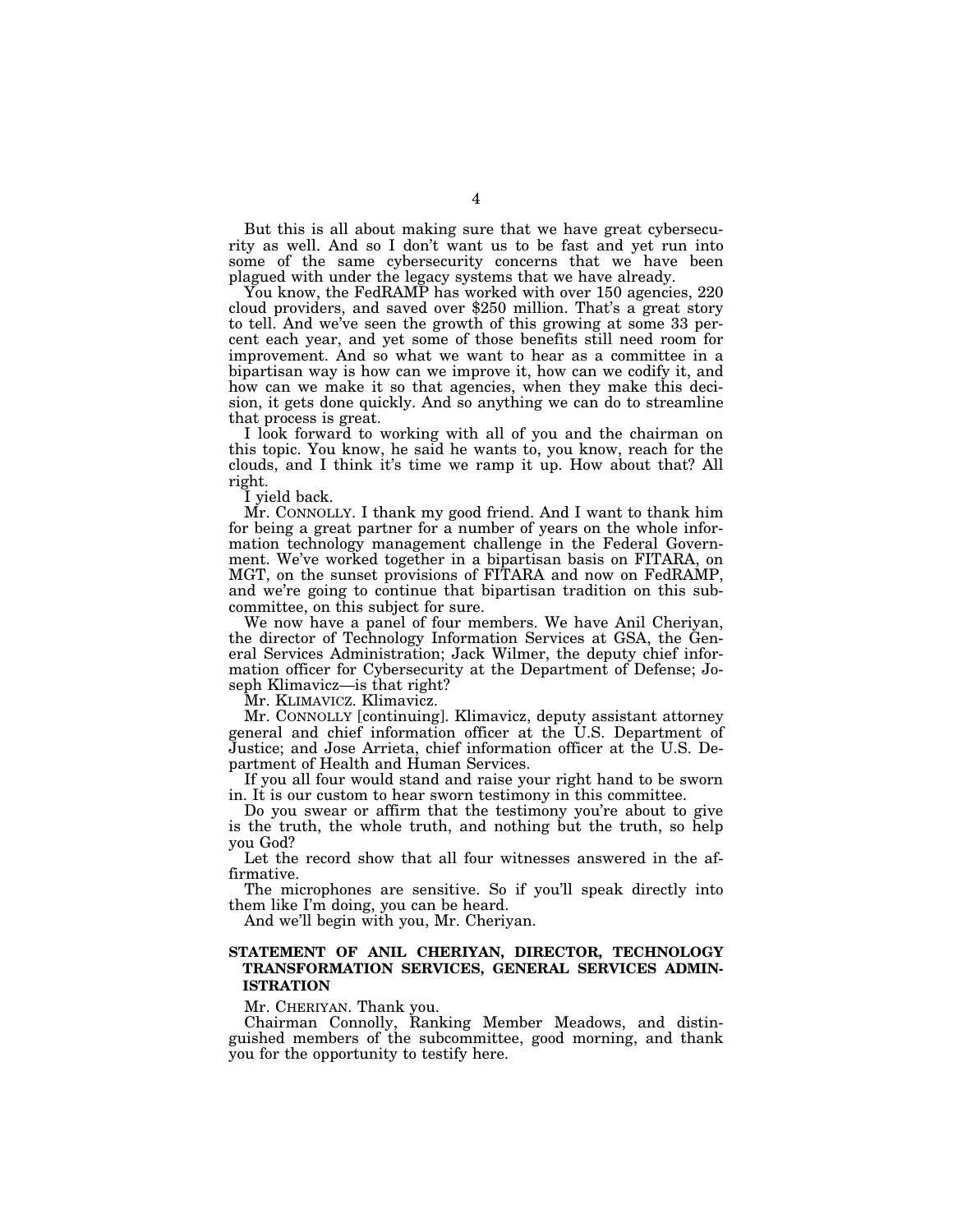I am Anil Cheriyan, deputy commissioner of the Federal Acquisition Services and director of Technology and Transformation Services within the GSA. Prior to joining the GSA in January of this year, I served as a CIO at SunTrust Banks, where as part of the executive leadership team, I led digital, data, and operational transformation for various parts of the bank. Also in my SunTrust role, I led a sectorwide committee on cybersecurity standards, and so I understand the criticality of this program for government.

I joined TTS because I was attracted to its mission of making the lives of the American public better by leveraging technology. FedRAMP, I believe, is an integral part of this mission. At its core, the value proposition of FedRAMP is threefold. One, it's about creating a single—leveraging a single consistent standard for authorizing cloud products to improve the security posture of Federal Government. Two, it's to allow cloud service providers and agencies to have an authorization in a streamlined, cost-effective manner. Three, it's to encourage the reuse of these authorizations across the Federal Government, thereby saving effort and cost on the part of agencies and the industry.

I've been at the GSA for a little over six months now, and I'd like to share with you some of my initial observations and thoughts on the future.

I believe FedRAMP is turning a corner and is on the path to success. FedRAMP provides tremendous value to both government and industry. While the process has evolved over time and some of the improvements have shown great results, there's still opportunities to further improve FedRAMP's performance.

Prior to its inception in 2012, agencies issued their own authorizations to operate, using their own standards, and the FedRAMP process was established to create a common authorization process that can be used across Federal Government.

The program has made several improvements based on industry feedback, frankly, with program additions such as FedRAMP Connect, FedRAMP Ready, FedRAMP Tailored, FedRAMP Accelerated. In addition, we have increased outreach to agencies and cloud providers. Let me highlight some of the outcomes of these process improvements.

So after a relatively slow start where it took three years to authorize 50—40 products, we authorized 40 products in 2018 alone. As of today, there's 143 products authorized, with nearly 70 in the pipeline. We've decreased timelines by almost 50 percent, with authorizations taking, on average,  $5-1/2$  to eight months. In the last two years, the number of agencies have grown by roughly 40 percent to 156 agencies. And reuse has grown as well, with the average reuse of eight times. On some cases, in some instances, some products are reused over 150 times. We believe this has saved agencies and industry over \$285 million in cost avoidance.

So while—as I mentioned before, while these improvements are great, there are still real opportunities to show improvements. So looking ahead, I plan to leverage my prior industry expertise and continue to drive improvements, working in close partnership with industry and agencies.

And here are some immediate short-term improvement opportunities that we've already embarked on. In order to better channel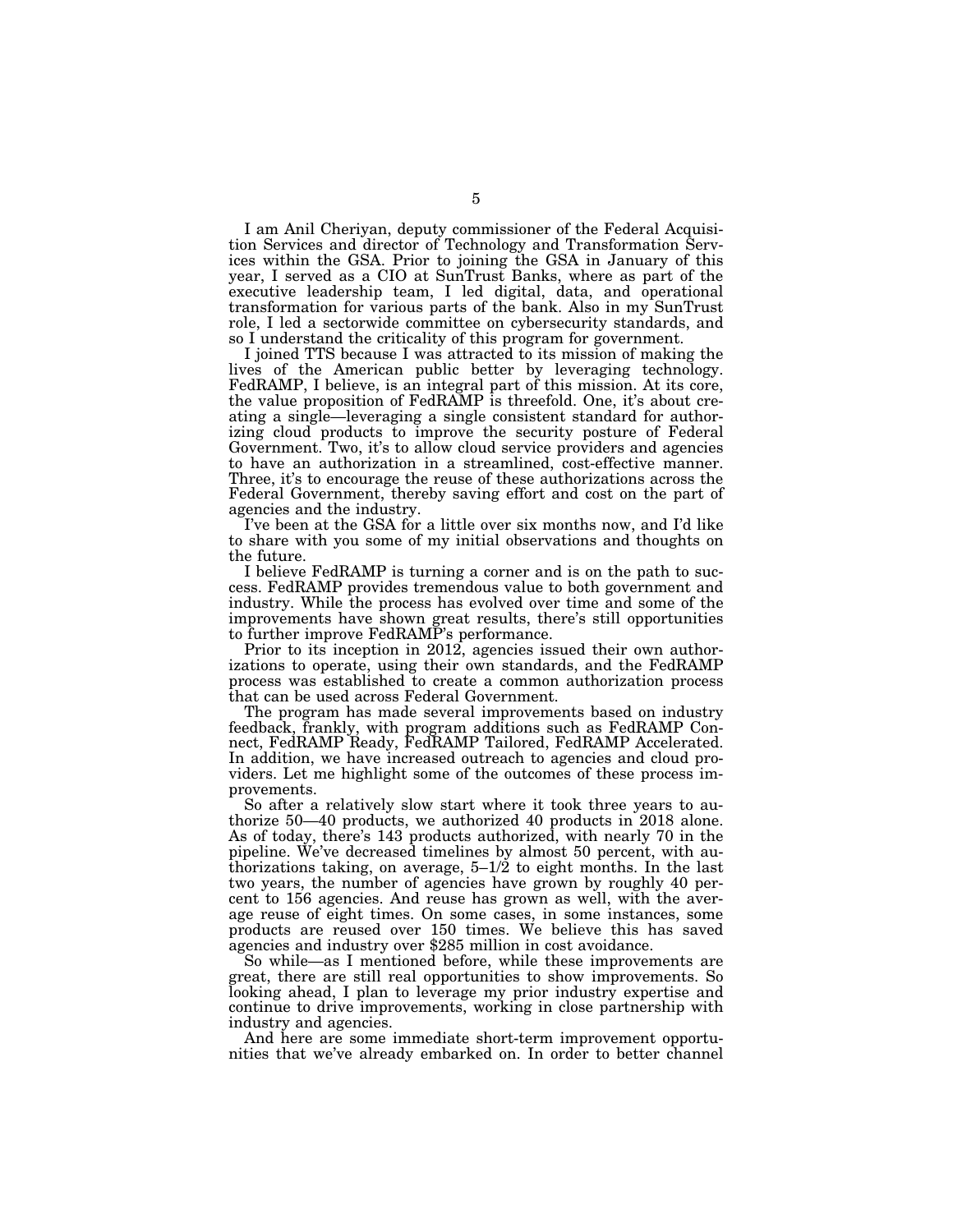the feedback from industry and agencies, we will participate in the recently established ACT-IAC FedRAMP working group. Second, we will further streamline processes and automate processes and workloads, as well as evaluate a threat-based approach to authorization. In addition, we will expand our industry and agency training to further clarify any process concerns.

I'm sure we'll come up with additional opportunities, but this is by no means the sum total of all opportunities. There's significant opportunities as the process improves and evolves further.

So I'd like to summarize by saying I believe FedRAMP is turning the corner and it's on the path to success. And I'm committed to work in close partnership with industry and agencies to continue to make improvements.

Again, thank you, and I look forward to the opportunity to obtain your feedback and answer any questions.

Mr. CONNOLLY. Thank you, Mr. Cheriyan.

And by the way, in drafting our bill, we had very useful input from your colleagues at GSA and they were productive and helpful, and we appreciate that.

Mr. Wilmer.

#### **STATEMENT OF JACK WILMER, DEPUTY CHIEF INFORMATION OFFICER FOR CYBERSECURITY, U.S. DEPARTMENT OF DE-FENSE**

Mr. WILMER. Good morning, Mr. Chairman, Ranking Member Meadows, and distinguished members of the subcommittee. Thank you for this opportunity to testify today on the effectiveness of the Federal Risk and Authorization Management Program, FedRAMP.

I am Jack Wilmer, the deputy CIO for Cybersecurity and the chief information security officer for the Department of Defense. I also serve by delegation from the DOD CIO as one of the three chairs of the FedRAMP Joint Authorization Board.

Today, I will provide background on DOD's participation in FedRAMP, the effectiveness of FedRAMP, and the synergy between DOD and the FedRAMP Program Management Office to provide authorization for cloud services for the Federal Government.

DOD has been a partner in the FedRAMP program from its inception, and our involvement has been a major benefit to the Department. We have leveraged FedRAMP to make about 140 cloud service offerings available for use in DOD thus far.

DOD supports the FedRAMP program by providing technical assessments and continuous monitoring support and by providing strategic programmatic support and oversight through the Joint Authorization Board.

The FedRAMP JAB is a critical collaboration venue for improving cloud cybersecurity practices across the Federal Government, and provides efficiency through the issuance of JAB Provisional Authorizations to Operate, or P-ATOs, to cloud service providers.

A JAB P-ATO allows the Federal Government to evaluate cloud service offerings once and reuse many times. Federal mission owners leverage the risk information enumerated by the JAB in the P-ATO, and as of June 1, 2019, there have been over 722 reuses of JAB-authorized services, resulting in over \$180 million in cost avoidance.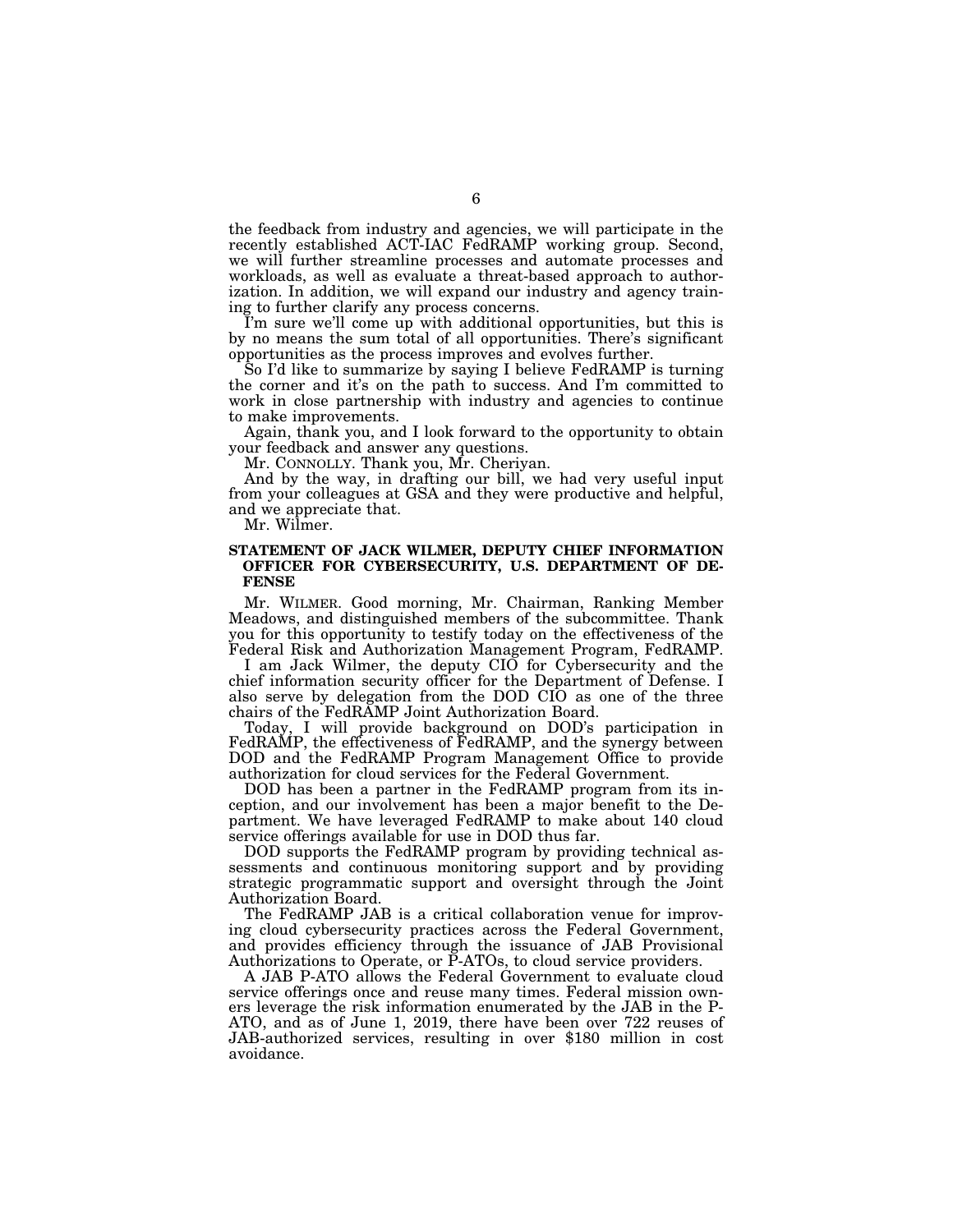DOD provides full reciprocity for cloud service providers who have been granted a FedRAMP moderate authorization for use with DOD public data. However, as a result of the threats which routinely target DOD systems, we require cloud providers to meet cybersecurity requirements specified by the Committee for National Security Systems to be able to process any DOD-controlled unclassified information. These additional requirements only add 38 controls to the 325 required for the FedRAMP moderate baseline.

We issue a DOD provisional authorization to systems that have met our requirements, and this process adds one to six weeks to the FedRAMP certification process, depending on the sensitivity and complexity of the system. We have issued 120 provisional authorizations through reciprocity with the moderate baseline and have only had to require additional DOD assessments for 20 cloud services.

As the Department continues its transition to the cloud, it is becoming more important to increase the speed of authorizations for new cloud capabilities. One upcoming change for DOD is that we will now issue a general provisional authorization which will cover any cloud service offering which has been assessed at the FedRAMP moderate baseline. This means that cloud service providers will not have to wait for a separate DOD authorization to have their services used for DOD public data. This use case covers the vast majority of DOD provisional authorizations that have been issued to date, and we expect to make this change within a month.

We continue to review opportunities to improve authorization timelines through communication with vendors and the interagency stakeholders, and we strive to achieve as much consistency as possible between the FedRAMP and DOD security control baselines.

I would like to emphasize the importance of FedRAMP and the standardized approach the program provides for cloud products and services. This approach saves money, time, and staff required to conduct the Department's security assessments.

Thank you for the opportunity to testify this morning, and I look forward to your questions.

Mr. CONNOLLY. Thank you, Mr. Wilmer.

Mr. Klimavicz.

#### **STATEMENT OF JOSEPH KLIMAVICZ, DEPUTY ASSISTANT AT-TORNEY GENERAL AND CHIEF INFORMATION OFFICER, U.S. DEPARTMENT OF JUSTICE**

Mr. KLIMAVICZ. Good morning, Chairman Connolly, Ranking Member Meadows, and distinguished members of the subcommittee. Thank you for your continued commitment to improving information technology across the Federal Government, and thank you for the opportunity to appear today before you as the chief information officer at the Department of Justice.

This testimony provides an overview of the Department's use of FedRAMP, some possible areas of improvement, and some considerations for the Federal Government as we begin shaping the next iteration of FedRAMP.

FedRAMP provides a standardized approach to security assessment, authorization, and continuous monitoring for cloud-based products and services. The FedRAMP process allows the Depart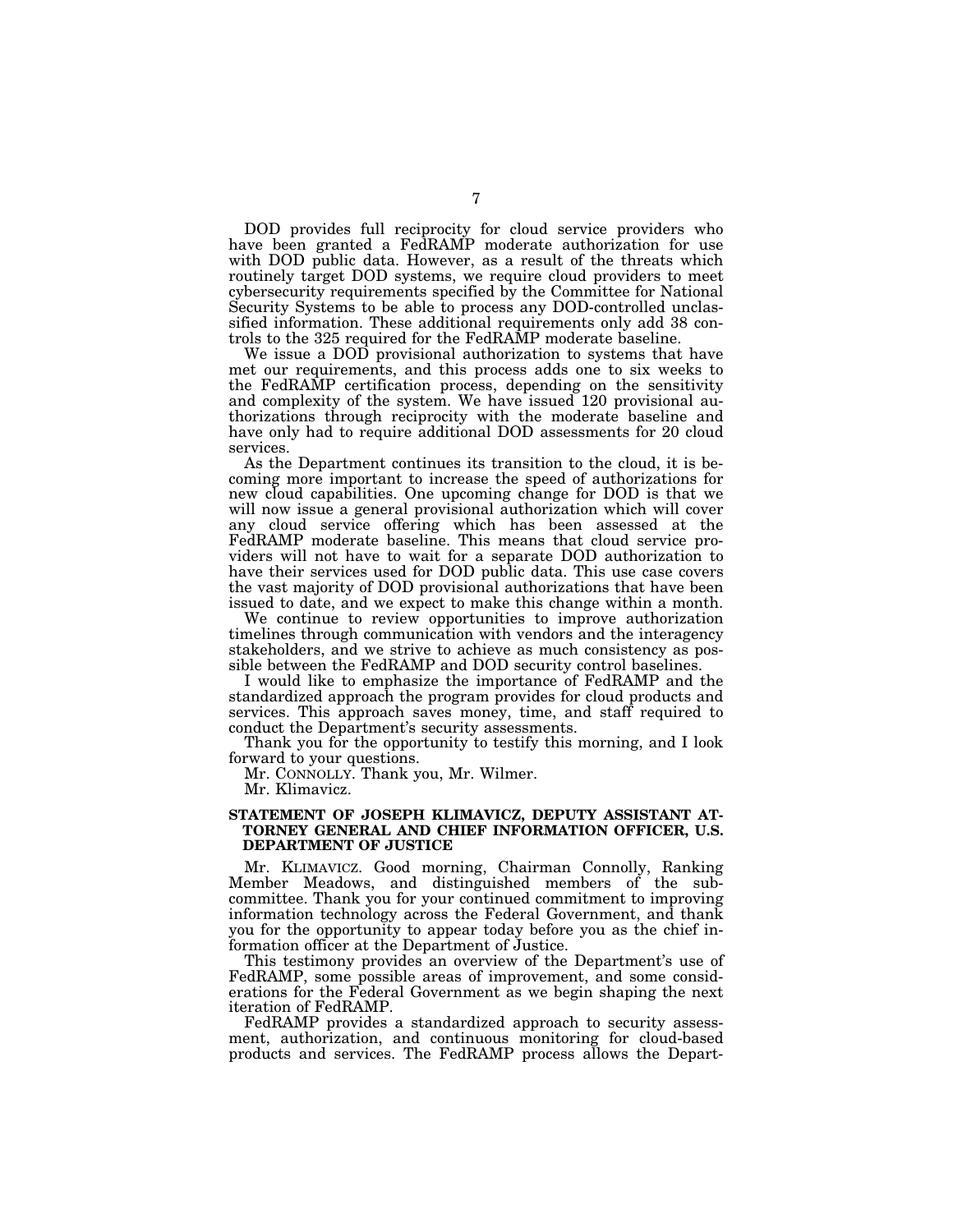ment to efficiently implement cloud solutions in a secure, cost-effective manner.

To date, the Department of Justice takes advantage of 18 JABauthorized Provisional-ATOs and 9 ATOs sponsored by other agencies. The Department has also sponsored nine ATOs which can be used by other agencies. Additionally, the Department incorporates FedRAMP requirements into our acquisition policy and contract language. Awarding contracts with this language holds vendors accountable for implementation of security controls.

But like any government program, there are opportunities to improve. So one of the stated goals of FedRAMP is to promote the reuse of Provisional-ATOs and to reduce administrative and cost burdens for both cloud service providers and Federal agencies. But many cloud service providers, especially those unfamiliar with Federal cyber requirements, do not know which security controls to prioritize and implement. Also, the predominantly manual 3PAO assessment process results in less than standardized outputs and lengthened review times.

The cloud has opened up many new methods for small companies to develop disruptive technologies at lower cost. Opportunities exist to support their understanding and implementation of security requirements in a more automated and cost-effective manner. In addition, agency-level ATOs can be difficult to share because of residual risks from tailored or risk-accepted controls that are inherently different between entities. Furthermore, the residual risks are not consistently documented.

FedRAMP also fails to address all Federal security mandates.

Finally, the Federal FedRAMP authorizations do not eliminate all agency assessment, authorization, and monitoring activities. Agencies must still assess controls not implemented by the cloud service provider, as well as provide for FISMA-required continuous monitoring of those same cloud-based services for the entirety of their operational life cycle.

As the Federal Government and its partners shape the next iteration of FedRAMP, I'm glad to offer a few observations for improvement. First, an automated security assessment methodology could be developed to allow third parties to assess cloud service providers in real time. This would produce a cyber risk—security risk score for Provisional-ATOs, reducing the cost and time investment of services—service providers.

Second, replacing the manual 3PAO review with real-time assessment platforms based on technical measures, machine output only, and issuing Provisional-ATOs based upon risk scores will eliminate the long wait times for manual review by the FedRAMP PMO.

Third, require the cloud service providers to use and conform to DHS' CDM standards for continuous monitoring to increase threat awareness, enable consistent cyber reporting.

Fourth, require an independent Federal entity, for example, the Federal CIO Council, Federal Chief Information Security Officers Council, to review JAB Provisional-ATOs to ensure standards are consistent with Federal policy updates.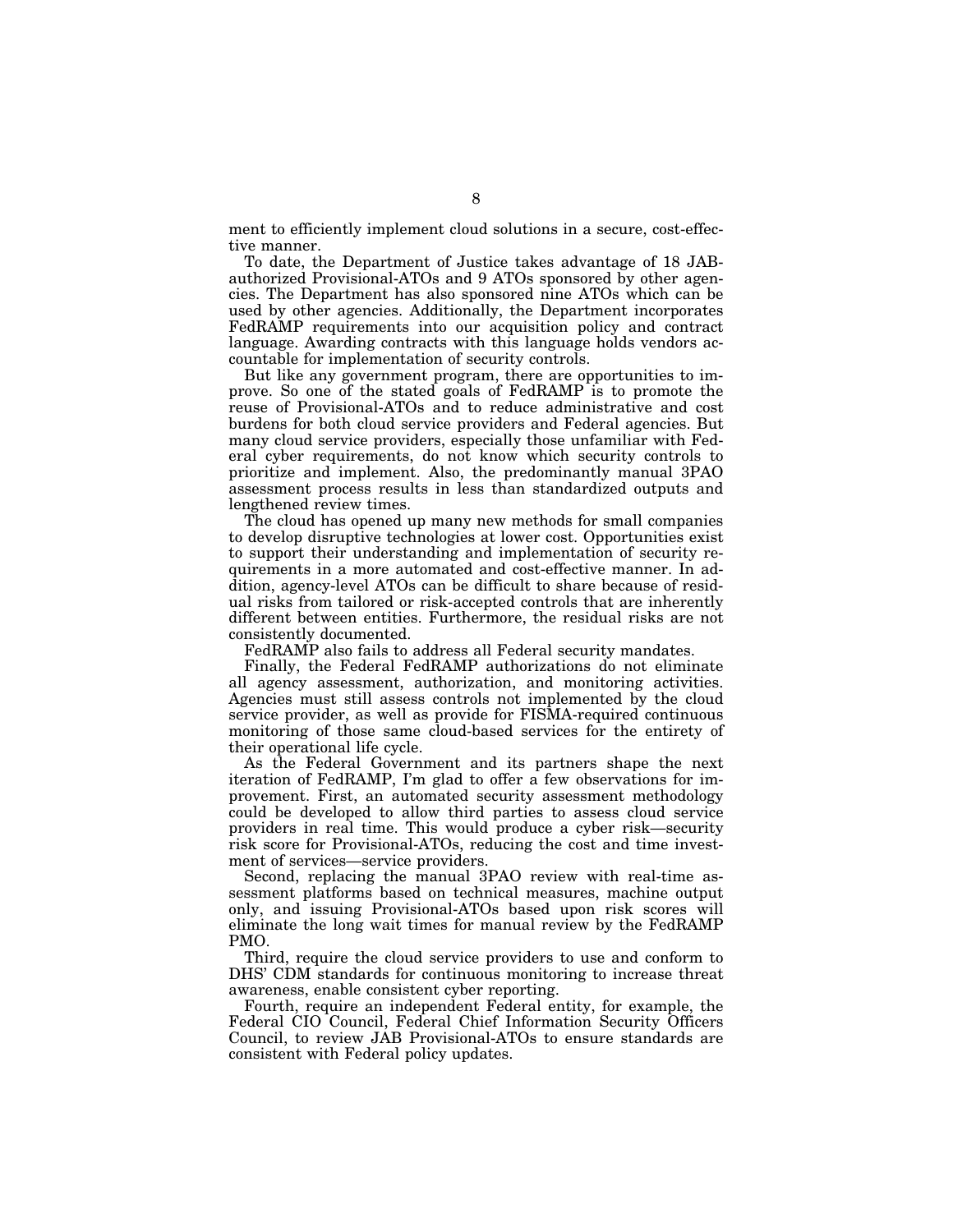Fifth, establish standardized acquisition clauses through the Federal Acquisition Regulatory Council to capture Federal Government policies and mandates.

As you can see, FedRAMP is a critical part of implementing the Department's IT modernization efforts, and the Department looks forward to working with the subcommittee, the FedRAMP PMO, the Office of Management and Budget on the next iteration of FedRAMP.

Thank you again for the opportunity to appear before you today. I welcome your questions. Thank you.

Mr. CONNOLLY. Thank you.

Mr. Arrieta.

#### **STATEMENT OF JOSE ARRIETA, CHIEF INFORMATION OFFI-CER, U.S. DEPARTMENT OF HEALTH AND HUMAN SERVICES**

Mr. ARRIETA. Good morning, Chairman Connolly and Ranking Member Meadows and members of the committee. Thank you for providing me the opportunity to discuss the Department of Health and Human Services' FedRAMP program with you today. I appreciate the opportunity to speak with the subcommittee today to share our perspectives on a program that we believe is a strategic enabler for modernization.

I joined HHS 18 months ago, and I was appointed as the permanent chief information officer about 50 days ago. And although I've had a brief tenure as CIO, I'm keenly aware of the value and importance of leveraging cloud technology to drive greater data sharing, greater data security, and greater financial savings.

Why do we look at FedRAMP as a strategic enabler? HHS deals with the most critical information regarding one in three Americans. FedRAMP is the fulcrum for modernization efforts, and we've committed to it.

In 2013, HHS was the first agency to sponsor a cloud service provider through the FedRAMP process. To date, HHS has authorized a total of 14 cloud service technologies and leverages over 60 FedRAMP-authorized cloud products across the enterprise.

We support the standardization and reuse model. It has saved HHS, its customers, and industry countless hours.

At HHS, FedRAMP's success is built on partnership between industry and government. At HHS, FedRAMP is more than a point in time authorization of a specific technology. We actually meet with our industry partners on a monthly basis and share security concerns. This allows us to have ongoing monitoring and maintenance of our FedRAMP-approved cloud service providers.

I thought for a second I would talk to you about the legal framework that y'all have put in place that is actually driving change within Federal agencies and how it's impacting behavior specifically within HHS. To us, FedRAMP is a secure cloud. FITARA is empowering the CIO and giving him the visibility to actually drive change to that secure cloud environment, and the MGT Act is the incentives that actually drives those actions.

An example of this behavior in HHS that we believe will be transformative for the acquisition function is called HHS Accelerate. We thought to ourselves at HHS, wouldn't it be amazing if we could give the cancer researcher that comes to HHS insight on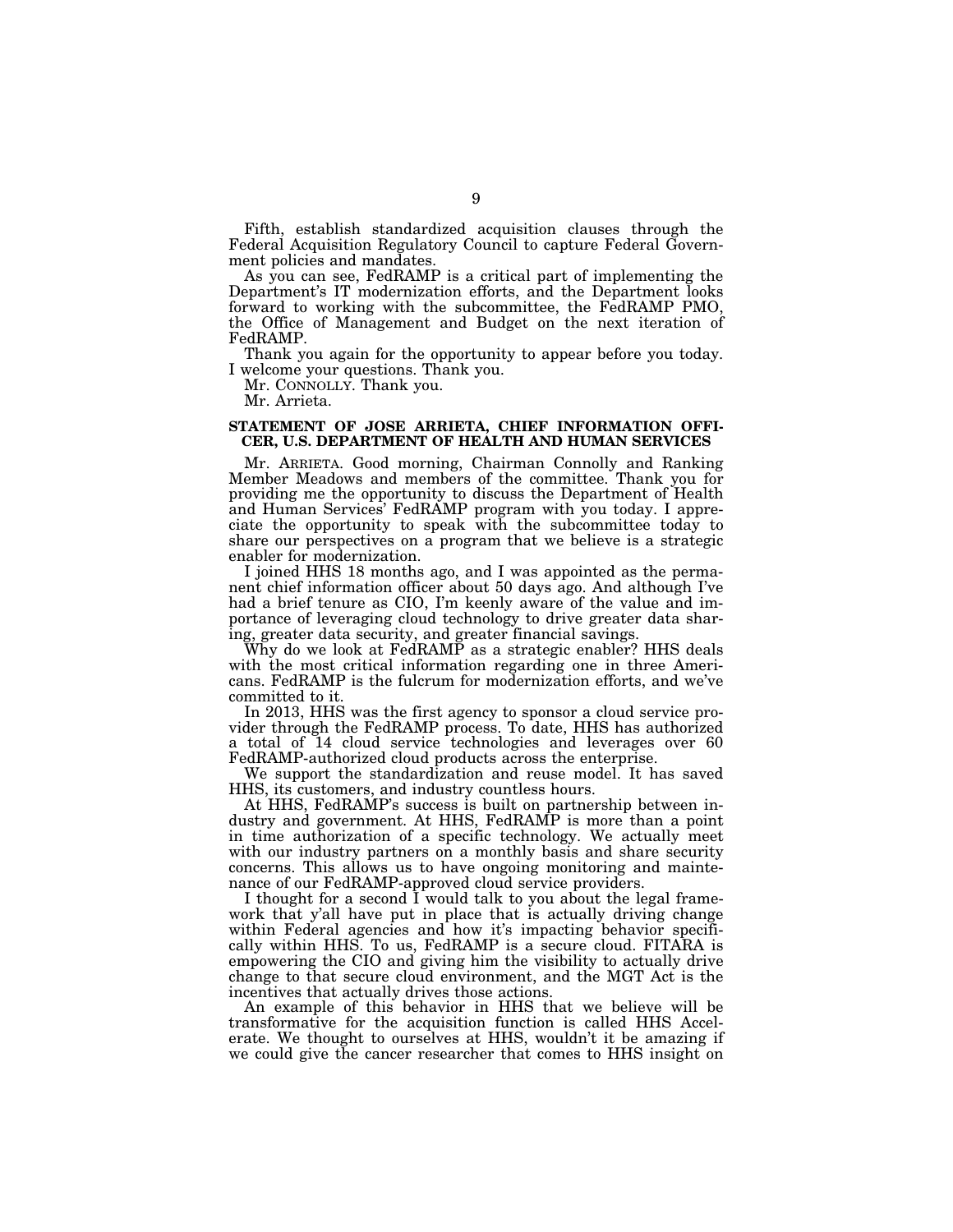all of the expenditures associated with cancer researchers that came before him so that he had the benefit of that information in real time available to him at his fingertips so that he could do a business plan or an acquisition plan to spend the money that he has to solve a large problem of cancer? We thought, wouldn't it be amazing at HHS if we could give contracting professionals the terms and conditions and prices paid associated with different products and services from the \$24.2 billion we spend every year in the hundred thousand contracts?

It's kind of like going to Target. If you walk in Target and you show them a price that you found on Amazon, the cashier will immediately give you the discount.

Well, because of the legal framework that you've put in place, we've actually been able to build a program which we call HHS Accelerate that we think will facilitate those behaviors. We built that program from April 17 to December 10, and we're testing it now. And we would not believe—we do not believe it could have happened that quickly without this legal framework. So thank you for your visionary work.

All of the work to actually develop HHS Accelerate was performed by small businesses. I've been committed to the small business community as an employee at the Treasury, as an employee at the Department of Homeland Security, and now as an employee at HHS. And I just got an invite to participate in the congressional meet and match procurement workshop conference in September and, if Ethics approves, I'm delighted to attend.

As with anything, there are future opportunities, and I just want to highlight a couple. At HHS, our Secretary and Deputy Secretary have set a goal to make data available to private sector healthcare companies to improve health outcomes for the American people. We call it liberating data. FedRAMP is the mechanism that will ensure that we can securely share data with industry partners that specifically operate in the private sector healthcare marketplace to improve health outcomes for the American people.

We have to educate those companies on what FedRAMP is. They've never done business with the U.S. Federal Government before, but in order to access our data, they need to be a FedRAMPapproved provider. That is extremely important to us, and that is an opportunity to directly impact the American citizens in this Nation. So we believe that education and engagement with the industry base is the single most important criteria for making FedRAMP successful.

I'll close by saying this: At HHS, we believe technology modernization is iterative and evolutionary. As we build, we learn. As we learn, we mature. As we mature, we implement. And as we succeed, we scale. And we've taken that approach. As you guys have built the legal framework to drive change in this marketplace, I think you've taken the same approach, and we certainly appreciate that at HHS.

Happy to answer any questions that you may have.

Mr. CONNOLLY. Thank you, Mr. Arrieta, for your refreshing testimony. And your comments about our legal framework and praising FITARA and our visionary leadership I think merit you a promotion and a big raise on a bipartisan basis. We agree.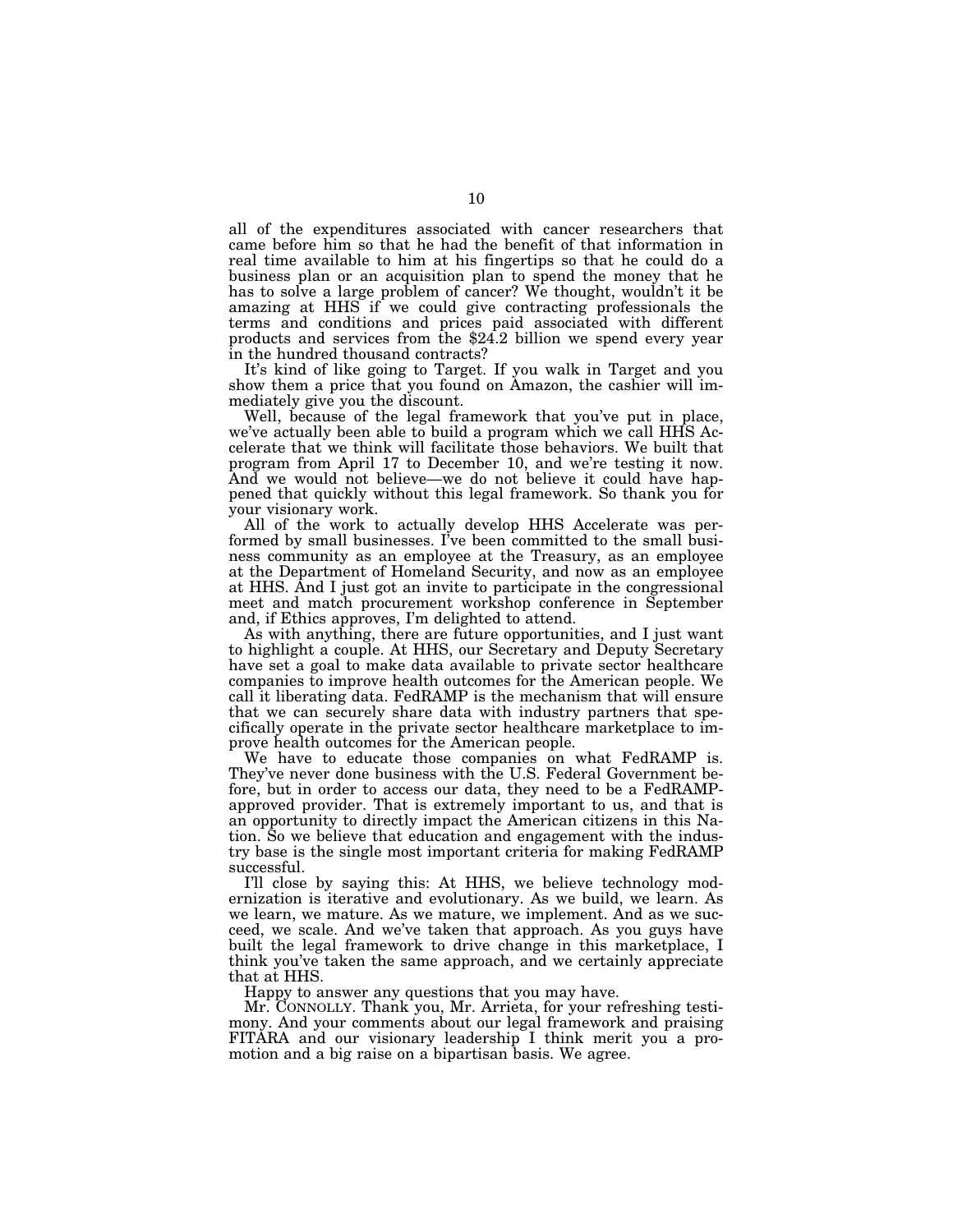The chair now recognizes the distinguished Congresswoman from the District of Columbia, Ms. Norton.

Ms. NORTON. I thank you very much, Mr. Chairman. And could I congratulate you both as well. I love this spirit of self-congratulation.

Mr. MEADOWS. We're very good at it.

Mr. CONNOLLY. Yes, don't spoil it, Eleanor. Come on.

Ms. NORTON. I'm trying not to, but the whole point of this hearing is to see how we can improve FedRAMP.

So I'm going to try to break the spirit just a little bit, because I am interested in the issue of reciprocity. It's a great big Federal Government.

The whole point, I thought, of FedRAMP is to be able to deal across agency lines and that that would be a big incentive for agencies, and yet the reports to this committee is duplication of efforts continue in assessing cloud products. Many agencies have their unique processes and apparently are not lured by reciprocity.

I've really got to—I don't know what—the chairman said 18 percent use FedRAMP. Is that the figure, Mr. Cheriyan, 18 percent of agencies?

Mr. CHERIYAN. Yes. We have about 156 agencies engaged in FedRAMP.

Ms. NORTON. So I'm trying to see what percentage of agencies that is now. You have any idea?

Mr. CHERIYAN. I could get you that number.

Ms. NORTON. I can't do the math because I don't know how many agencies there are, and that might include all kinds of small and large agencies.

And I congratulate you on what you've done. And you listened to what needs to be done and you take action, and it appears to produce some response. So I'm trying to find out the reluctance of the chief information officers to use FedRAMP, even certified products, particularly granted by other agencies.

I guess I should speak with you, Mr. Cheriyan, because you oversee the whole FedRAMP office. Is there more that could be done to get reciprocal trust so that you could—we could speed up the use of FedRAMP? And what—is it just doing things the way they've always done it? I'm trying to get to the root of the problem to find out what the solution is.

Mr. Cheriyan.

Mr. CHERIYAN. Thank you for that question. And as you mentioned, reuse is very important to us. That's one of the core principles of FedRAMP, and that's why it was created in the first place. So it's a significant issue for us that we're working on.

As I mentioned earlier, about 156 agencies are currently engaged in FedRAMP. It's close to a 40 percent increase over the last couple of years. And a lot of that has been due to the outreach efforts that have been going on by the FedRAMP teams, as well as the JAB teams, in terms of getting the word out, in terms of educating, in terms of training.

We've held over 12—you know, we've trained over 12,500 individuals in Federal Government, as well as industry, on the process. We have agency-specific training efforts that are underway. We have CISOs, or information security officers, also going through the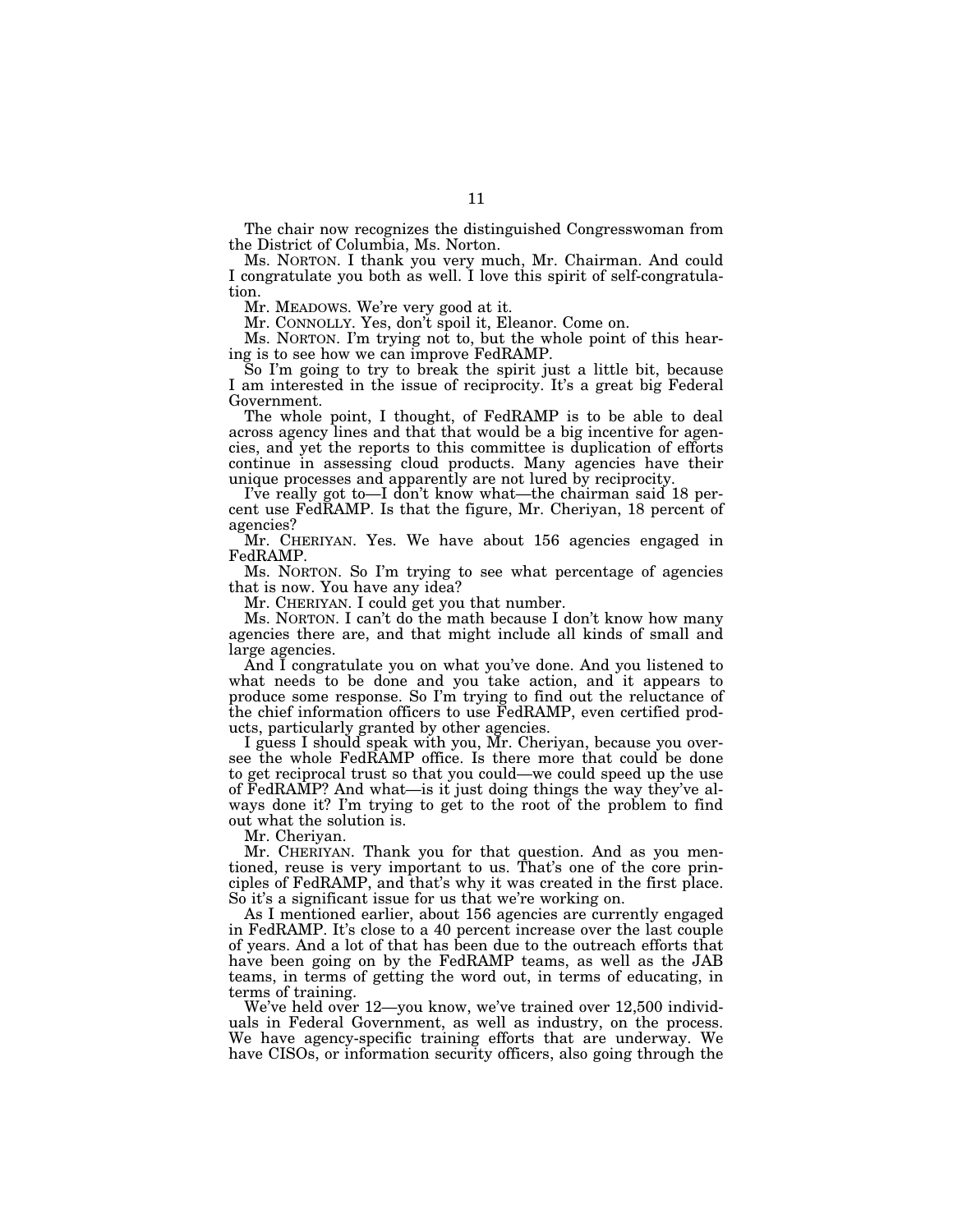training. So training is a big part of it in terms of really educating all of the agencies in terms of what FedRAMP is, deal with any misperceptions, et cetera.

We're also actively participating in forums. I mentioned the ACT-IAC forum that is about to get started, which is the FedRAMP working group. That is a significant group that we believe we can have a lot of sharing, not only between agencies, but also cloud service providers. We really-

Ms. NORTON. Before my time runs out, it seems to me that the kind of outreach you're doing is appropriate, and that you're listening and responding. So here is my question. It seems to me with these agencies—and, again, I ask the chairman to find out what percentage. I don't know where I got the 18 percent. It may have been from your opening remarks. I know the figure sticks in my head.

But this is a question for everybody. It looks like there need to be incentives given for FedRAMP to encourage agencies to serve as sponsors for cloud providers, and I wish you'd think about that. The outreach seems to be good. The response seems to be good. So this is a question for the entire panel.

If you had to say, now, what could disengage people from what they do already, what incentives could we offer that would make it so attractive that they'd want to, in fact, engage the FedRAMP program? What would each of you say?

Mr. CONNOLLY. The gentlelady's time has expired.

But, Mr. Wilmer, you are authorized to respond.

Mr. WILMER. Yes, sir. Thank you.

Ma'am, what I would offer in response to that, from a Department of Defense perspective, is that we are fully committed to reciprocity, and there's a massive incentive for us in having that reciprocal arrangement with FedRAMP. Going through those 325 controls with the moderate baseline as an example, which is something that the FedRAMP program takes on for us, is work that we no longer have to do in order to leverage those cloud services.

I talked a little bit before about the increased security environment, increased threat environment that our DOD services face. And so we do require additional information, but that's all built on top of the good work that FedRAMP has done.

So in terms of your specific question about incentives, I believe that there's already a major built-in incentive from the FedRAMP program in terms of doing that assessment once and allowing for reuse across the government.

Mr. CONNOLLY. I thank the gentlelady.

Thank you, Mr. Wilmer.

Although, just to followup, it's our information that 57 percent of Federal agencies use FedRAMP. And if that's accurate, that still means 43 percent don't. So, yes, what you say may be true, but it hasn't seeped through to the entire Federal family.

The distinguished ranking member is now recognized for his five minutes of questioning.

Mr. MEADOWS. Mr. Chairman, in the interest of time and seeing that you've got a number of members on your side, here's what I would ask all three of—or all four of you to do.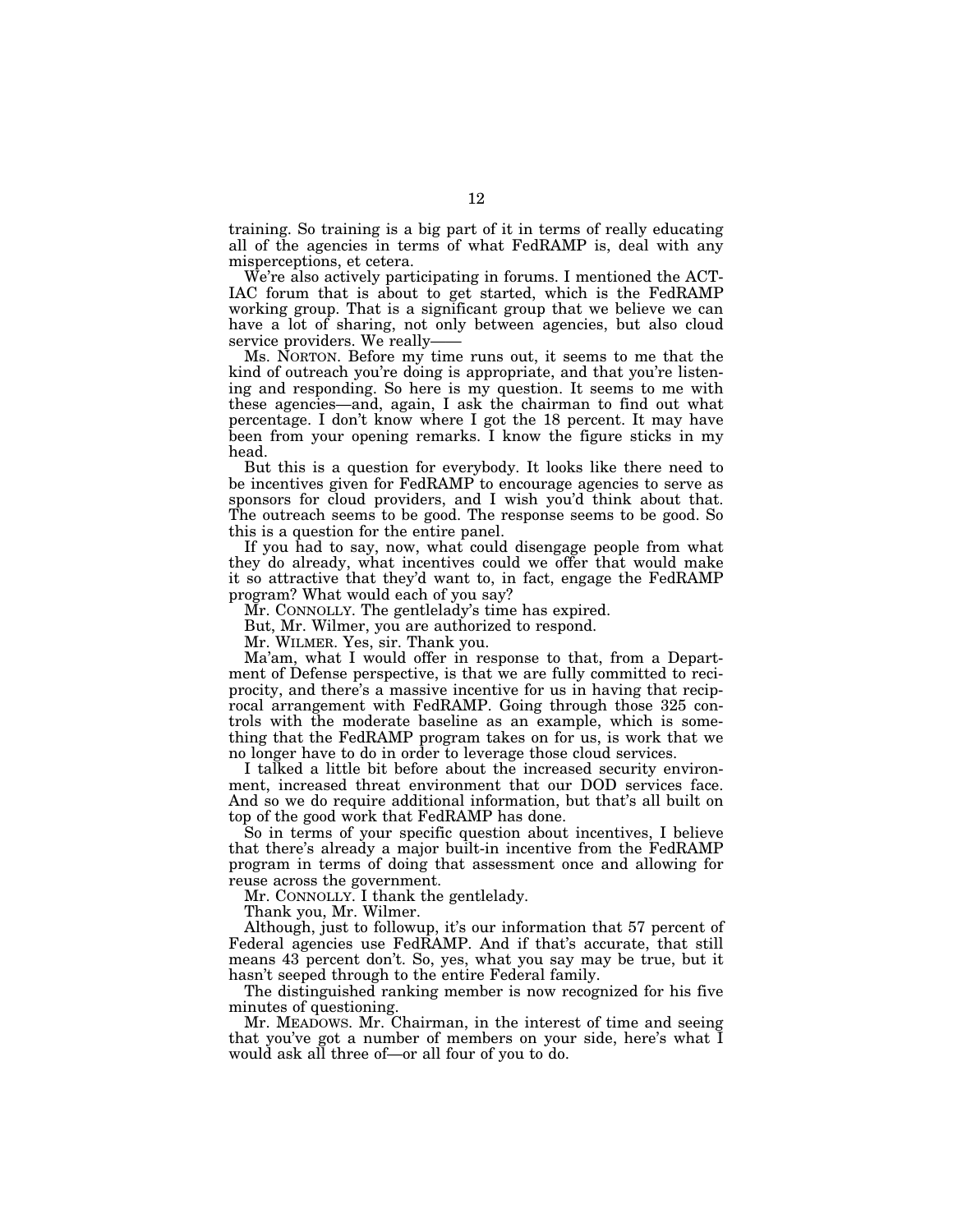If you will let this committee know the three major obstacles for creating delays for implementation, how we can either help that administratively or help that legislatively. I think the time is critical, and if you will do that and get that to committee, I think that will be well-served.

I just want to say thank you to all of you. If we can implement it at your levels, the rest of—all the other agencies. There are none that are more critical than the four that are represented at the table. And we'll be able to take it everywhere. And so, you know, they're learning by your both mistakes but also your frontier, pioneer kind of way of getting this done. So I just want to say thank you.

And I'll yield back in the interest of time.

Mr. CONNOLLY. Very well said, Mr. Meadows. And would that all Federal agencies have the enthusiasm for change Mr. Arrieta expressed in his testimony. Thank you.

The chair now recognizes the gentleman from California, Mr. Khanna.

Mr. KHANNA. Thank you, Mr. Chair. I will be brief as well.

In the spirit of congratulations, I will note two unique parts of this hearing because of your leadership, Mr. Chairman, and Ranking Member Meadows.

First, it's Congress displaying a proficiency in competency in technology. What a refreshing change. And, second, it is bipartisanship to that end. In the legislation that you and Representative Meadows have offered last Congress, and I expect that you would offer it this Congress, I think will be a tremendous contribution to continuing to improve FedRAMP.

So my question—let me just ask two questions and then have the panel address it so we can get to the other members.

One, what can we do to better allow small businesses access to participate in FedRAMP? And, two, are there areas based on—I imagine you've read the Meadows—the Connolly Meadows, Meadows-Connolly bill. And are there things that you think are important this time to include in that bill?

Mr. CHERIYAN. So, yes, let me start. Thank you for that question. You know, regarding small business, just a high-level overview of where we are, we've got about 33 percent of the authorized products right now are from small businesses. And if you look at the pipeline, it's around 33 percent. So it's a growing percentage over the last couple of years. It's really increased.

However, there's still more opportunity, I believe, to, one, educate small business. A lot of small businesses are unaware of the process itself, the security requirements that we have, and a lot of time is, frankly, wasted when the small business is really trying to figure that out. So, really, the education piece of creating that and that awareness in small business is something that we take very seriously.

Mr. CONNOLLY. Would my friend yield just for a second?

Mr. KHANNA. Sure.

Mr. CONNOLLY. That's true, Mr. Cheriyan, but that doesn't let us off the hook. No small business can afford to risk millions of dollars and the uncertainty of no guarantee of when they'll be certified.

Mr. CHERIYAN. Right.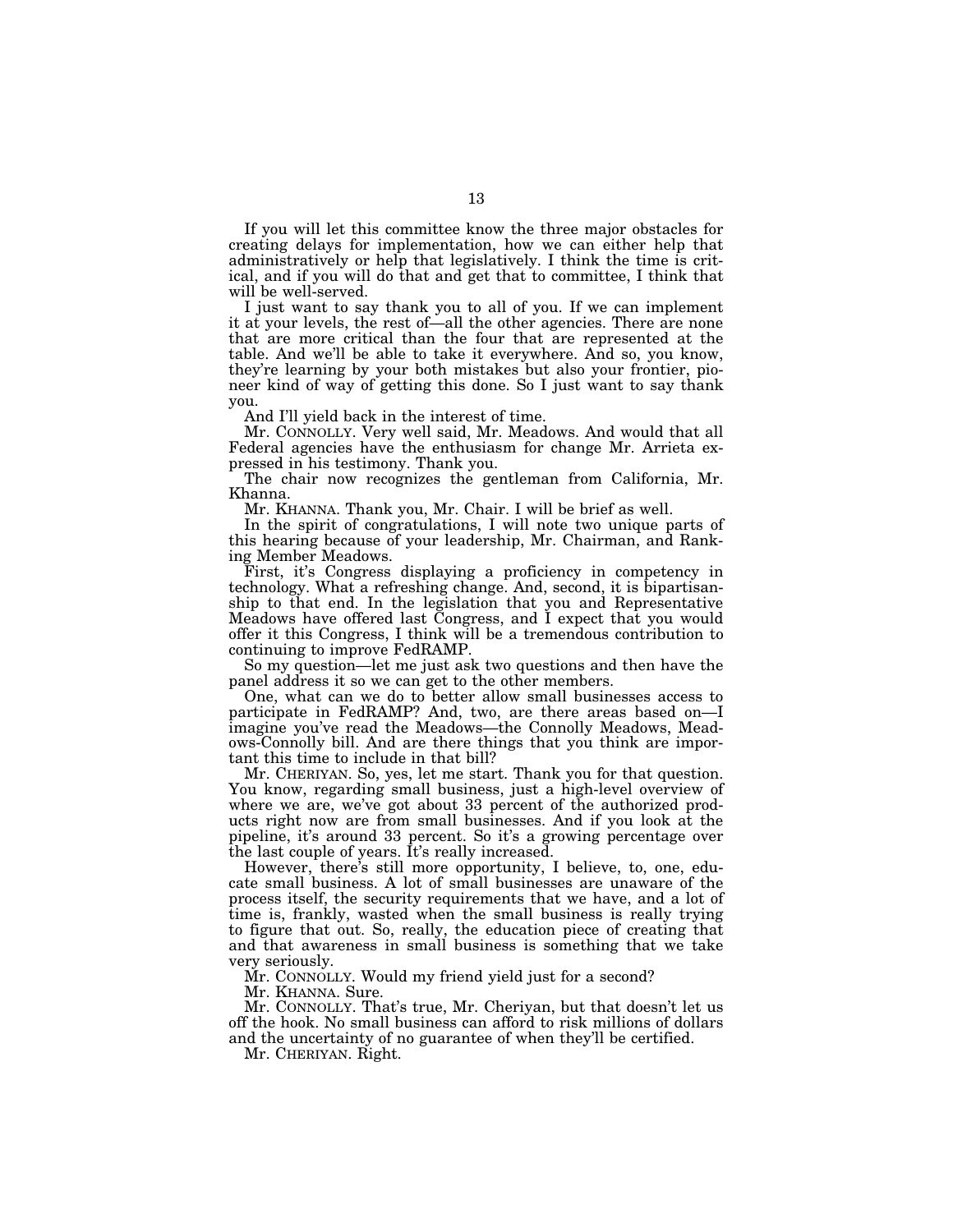Mr. CONNOLLY. And that's a huge problem for small and minority businesses, women, minority, veterans-owned businesses to enter the field. The big players can afford it. The smaller, mediumsized businesses, frankly, have to really look at it. And that's one of the things our legislation is designed to try to alleviate so that there's more possibility for entry.

Without prejudice to the gentleman's time, thank you for yielding.

Mr. CHERIYAN. Yes. Clearly need to add that the speed at which we are authorizing these products for small businesses needs to improve. And we talked a lot about the automation approaches, the level of risk associated with it. And a lot of small businesses run on existing infrastructure that has already been authorized. So there's a significant amount of inherited risk that has been certified already. So there's lots of opportunities, I believe, to improve that.

Mr. WILMER. Sure. I would add only the—I think the most important thing that we can do is driving additional automation into the assessment process. So there's a lengthy set of controls that small businesses and all cloud providers have to be able to implement, and the more that we can enable in terms of automation of going through that set of controls should reduce the burden of actually going through the process and creating the artifacts that are then required for us to assess.

Mr. KLIMAVICZ. I would just say with respect to small businesses, when I've talked to small businesses, one of the things I hear up front is they need more information to help them make a better business decision, a cost benefit. Which controls do I implement? What's important in terms of future business? Do I go after low- , moderate-, or high-impact tradeoffs, the encryption? Everything, all those decisions, they've asked for more information up front so they can make an investment decision, and also how much is it going to cost to implement these controls and are they going to get that paid back down the road. So understanding tradeoffs, getting more information up front.

And with the second part of your question, I agree with Mr. Wilmer here that I think the automation. As I mentioned in my testimony, everything needs to be real time, everything needs to be automated, and that will help the small businesses.

Thank you.

Mr. ARRIETA. And I'll just say about the automation, as the automation is built, if it is built, there should be direct engagement with the small business community as to what you're building. That will actually help them plan to take advantage of the automation that you're building. That shouldn't be here's what we're thinking of building and then asking further feedback. There should be a dialog there that shapes what is built. And I think if you want to include the small business community, as a former small business executive at the Treasury, you have to engage them as you build the solution.

And I agree with the other panelists' comments.

Mr. KHANNA. Thank you. Thank you, Mr. Chairman.

Mr. CONNOLLY. Thank you so much, Mr. Khanna.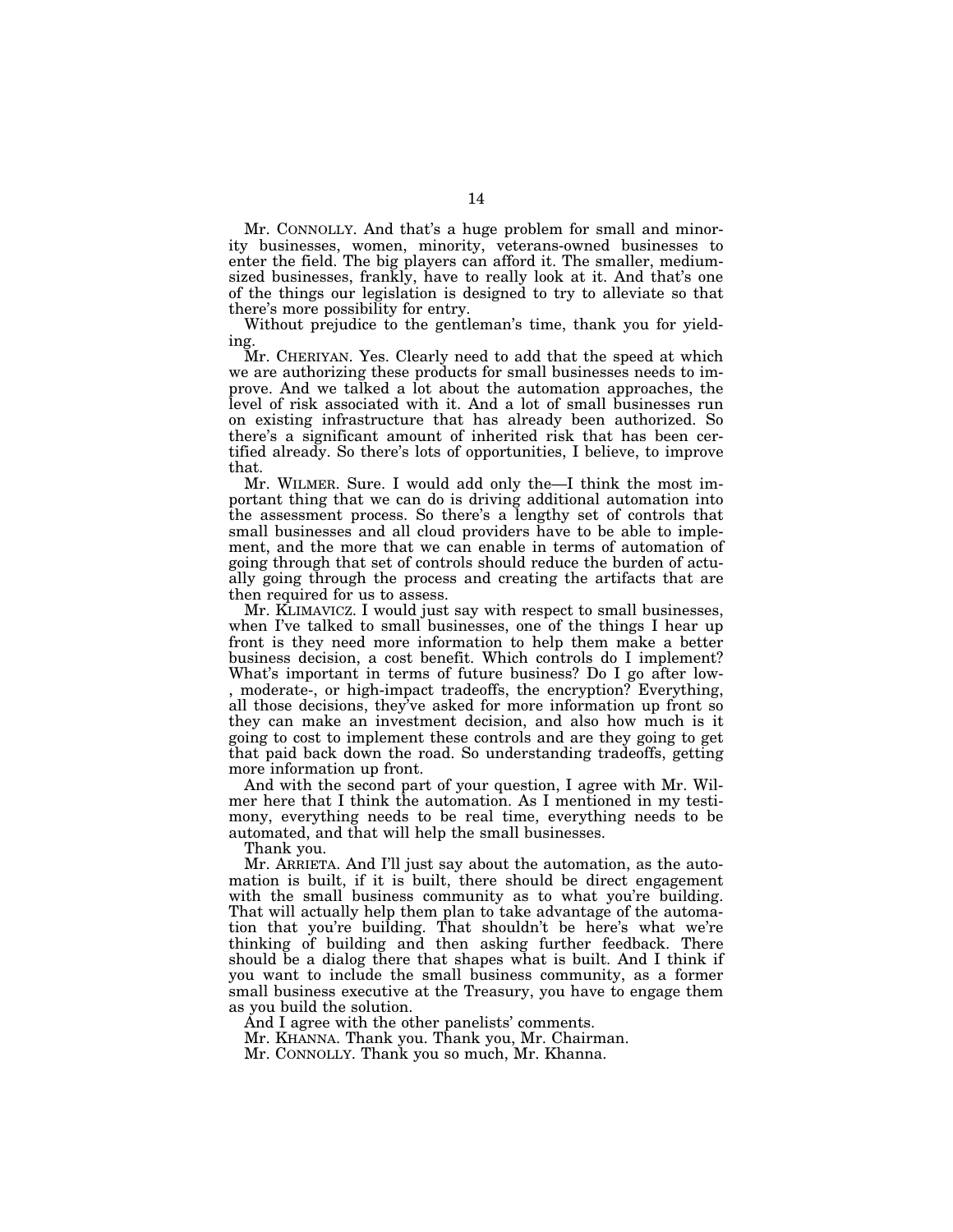The chair now recognizes the very distinguished lady and accomplished Congresswoman from Michigan, our dear friend, Mrs. Lawrence.

Mrs. LAWRENCE. Thank you, Chairman, for holding this, and to the ranking members here.

Mr. Arrieta?

Mr. ARRIETA. Yes, ma'am.

Mrs. LAWRENCE. I want you to know that, I want to be on the record, I agree. We in government, as we embrace technology, as we try to keep pace with this industry, we must sit down at the table and talk and work together. Because so often, our regulation and our pace that—for our approval lags so far behind innovation and advances in technology. So I really agree.

I wanted to ask this question of you, sir. I would like to ask you how the implementation of cloud services has affected the Department of Health and Human Services. Specifically, how did the implementation enable the Department of HHS to accelerate its mission?

Mr. ARRIETA. Well, thank you for the question. I appreciate that. At HHS, we, as I said in the opening testimony, we award about a hundred thousand contracts \$24.2 billion in spend flow through those contracts every year.

What we were able to do in a very short time because we had FedRAMP-approved cloud service capabilities is we were actually able to move all of that contracting data to a commercial cloud environment, and then we were able to use an incremental approach to actually rebuilding our business process and partnership with small business to automate many of the functions of the acquisition life cycle.

If we didn't have FedRAMP-approved products to actually build on, the process would have taken a lot longer. So the ability to actually separate data from business process actually gave us the flexibility to modernize our IT systems, while allowing our legacy IT systems to still function and serve the mission but also directly engaging over 3,000 members of the acquisition community over a nine-month period across HHS and allowing them to design the functionality that would drive the best outcome for them.

We had a really strong and robust business plan around that. If you—you know, privately if you wanted to hear that, I'd be happy to come back and share that with you. But we had very specific ROI measures on the basis of process improvement, on the basis of savings at the point of purchase, and on the basis of infrastructure savings that we thought we were able to generate, and we were able to track those investments along the way because we were able to take this incremental approach, separate data from business process, and modernize.

So I think FedRAMP is a key component to that. And like I said, the legal framework that this committee has put in place actually gave us the tools to make the argument that this was a good idea, and we thank you very much for that.

Mrs. LAWRENCE. Thank you so much.

Cybersecurity threats constantly evolve, and while the FedRAMP controls serve as a baseline, we must ensure that these assessments are flexible enough to incorporate changing security threats.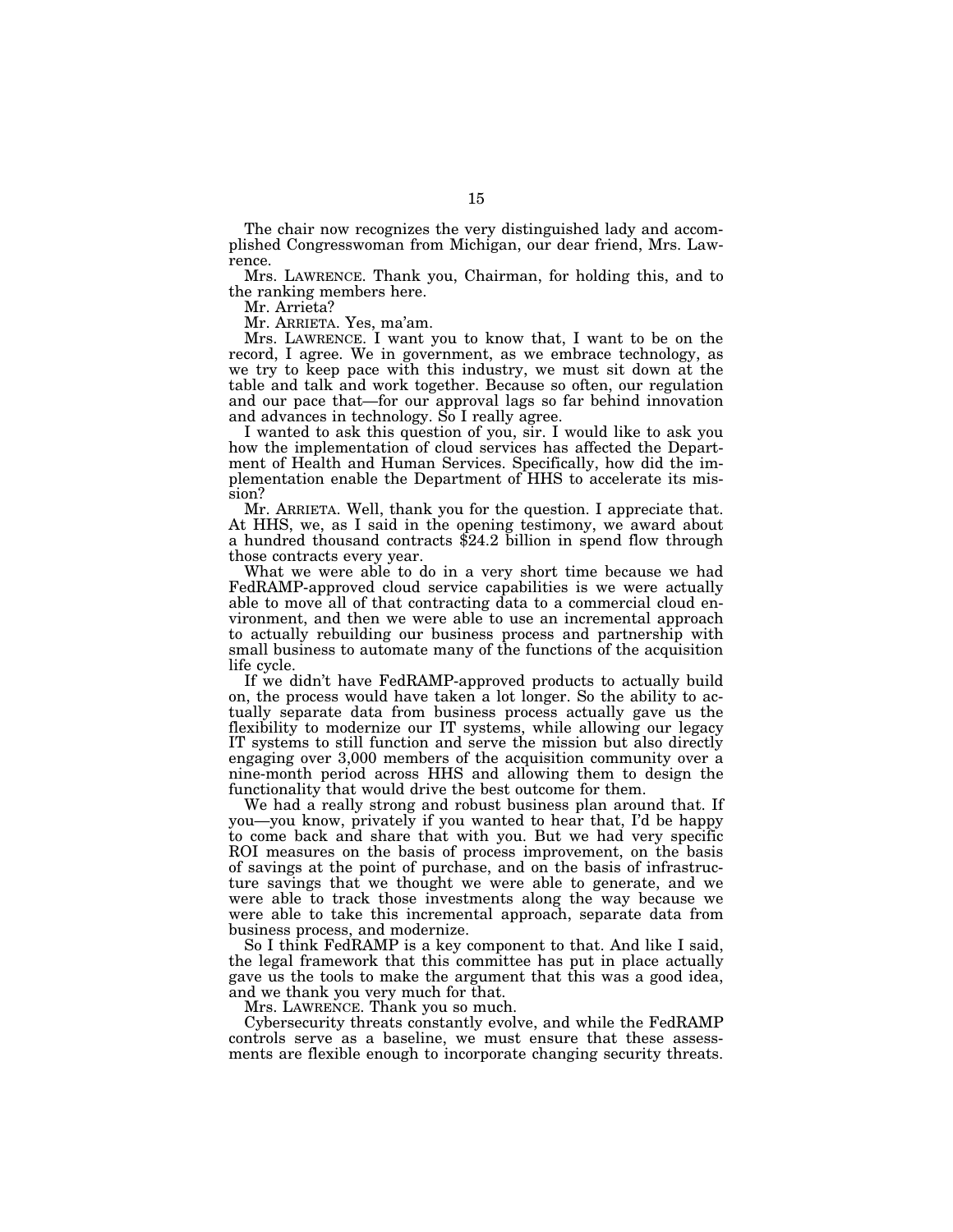So, Mr. Wilmer and Mr. Cheriyan, how does FedRAMP stand up to the speed with the evolving cybersecurity threats?

Mr. CHERIYAN. At the core of the FedRAMP process, we use a NIST standard for cybersecurity in terms of the level of risk, whether it's low, moderate, or high. And there's a fairly detailed set of controls that NIST has provided that form the basis of the risk assessment of FedRAMP.

As you mentioned, cybersecurity is really fast-moving.

Mrs. LAWRENCE. Yes.

Mr. CHERIYAN. It moves at a pretty fast pace, and that control and that standard is constantly updated. So we work with NIST to give them feedback, and they get the feedback from a lot of the different agencies, and that's how the whole standard has changed. And can it be done faster? Definitely we should be looking at that, but that's-

Mrs. LAWRENCE. But does FedRAMP emphasize the most important security vulnerabilities that our government faces? Mr. Wilmer?

Mr. WILMER. So, ma'am, what I would offer is that a lot of the controls are really a framework for how you would deal with cybersecurity incidents. So you're exactly right, ma'am, that the threat evolves over time. Many of the controls that we require cloud service providers meet ensure that they are prepared to deal with the evolution of threats, as opposed to ensuring that they are protected against specific ones.

And so that combination of making sure that you have basic security practices in place to protect yourself from the threats and then also ensure that you have the right processes and procedures in place to deal with threats or, you know, worst case, if they are actually negatively impacted by a cyber incident, is a critical piece of that.

And then as Mr. Cheriyan mentioned, as NIST evolves the framework itself, the Joint Authorization Board will actually go through and determine if any additional controls need to be added or removed from the FedRAMP baseline.

Mrs. LAWRENCE. Thank you.

Just in closing, I want to be on the record that it's been amazing and just such an honor to share this time in history with an amazing leader like my colleague, Congressman Connolly.

I yield back.

Mr. CONNOLLY. I wish we could give you a promotion and a raise. Thank you so much, Congresswoman Lawrence.

I now recognize myself for questioning.

Let me just say, my interest in FedRAMP was stoked by a friend and colleague, Steve O'Keefe, at MeriTalk. They had a conference up here a few years ago. And I don't know, there were 125, maybe 150 people in the room. And at one point—and there were all kinds of complaints about FedRAMP.

And at one point, Mr. O'Keefe asked everyone to raise their hands on a simple question. How many of you think FedRAMP is working the way it was designed to work? The only hands that went up were Federal officials in the room, like nine of them.

And then he said, well, how many think it's not working the way it was designed? And the other 120 or whatever hands wept up.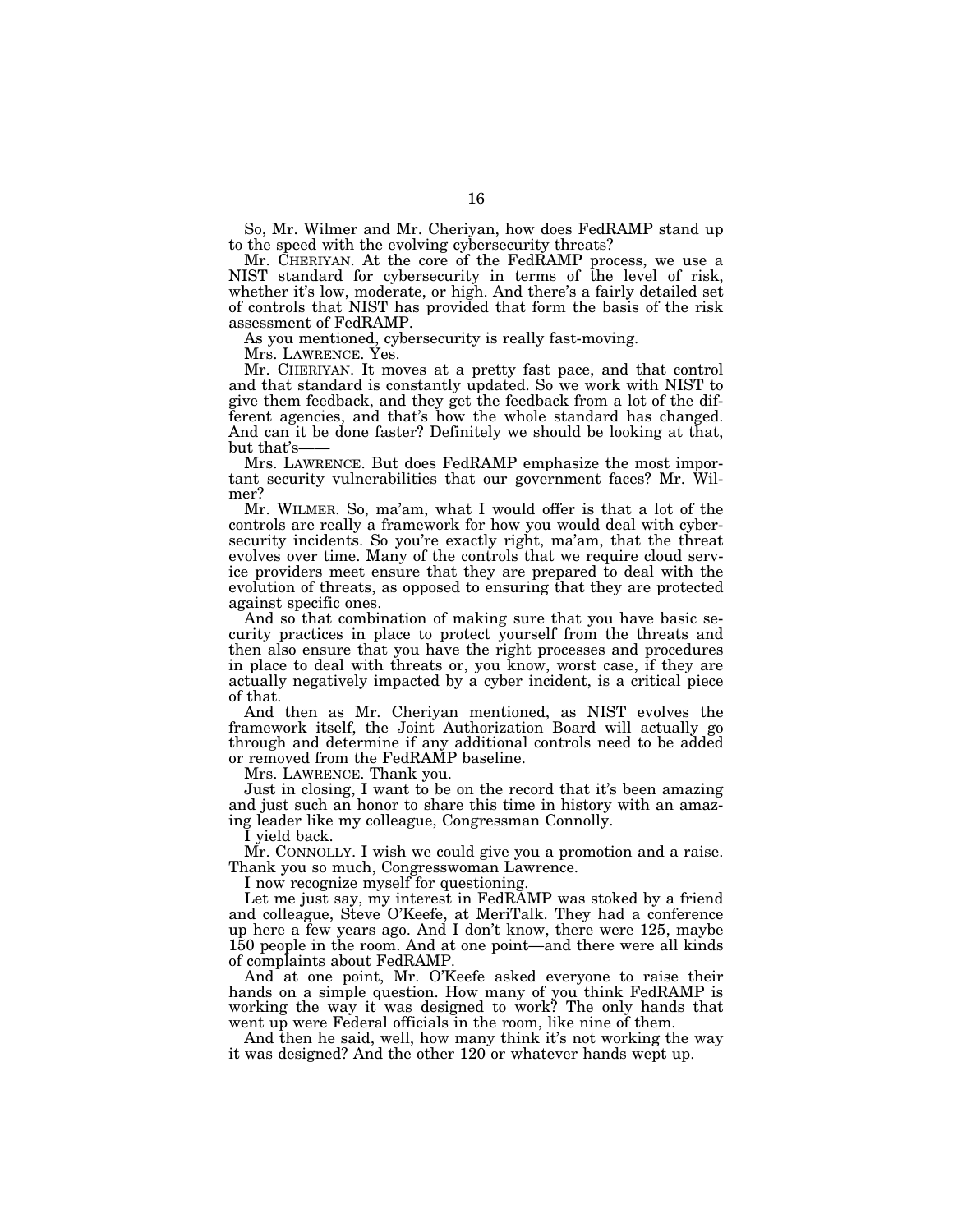I'm looking at this, thinking, are we that disconnected from, in a sense, our client base, right? FedRAMP has clients, and the Federal Government ultimately is the client, but so are the service providers, right, whom we certify. And it just etched in my mind that we've got a problem, and we were reluctant to address it legislatively. We were hoping it would be addressed administratively. And there have been administrative improvements. And certainly, not least under your leadership, Mr. Cheriyan. But problems continue. And we're going to hear from a second panel, and we're going to hear some problems from the private sector in terms of what they experience.

Let me begin, Mr. Cheriyan, with the budget. My understanding is FedRAMP gets roughly \$10 million within your agency from the Federal Citizen Services Fund. Is that correct?

Mr. CHERIYAN. Yes, that's correct.

Mr. CONNOLLY. And 25 percent goes to the JAB, and 75 percent goes to your office at GSA.

Mr. CHERIYAN. Let me just clarify a little bit of that. The \$10 million is the amount spent by GSA. And DOD and DHS each spend an additional \$2.5 million.

Mr. CONNOLLY. Okay.

Mr. CHERIYAN. So it's roughly \$2.5 million for JAB and \$7.5 million——

Mr. CONNOLLY. All right. And we'll be certainly talking to all of you about this, but Mr. Meadows and I, in the draft bill, are looking at do we need additional resources. A lot of people in the private sector say yes. We're both pecunious gentlemen; but on the other hand, if FedRAMP isn't working the way we want it to work and it needs some adjustment in resource availability, we're certainly willing to look at that in the draft legislation.

It's my understanding, Mr. Cheriyan, that we're doing about 12 certifications, 12 approvals a year. Is that correct?

Mr. CHERIYAN. Yes. There are 12 JAB certifications per year and another 38 or so agency—30-plus agency authorizations. So perhaps maybe two or three years ago, the majority of the certifications were JAB. And, frankly, the whole approach has pivoted a little bit as agencies have got more engaged, and about 75 percent of the authorizations are now agency authorizations, and only 25 percent are JAB authorizations.

Mr. CONNOLLY. But what are—going back to Ms. Norton's question, I mean, I think from, certainly speaking for myself, and most commonsense perspectives maybe, if you get certified at window X, certainly if you get—let's start with JAB. If I'm certified at JAB, I view that as the gold standard, and that ought to be good for me to punch my dance ticket at all the other windows, except for compartmentalized, highly specialized needs. The idea that, no, that's fascinating, that's our referendum but you've got to start all over again is unacceptable and leads to absolutely needless expense.

And, again, going back to the small minority—small and medium-sized businesses, minority and otherwise, it de facto discriminates against them. They cannot incur that kind of expense. And we have many, many Federal contractors who serve many different Federal agencies.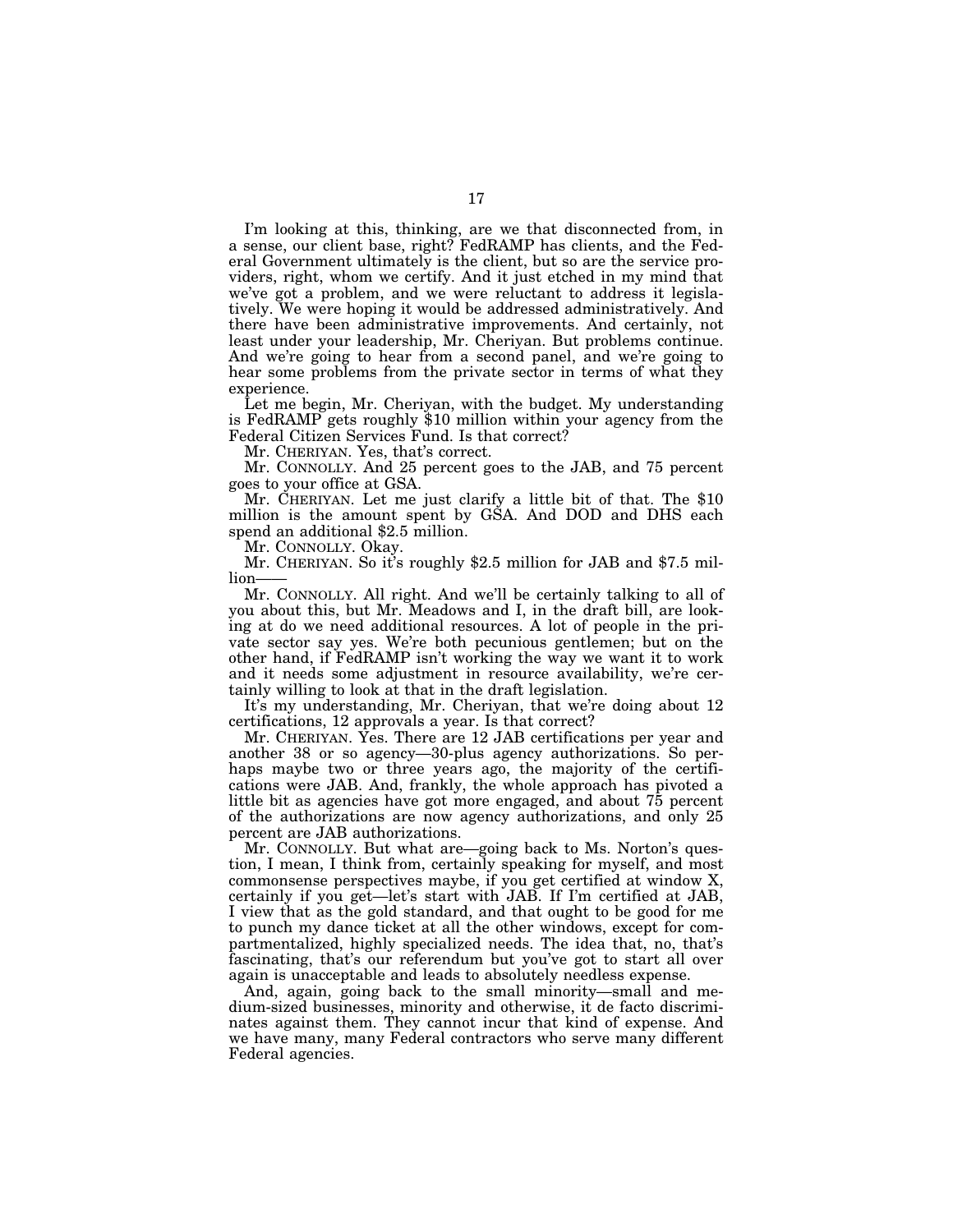And so if we're sort of diffusing the approval process, is that forcing businesses to get 24 stamps or 12 stamps, or can they get one with the presumption that's going to be pretty much good, with a few exceptions, at the other windows as well?

Mr. CHERIYAN. Yes, let me take a shot at it and then have some of my colleagues answer.

So just a couple of things. The JAB authorization or an agency authorization, for the FedRAMP PMO standpoint, we view it as the same. It's following the same processes, the same standards, et cetera. The JAB is really using the DOD, DHS, and GSA security leaders to do the authorization. In addition, we provide continuous monitoring, et cetera.

Mr. CONNOLLY. I want to give you a chance to be very clear. You're not arguing JAB is just no different than any other Federal agency. JAB is a different—I mean, it—we created it as a multiagency entity for a reason.

Mr. CHERIYAN. No. I do believe that the JAB authorization enables a cloud service provider to go to more agencies. So——

Mr. CONNOLLY. That's right. I just wanted to clarify what you were not saying.

Thank you.

Mr. CHERIYAN. The second point I'd make is that when an agency takes a P-ATO from JAB, they don't have to start from scratch. What they're doing is they're looking at whatever the number of the controls are, whether it's low, moderate, or high, and it's a hundred to 300 to 400, depending on the severity or the risk. They will then evaluate on their own risk profiles as to which areas they need to spend more effort in. And so it's not a start from scratch. It's purely a, what has the JAB provided? Do we accept it or do we now need to do more? And that's fundamentally the reuse process that-

Mr. CONNOLLY. Well, let me just say, yes, that's how it should work. But I'm aware of, for example, right now, one entity, a private sector entity that is using a software application that's been approved, that's certified; but because it's for a different application, same software, they have to go through the process, and they have no idea when it will be approved.

Mr. CHERIYAN. Okay. So we should——

Mr. CONNOLLY. And that's millions of dollars and multiple years for a medium-sized, maybe small-to medium-sized business, and that's maddening to people. Like, well, if Mr. Wilmer thought it was okay to use the software, the fact that I'm applying it to HHS, it's the same software, shouldn't the presumption be that, of course, I'm certified, just a different application?

Mr. CHERIYAN. We believe it should.

Mr. CONNOLLY. Okay.

Mr. CHERIYAN. And if there's misperception and-

Mr. CONNOLLY. All right. Expect a phone call.

Mr. CHERIYAN. We're happy to take the phone call.

Mr. CONNOLLY. No, I—thank you.

Mr. CHERIYAN. Yes.

Mr. CONNOLLY. There are going to be hiccups, but what I'm trying to establish is we agree on some principles here that, moving forward, especially once we have a bill, will, in fact, streamline the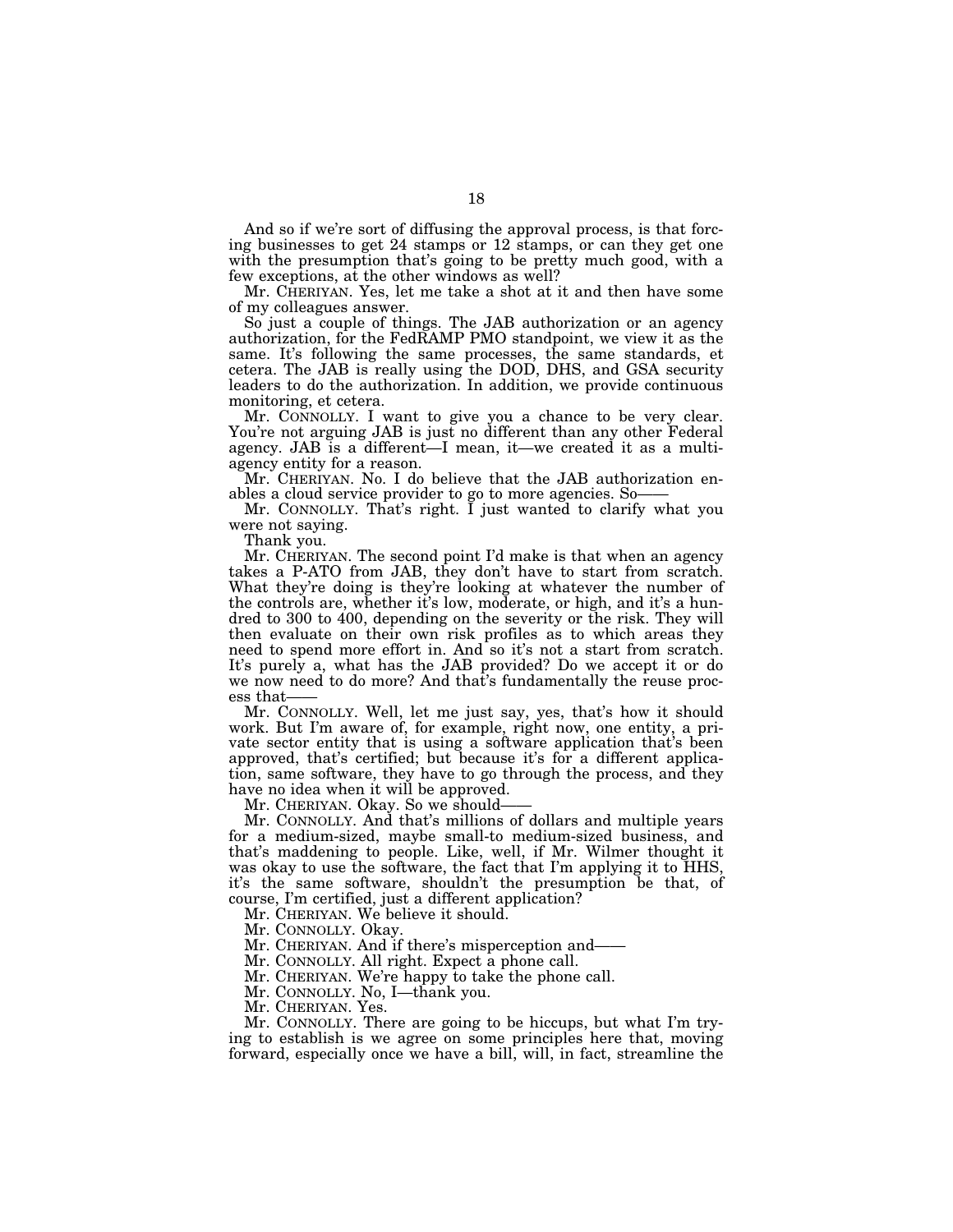process and make it more, you know, user-friendly for people who apply.

Now, let me just ask one more question about the 12 JAB. And maybe, Mr. Wilmer, you want to get in on this. Does that create a backlog? I mean, if we're doing 12, how many are we not getting to every year?

Mr. WILMER. Sir, as you are well aware, there are tons of cloud service offerings, especially when you look at the software as a service space. And that's where, to your point, there is absolutely a backlog of those that would like to go through the JAB process. We do have a published prioritization process through which we determine which order we will actually work through cloud service providers, but that's where I'd also like to give the FedRAMP PMO a lot of credit for coming up with the agency authorization process.

And, really, what this particular capability does is it allows a cloud service provider that has a customer that wants to use it. So any Federal agency can go through and perform an assessment on that cloud service offering. They can then package up all of the work that they did, provide it to the FedRAMP PMO. The FedRAMP PMO can review it, ensure that it meets the standards, and then put that out on the FedRAMP marketplace so that they can still benefit from the same reciprocity that is otherwise offered.

Mr. CONNOLLY. One of the concerns we have is entry into the market. And we've heard people say, through the grapevine, that certain officials of the Federal Government actually want to de facto limit the number, because it's easier to manage how many people are certified and qualified to provide cloud services. And I understand that but, on the other hand, it's a big Federal market, huge.

Mr. Arrieta just talked about how many contracts and how much cumulatively they add up to, and we want to give Americans who are entrepreneurs an opportunity to compete in that market. And sometimes the smaller entities are more nimble and more innovative, depending on the need, and we don't want to find that there are artificial barriers to entry by virtue of a fixed number in our minds or in our willingness or ability to approve. So that's our concern about 12. It seems like a small number.

Mr. WILMER. Yes, sir. So the number 12, part of the impact of going through a JAB authorization is that we are also responsible for the continuous monitoring of the cloud services that we authorize. So as we approve more services, there are more that we have responsibility for ensuring that they continue to meet the standards through which we assess them.

I agree completely with your point in terms of reciprocity, and also your comment about the number of services that we are able to process, but that's effectively part of the limiting reagent that we have in terms of the bandwidth we can support.

Mr. CONNOLLY. Two more questions, and then I'll be finished, and we will thank you so much, and I know we will be in touch again.

One is to you, Mr. Wilmer. You serve on the JAB, representing the Pentagon.

Mr. WILMER. Yes, sir.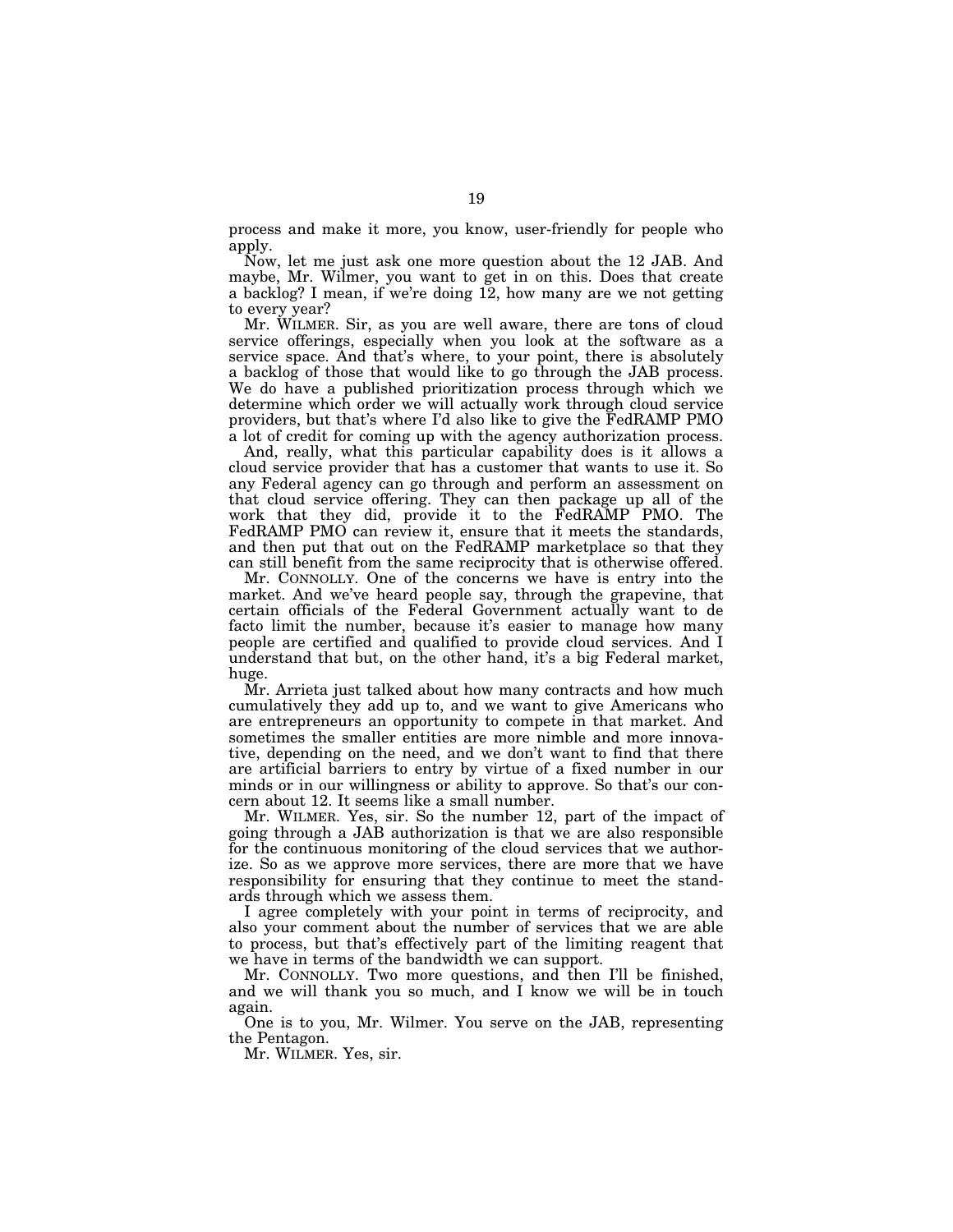Mr. CONNOLLY. In the past, we've had stories told about a private-sector entity that went to the JAB, got approved, and then went to one of the windows at the Pentagon, only to be told, "That's fascinating; you have to apply all over again," as if the JAB thing was advisory or fascinating but irrelevant.

Can you assure us that this no longer occurs, if it did?

Mr. WILMER. Frankly, yes, sir. So I can't speak to the past incident, but what I can tell you is that we have contracting clauses, as an example, that requires a DOD authorization. The process that we use for granting a DOD authorization builds on FedRAMP. So FedRAMP is core to our process for authorizing use of cloud services-

Mr. CONNOLLY. But you work at the Pentagon, and you know that stovepiping is built into the culture.

Mr. WILMER. Yes, sir.

Mr. CONNOLLY. So ''How fascinating that the Navy thinks you're certified, but here at the Army we have a very different point of view, and you'll start all over again and meet our criteria,'' that defeats the purpose of having a JAB and defeats the whole purpose of FedRAMP, frankly.

Mr. WILMER. Yes, sir. And what I will offer is, I've been in this job now for several months. Interestingly, most of the comments from the services mirror that of your constituents, of the companies, and the other cloud providers, in terms of wanting access to cloud capability faster.

I've seen very little resistance to accepting FedRAMP or JAB authorizations and much more interest, in terms of the folks that have come to our office, in trying to figure out how can we get this process more streamlined, faster, so that they can get capable to the warfighter at greater pace.

Mr. CONNOLLY. Mr. Meadows.

Mr. MEADOWS. Thank you, Mr. Chairman.

Mr. Wilmer, I want to followup on this, because, obviously, DOD is very good at checking the boxes and dotting i's, but sometimes what happens is—in your answer to the chairman, you said it's a core component. What we need to do is make sure it is the component. And there's a very different answer to that.

And I guess, if you will monitor that and make sure that we're not running into the future problem where they say, ''Well, thank you, you've done everything that Mr. Wilmer suggests that you do, but here's this stack of other applications that you've got to fill out that are laborious.''

You get our point?

Mr. WILMER. Yes, sir. I understand completely. And one of the things I'd like to emphasize in responding to that is that, of the 140 or so authorizations that we've provided, 120 of those required zero additional DOD work.

Mr. MEADOWS. Very good.

Mr. WILMER. So there are still—for, as you mentioned, sir, sensitive applications, capabilities like that, we do require some additional work to be done to address the increased threat posture for those applications. But the vast majority require no additional work.

Mr. MEADOWS. Thank you.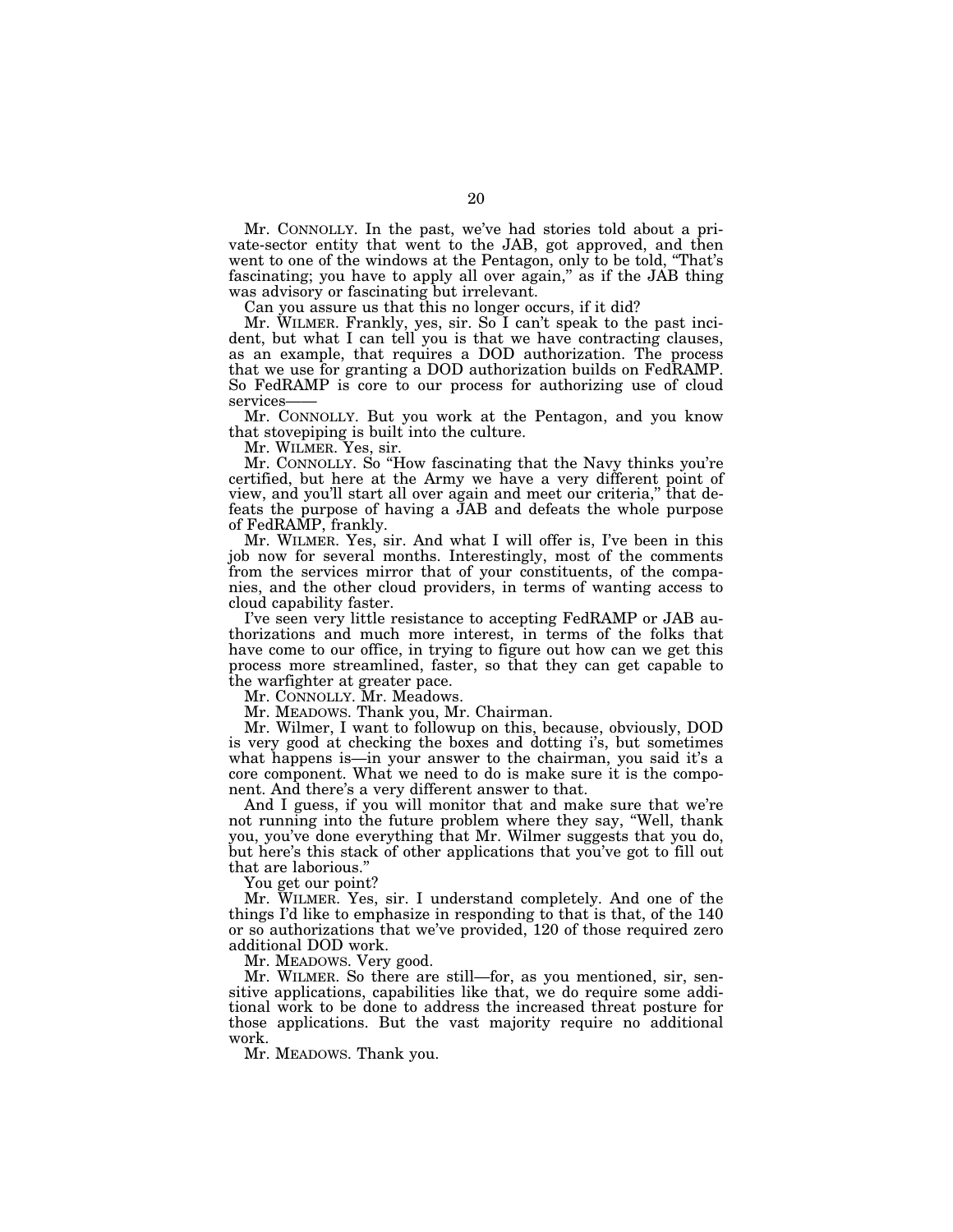Mr. CONNOLLY. Thank you so much. Thank you, Mr. Meadows.

A final concern I've got, and I'm just going to throw it out there, but one of the things we've heard in the past as an excuse for why we have to sort of almost reinvent the wheel in application—we don't admit that, but that's what we're doing—is, well, wait a minute, I've got a separate requirement in terms of FISMA compliance, and I'm not going to put my agency at jeopardy to be FedRAMP-certified and risk FISMA compliance.

And maybe that's a legitimate concern, but sometimes we've been struck with the fact that maybe that's also an excuse to minimize risk and slow down this process.

And I'd just like any of you to comment on: Where are we on that issue, and how serious do you think it is as an impediment moving forward?

Mr. KLIMAVICZ. I'll take a shot at it.

In my five years in this job, I've not heard that as an impediment or anything like that. I mean, it's consistent with FISMA. And certainly within Department of Justice, we use all JAB ATOs. It's fantastic. I mean, the benefits are tremendous, in terms of speed and cost savings.

Mr. CONNOLLY. You're going to be the poster child for our bill. Thank you, Mr. Klimavicz.

Mr. Arrieta, did you want to comment?

Mr. ARRIETA. Yes. In the 50 days I've been on the job, I have not run into that issue.

And the FedRAMP folks from HHS that sit behind me, who do a fantastic job, are 100-percent focused on the use case and the need at HHS, and that is the first and most important question that we ask. We accept the JAB's authorization, and we look at the use case within HHS, and if there is a use care there, we accept it and move forward.

So we'll go back and talk with the cyber team and see if that's an issue.

Mr. CONNOLLY. Yes. Well, just keep us posted if you think it does crop up. If there's something we can do legislatively to provide that relief or clarify, we're happy to do it. If it's, in fact, no longer a problem, great. But we're going to count on you to give us some feedback.

And Mr. Cheriyan and Mr. Arrieta, being relatively new to your positions, I think bring a certain fresh perspective that we can all benefit from.

I want to thank this panel so much for your thoughtful legislation. I do want to say that there is going to be legislation in your future. We are determined to make sure that we address this by statute and that we codify it so it has a statutory anchor, which it does not have now.

We think FedRAMP is another one of the pieces of the IT legislation that we've championed over the years, always on a bipartisan basis. And we've been working with many of your agencies. We'd be glad to hear any concerns you've got.

We've be working extensively, for months, with the private sector as well, and we're going to hear now from four of them.

So thank you all for your willingness to share with us today. There may be additional questions submitted for the record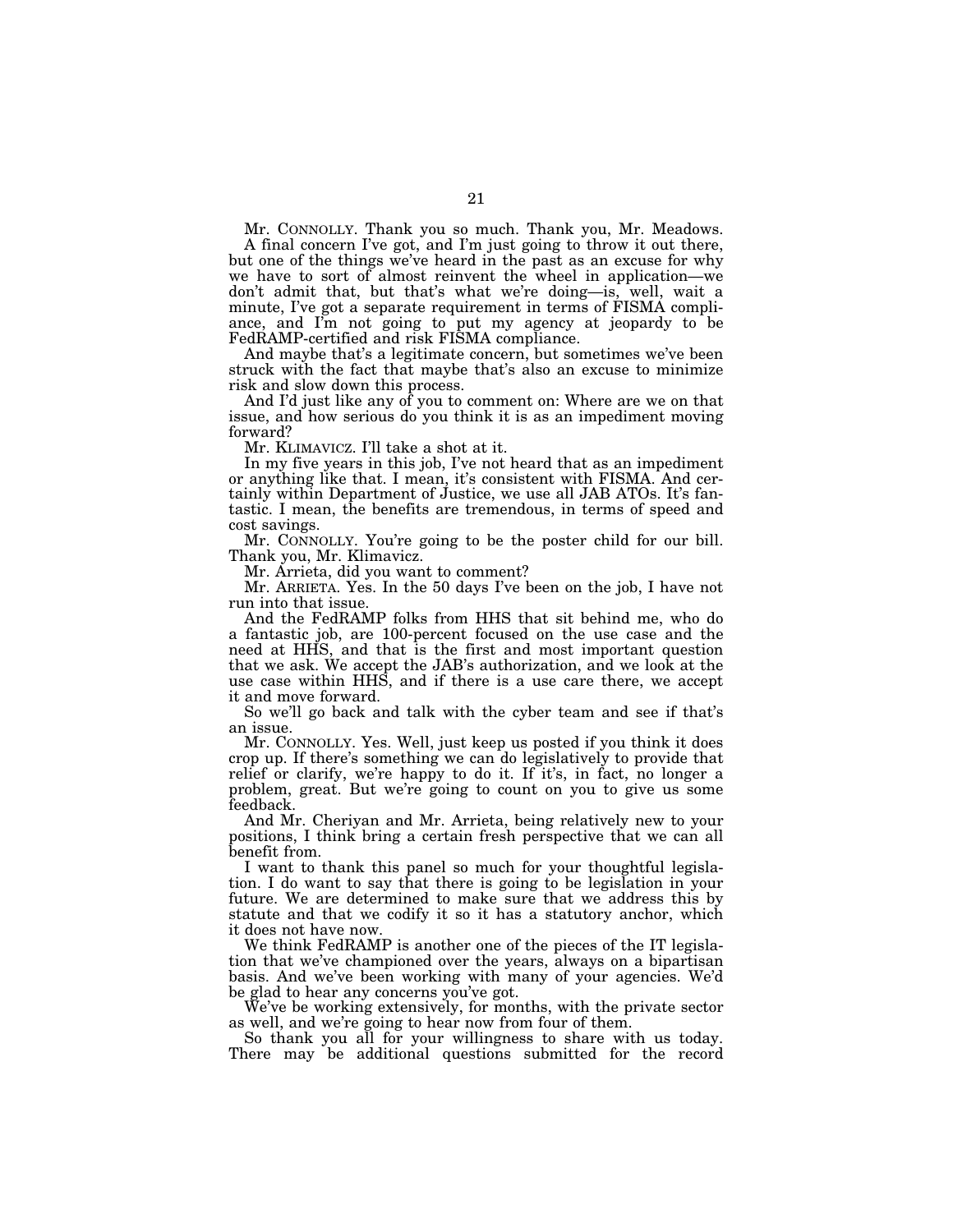through the chair. We'll get them to you as expeditiously as possible and ask you to get back to us with answers as expeditiously as possible.

I thank you all. We look forward to working with you.

The first panel is now dismissed, and I would ask the second panel, as quickly as possible, to take their seats. We're not going to take a break.

Joining us for the second panel—while we're getting ready, I'll introduce them—are: Jonathan Berroya, who is the senior vice president and general counsel of the Internet Association; Douglas Barbin, who's the principal of Schellman & Company, LLC; Will Ackerly, who's the chief technology officer for Virtru; and Lynn Martin, who's the vice president of government, education, and healthcare at VMWare.

I would ask all four of you if you would be willing stand to be sworn in, and raise your right hand.

Do you swear or affirm that the testimony that you're about to give is the truth, the whole truth, and nothing but the truth, so help you God?

Thank you. You may be seated.

Let the record show that our four witnesses answered that question in the affirmative.

And, again, I'd ask you to limit your testimony to a five-minuteor-less summation. And if you'll turn on that button that says "Talk" when you're ready and speak into the microphone, so we can all hear you and pick you up on the record.

Mr. Barbin, why don't you go first.

#### **STATEMENT OF DOUGLAS BARBIN, PRINCIPAL, SCHELLMAN & COMPANY, LLC**

Mr. BARBIN. Yes. Good afternoon, and thank you, Mr. Chairman and respective members of this subcommittee, for the opportunity to share my testimony today.

My name is Doug Barbin. I'm a principal at Schellman & Company, where I'm responsible for leading the firm's FedRAMP practice, along with other cybersecurity assessment offerings.

Schellman & Company, or Schellman, is a top 100 CPA firm in the United States and distinguished from other large firms as we are solely and exclusively focused on cybersecurity compliance and certification services. Our clients range from startup firms to many publicly traded companies.

In 2012, Schellman became the first CPA firm to become a FedRAMP third-party assessment organization. Since that time, Schellman has grown to become the second-largest provider of FedRAMP assessments. And, in fact, FedRAMP has performed three times as many FedRAMP assessments as all other CPA firms on that list combined, including the Big Four.

I offer you my insights today as someone who has conducted more than 4,000 security assessments spanning virtually ever widely accepted technology compliance framework or program in the United States and many of those internationally.

The views I express in this testimony are on my own and should not be construed as reflecting any official position of Schellman.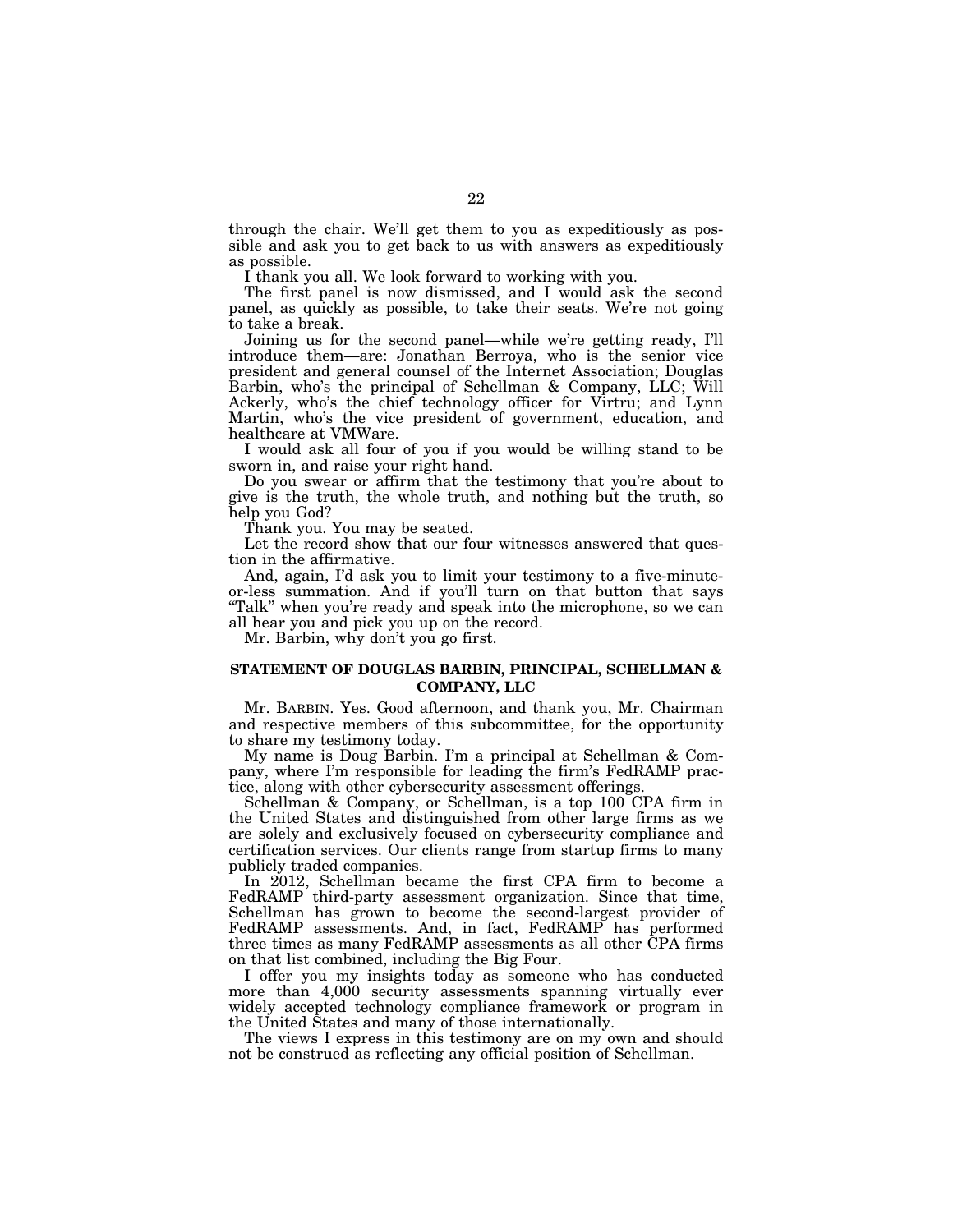So as a brief few opening remarks, as you know, the FedRAMP program was designed with the ''audit once, leverage many'' principle, with the goal of reducing the redundancies of Federal agencies each conducting their own assessments of vendors. It is my belief that this program has largely achieved those goals.

This leverage model is not new, and significant credit should be given to program leadership for their ability to launch and adapt the program in a timeframe that's significantly shorter than other similar compliance frameworks.

To add in perspective, the credit card industry has been doing this formally for 15 years. With the previous five years, when the credit card industry or the payment card industry was doing this, Visa and Mastercard were doing it themselves.

Based on my personal experience, I have just a few recommendations for the FedRAMP program as it moves forward.

First and foremost, protect the role of the assessor. We are the independent finder of fact, and we facilitate the conversation between the cloud provider and the authorizing body.

Some of the commercial compliance programs have blurred the lines between assessor, consultant, and decisionmaker. These roles are well-defined within the FedRAMP program and should continue to be strictly enforced. Independence between the parties should always be maintained in both fact and appearance.

Second, remember that the "R" in "FedRAMP" stands for "Risk." Some commercial compliance frameworks adopt a checklist approach to all-or-nothing compliance. Under these frameworks, achieving security is often secondary to achieving compliance with the letter of the written standard. This concern is even more critical due to the rapidly changing nature of the cloud technologies.

And I will say, as an aside, not in the written prepared testimony, I was very enthusiastic about the mention of a threat-based model, risk-based model for this program moving forward.

And then last but not least, community engagement. New guidance for requirements should be put out for feedback with reasonable timeframes for implementation. A more streamlined process for cloud providers to implement new products and services was mentioned as well.

And, in addition, from the last panel, I couldn't be more excited about the opportunity for automation. There are 300, 400, sometimes more controls that we have to manually comb through. There are vulnerability scans. Lots and lots of technical data. And the deliverables we're required to produce now were in Microsoft, Word, and Excel. So the opportunity for automation and to comb through that data is significant.

So I hope this feedback, along with the engaging dialog today, will assist the subcommittee in further moving the FedRAMP program forward in a positive manner. I thank you once again for the opportunity to share my views.

Mr. CONNOLLY. Thank you, Mr. Barbin.

Mr. Berroya?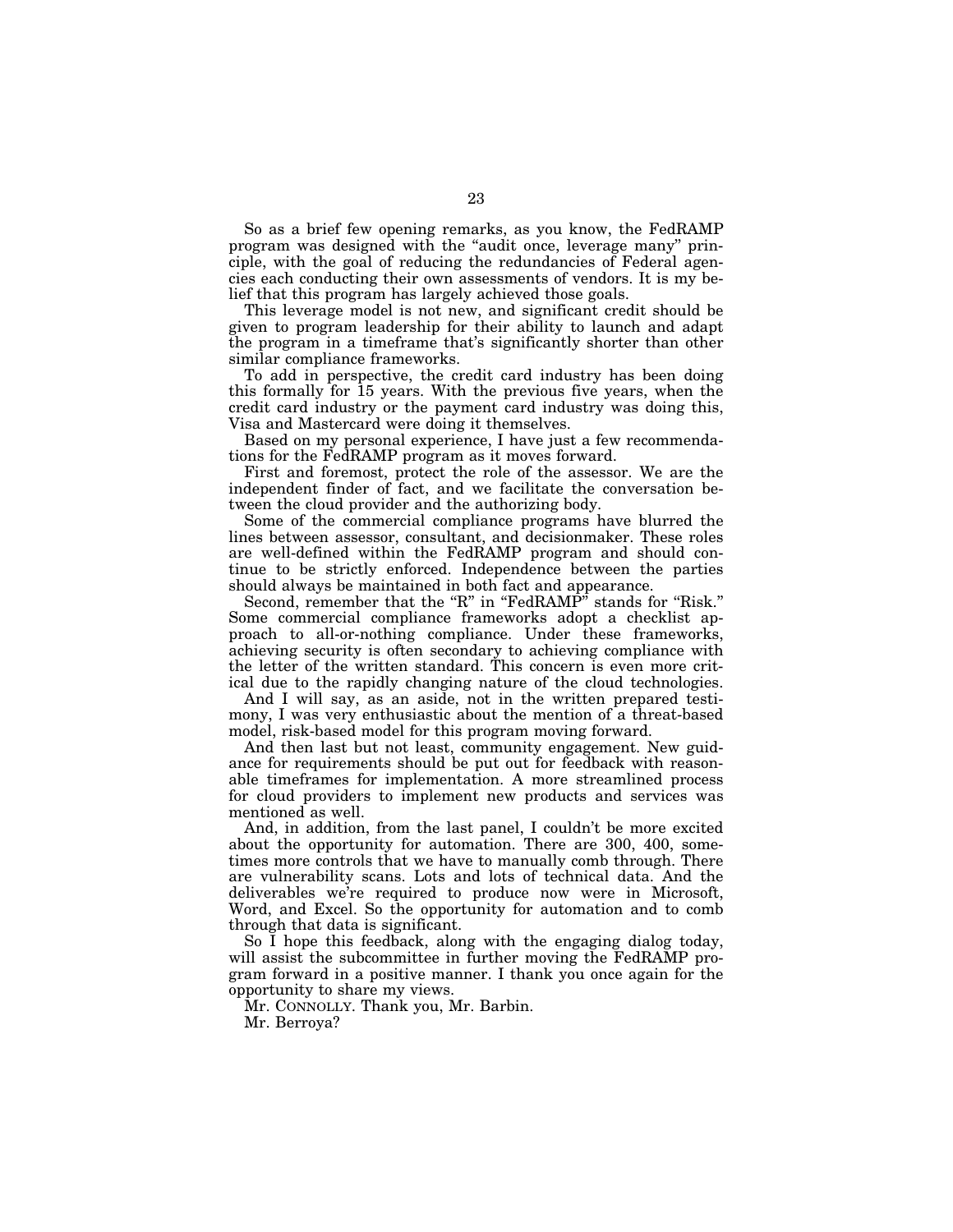#### **STATEMENT OF JONATHAN BERROYA, SENIOR VICE PRESI-DENT AND GENERAL COUNSEL, INTERNET ASSOCIATION**

Mr. BERROYA. Chairman Connolly, Ranking Member Meadows, and distinguished members of the committee, thank you for the opportunity to appear before you today to discuss the Federal Risk and Authorization Management Program.

My name is Jonathan Berroya, and I am the senior vice president and general counsel at Internet Association. Internet Association, or IA, represents over 40 of the world's leading internet companies. Our companies are global leaders in the drive to offer lower-cost, more secure, scalable, and innovative cloud services to customers in both the private and public sectors.

Cloud computing enables on-demand access to shared computing resources, providing critical services more quickly and at a lower cost than having agencies manage such services themselves, allowing those agencies to focus more of their resources on their missions and less on maintaining infrastructure.

To begin with, I would like to thank Chairman Connolly, Ranking Member Meadows, the subcommittee leadership, and your staff members for your continued commitment to government IT modernization. Ensuring that FedRAMP continues to meet the needs of all entities involved in the government's procurement of cloud services is an important priority.

IA cloud vendors are committed to the highest levels of information security and, collectively, invest hundreds of millions of dollars in compliance and certifications across both U.S.-based and international assessment frameworks.

Furthermore, our member companies have been engaged in working with the public sector for much of the past decade, many well before the creation of the FedRAMP Program Management Office or even the Cloud First Policy.

IA members support FedRAMP and efforts to facilitate the program's continued evolution. To that end, I would like to highlight four priorities that we believe will help ensure that FedRAMP continues to deliver value to all stakeholders, leading to greater adoption of commercial cloud services governmentwide.

First, we would like to see more reuse of authority-to-operate packages once a vendor has received FedRAMP Joint Authorization Board approval.

A core goal of FedRAMP's authorization process is to make the assessment of cloud offerings more efficient for vendors and agencies. The slogan ''Do once, reuse many times,'' featured on the FedRAMP website, is a reference to the idea that once a service offering has been authorized for use, multiple agencies should be able to rely on that authorization to deploy that same service offering in their organizations.

In practice, however, there is a lack of reciprocity across Federal agencies that is due, at least in part, to the fact that each agency CIO must issue individual authorizations, which creates inefficiencies that undermine the central goal of the FedRAMP program.

Second, we'd like to ask that Congress establish the program in a way that will allow it to evolve over time. IA and its members support a FedRAMP process that is flexible and keeps pace with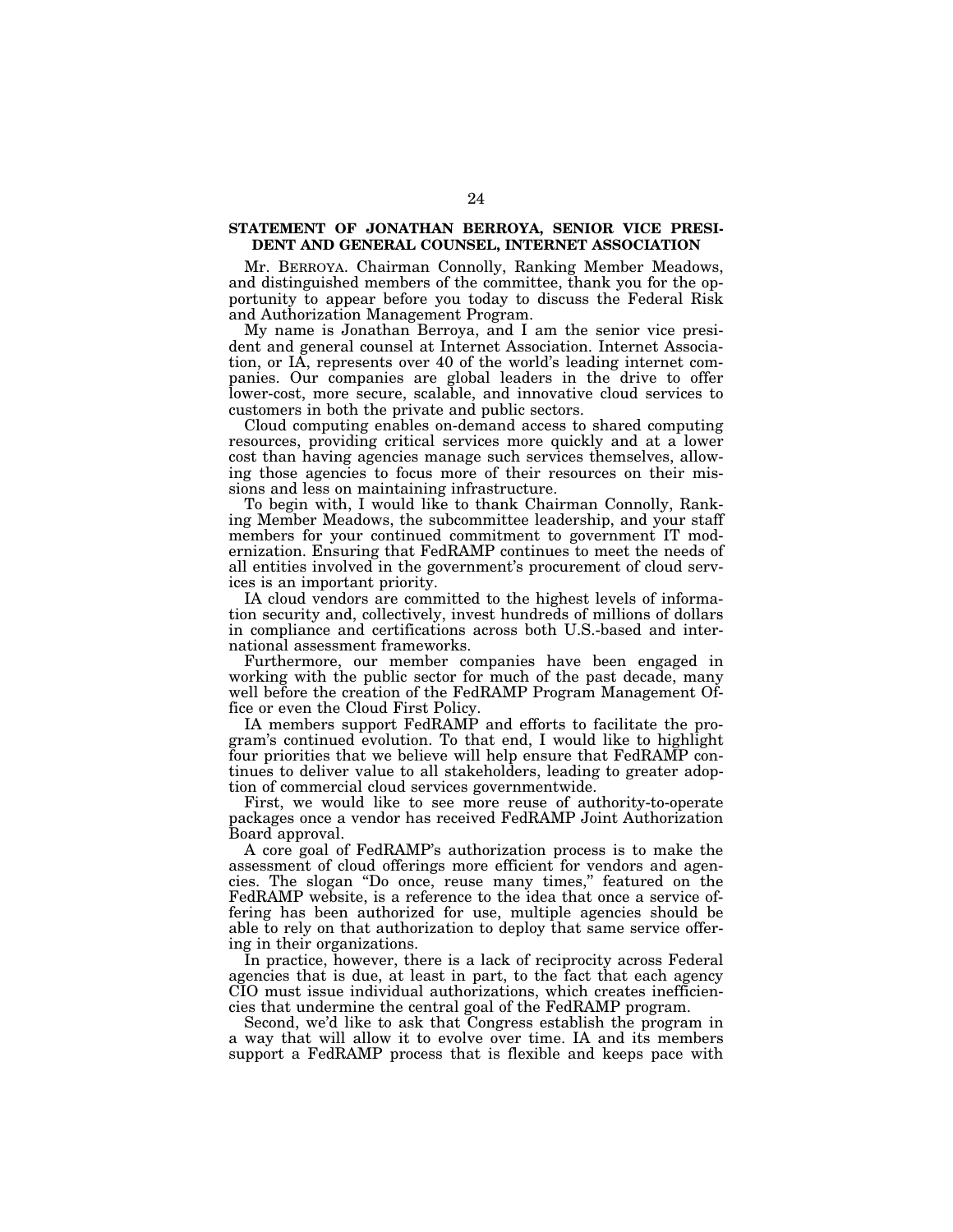innovation without imposing unnecessary bureaucratic requirements.

For example, it would be helpful to ensure that GSA and the FedRAMP Program Management Office have sufficient flexibility to fully automate the process of auditing the controls and missed baselines in the future, as this may result in a compliance workflow that requires fewer intermediaries, less paperwork, and faster processing.

Third, we ask that industry have a seat at the table to provide feedback on regular basis regarding the FedRAMP program.

IA members have noticed and appreciated GSA's demonstrated commitment to soliciting and acting on feedback offered thus far, including its creation of both the FedRAMP Ready designation and the low-impact SAAS baseline as a direct result of feedback from cloud service providers and agency cloud customers.

We feel that the creation of a formal industry advisory board or similar body would help foster ongoing FedRAMP engagement with industry, ensuring that this successful public-private partnership continues and that future policies are not created in a vacuum.

Fourth, we believe that this program needs more resources in order to assess and accredit the coming wave of cloud products. According to the GAO, the Federal Government invests approximately \$90 billion in IT each year, with about 75 percent spent on operating and maintaining existing systems. Many of these systems will be modernized using cloud services, which means that dedicating adequate resources to fund the FedRAMP program will become even more essential to the cloud business ecosystem than ever before.

In conclusion, I would like to reiterate Internet Association's gratitude for being included in any legislative discussions regarding FedRAMP and for the opportunity to appear before you today.

We know that FedRAMP plays a critical role in the ongoing on adoption of innovative cloud services across the public sector, and Internet Association and its members stand ready to help the subcommittee succeed in its efforts to strengthen this important program.

Thank you, and I look forward to your questions.

Mr. CONNOLLY. Well done. Five seconds to go.

Mr. Ackerly?

#### **STATEMENT OF WILL ACKERLY, CHIEF TECHNOLOGY OFFICER, VIRTRU**

Mr. ACKERLY. Thank you very much, Chairman Connolly, Ranking Member Meadows, and distinguished members of the committee. Thank you for the opportunity to speak with you today about FedRAMP and our experience with the program as a tech startup.

My name is Will Ackerly. I'm the co-founder and CTO of Virtru, a small, D.C.-based software company that helps organizations and individuals protect their data wherever it travels.

Virtru successfully completed the FedRAMP process earlier this year. Security is core to our mission, so achieving FedRAMP approval was an important milestone for us. Based on our experience, I believe that the FedRAMP program makes an important con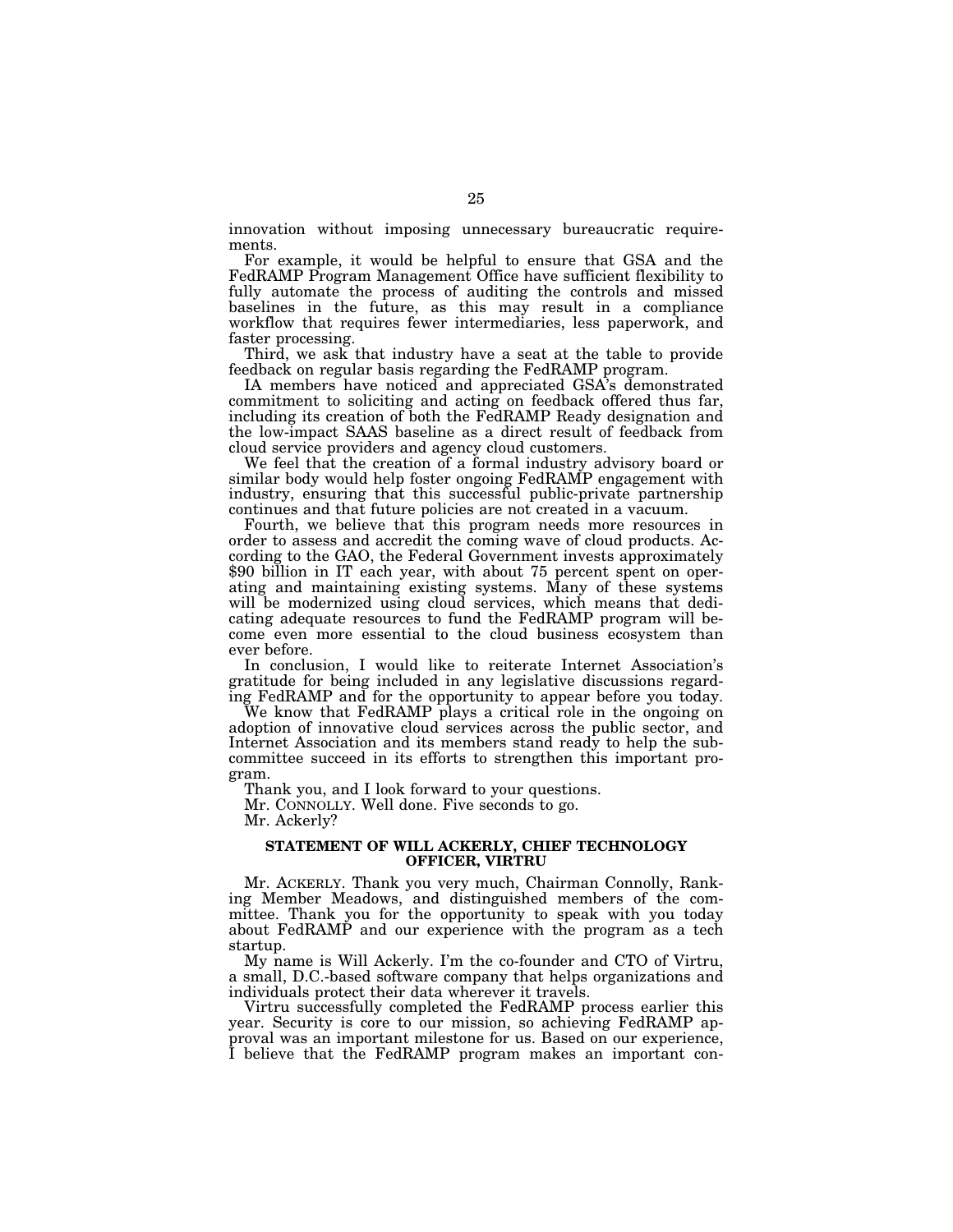tribution not only to the security of our government but also benefits all other customers as well.

While deeply valuable, the process is long, time-consuming, and expensive. It is a process that can and should be improved. For large corporations, the effort required may not be a major obstacle, but for startups and companies like Virtru, the current process is daunting. Many startups may be not able to afford to secure FedRAMP authorization as it exists today.

Because the Federal Government can benefit from many of the innovations that young companies can provide, it is worth the effort to make FedRAMP authorization processes more accessible to smaller businesses.

In our case, the FCC wanted to use Virtru's data protection, and they were willing to sponsor us through an agency FedRAMP authorization. We officially entered the process in June 2017. We did not receive our final authorization until this past March, 20 months later. For startups like us, this is a very long timeline. More importantly, perhaps, it was unclear to us how long this was likely to take.<br>A related challenge was also the cost. Cost is a major consider-

ation for startups, and at roughly \$1.6 million in total costs, was a significant percentage of our annual revenue that had to be balanced against other priorities like hiring and further product development. As a privacy and security company, we were able to justify this decision, but when combined with unknown timelines, it can be a high-risk decision for most small companies.

Our challenge did not end with the authorization. The FedRAMP process also requires significant resources to maintain the authorization. This was not well-understood by us upfront. Many organizations may think that FedRAMP is a one-time effort, but, in our experience, the continuous monitoring requirements do entail a significant ongoing effort and cost.

We also found that the level of support and expertise available to help successfully complete the FedRAMP process varied significantly between different government agencies. This required us to adjust our engagement strategies for each specific agency.

In short, there were a few instances where the difficulties we encountered could be addressed by changes to the FedRAMP process.

Mr. Chairman, based on our recent experience with the FedRAMP process, I ask that the committee consider a number of specific recommendations, which I have described in my written testimony. I would like to provide you two quick examples.

First, streamline the process and costs by further empowering the PMO; to assist the PMO, the formal creation of FedRAMP leads at each agency as a force multiplier. This could help educate and shepherd companies and their agencies through the authorization and continuous monitoring process. This could improve the experience and the effectiveness and the cost for companies and agency personnel navigating this process.

Second, continue to empower agency sponsorship into the FedRAMP as an alternative to the JAB. Agencies best understand their own missions and are in the best position to identify and vet applicable solutions. While the JAB plays an important role, it would've been harder to justify the expense without interest from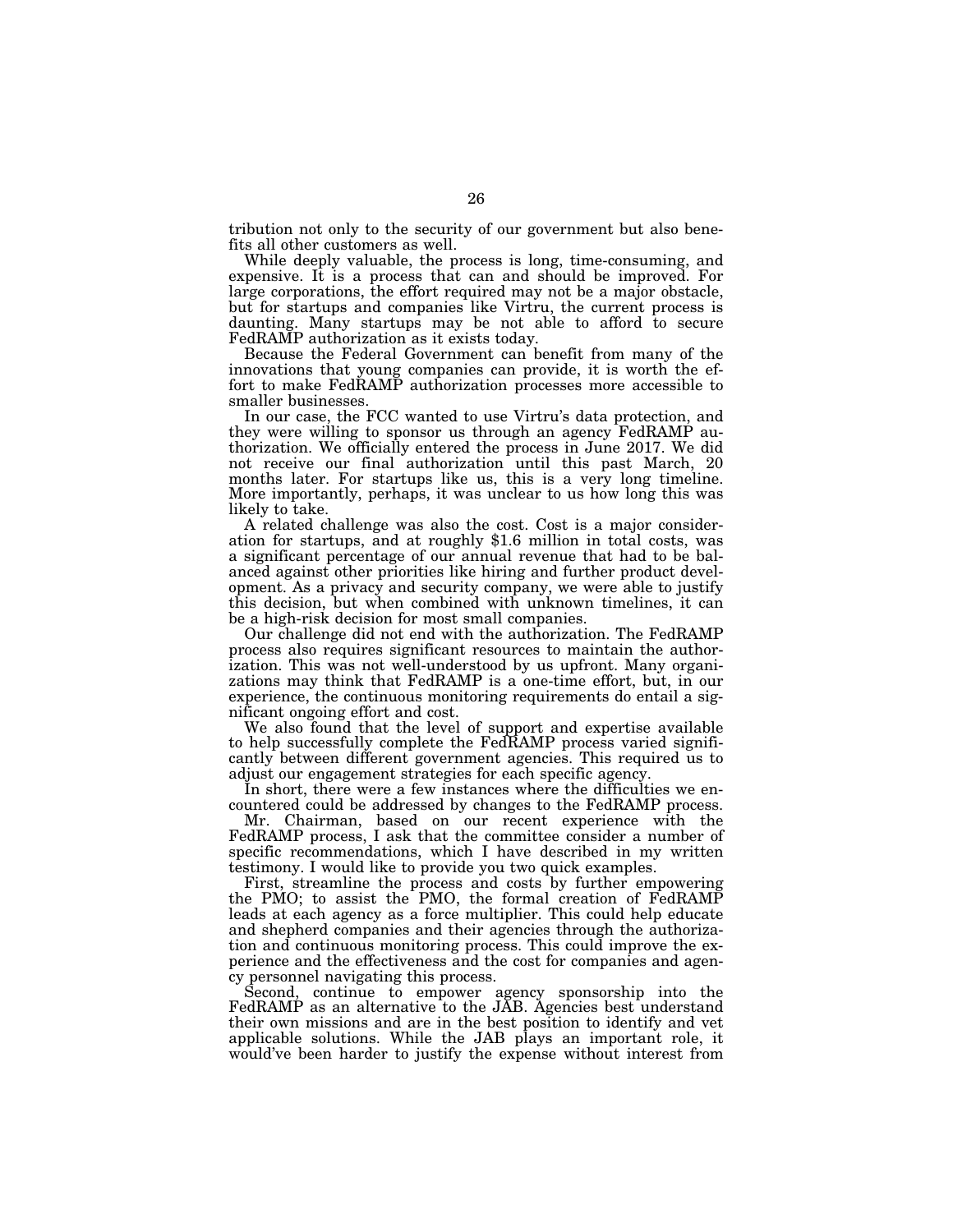a sponsoring agency giving us a roadmap to potential return on investment.

I appreciate the opportunity to address the committee today. I will gladly answer any questions you have. And I'm happy to make anyone at Virtru available for followup.

Mr. CONNOLLY. Thank you very much, Mr. Ackerly, and thank you for sharing your experience.

Ms. Martin?

#### **STATEMENT OF LYNN MARTIN, VICE PRESIDENT OF government, EDUCATION, AND HEALTHCARE, VMWARE**

Ms. MARTIN. Chairman Connolly, Ranking Member Meadows, and members of the subcommittee, thank you so much for the opportunity to speak to you this afternoon.

My name is Lynn Martin, and I am the vice president of our government, education, and healthcare verticals in the Americas at VMWare. I appreciate the opportunity to share our perspective on this important legislation and to relate our experience in taking our solutions through the FedRAMP process, as well as discuss some recommendations.

My experience dates back to the formation of the FedRAMP office back when I worked at HP. Since joining VMWare, I have also taken two products through the process, and I'm in the process of our third service through the FedRAMP. In addition, I'm working with our teams around other opportunities to funnel through there in joint partnership with both the JAB and the FedRAMP PMO.

Based on my experiences, I can personally say the FedRAMP process has taken great strides to achieve higher capacity and a more streamlined process since 2011. I would like to commend their efforts in making improvements.

Our collaboration and partnership with GSA has improved through each of the different authorizations I've been involved in. For example, in the last one over the past 18 months, the PMO has gone to great lengths to ensure that we understand and have more transparency than previously. There also has been engagement at our corporate site to ensure that we understand the process.

I commend Chairman Connolly on his efforts to support GSA on its ongoing efforts to improve FedRAMP.

VMWare believes that one of the most elements of the bill is that it formally provides a funding mechanism for the GSA FedRAMP Program Office. Dedicated funding will be a starting point to ensure that more FedRAMP authority-to-operate packages are completed in a faster manner.

The bill introduces much-needed clarity around the roles and responsibilities for each organization that has a hand in executing vendors through the process. Speaking from VMWare's firsthand experience in our recent interactions, we had to determine on our own which organization had ownership of what and interact with the office through organic understanding.

The clarity introduced in the bill would allow all vendors, not just VMWare, to build a repeatable plan, assessing our business case and returns, targeting the proper stakeholders on how best to navigate with the PMO. I believe this one step would cut down the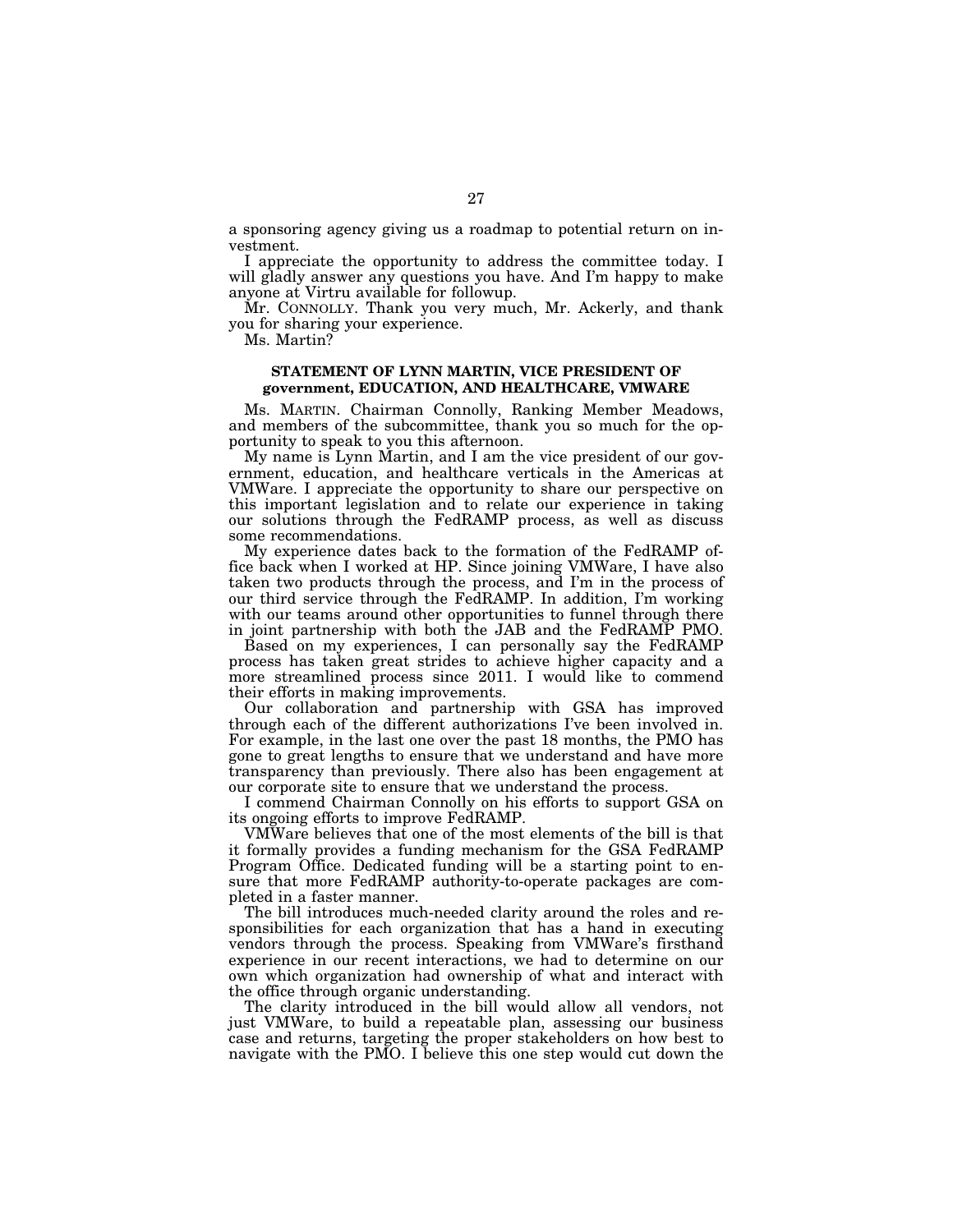time that vendors go through because of the learning process on our end.

As we heard earlier, GSA has put some prioritization around the authorization. I think through the discussion earlier, one of the areas that I think there is an opportunity for improvement would be around looking at the agency ATOs, assessing the commonality of the security protocols, finding which ones are more commonly being used, and assessing whether there's a way to start with a baseline against those authorizations, and then resolve across the different agencies the percentage that maybe are outliers. So basically, if you look at the large number of protocols required for a JAB, there's a subset in the agency ATOs.

VMWare also agrees with the adoption for consistent metrics surrounding cost, quality, and time. The ability to drive measurements of the PMO will allow for not just accountability through the OMB but also transparency into the capacity of the PMO's ability to ATO public cloud services for the government to embrace quicker.

The final area that we would like to call attention to is the creation of Federal Secure Cloud Advisory Committee. We believe that the industry collaboration and coordination with the FedRAMP office is a key component of success. This will allow industry to interject best practices and allow GSA to stay ahead of the coming technology trends.

FedRAMP has become synonymous with Federal cloud security. However, in order for supply to keep up with demand, the Federal PMO must be given adequate resources so that the government can move further and faster in its modernization efforts.

VMWare is proud to partner with the government on its journey, and we look forward to further collaboration as the Federal Government refines and improves the FedRAMP process and we continue to bring to market innovation solutions.

Thank you for the opportunity to testify this afternoon, and I'm happy to answer any questions the subcommittee may have.

Mr. CONNOLLY. Thank you so much. And your praise of our draft bill, you also should be promoted and given a big, fat raise.

The chair recognizes the distinguished ranking member.

Mr. MEADOWS. Thank you, Mr. Chairman.

Thank all of you for your testimony. Obviously, it's a second panel on really establishing the foundation for legislation to move forward. The chairman, in his leadership, takes not just your testimony here but your written testimony, as well as some of the input, to make sure that the bill that we work on is perfected.

And under new House majority rules, these hearings are a prerequisite for moving any legislation. So you're playing a valuable part of making sure that not only your expertise gets folded into the bill that Chairman Connolly and I are working on but, more importantly, that your concerns get addressed.

You know, Ms. Martin, when you were talking about your testimony, the chairman is leaning over and he says, well, that's why we put this in and that's why we put that in. And so I want to let you know that you're being heard.

Mr. Ackerly, you talked about some of the obstacles for a small business—the uncertain nature of getting the approval and how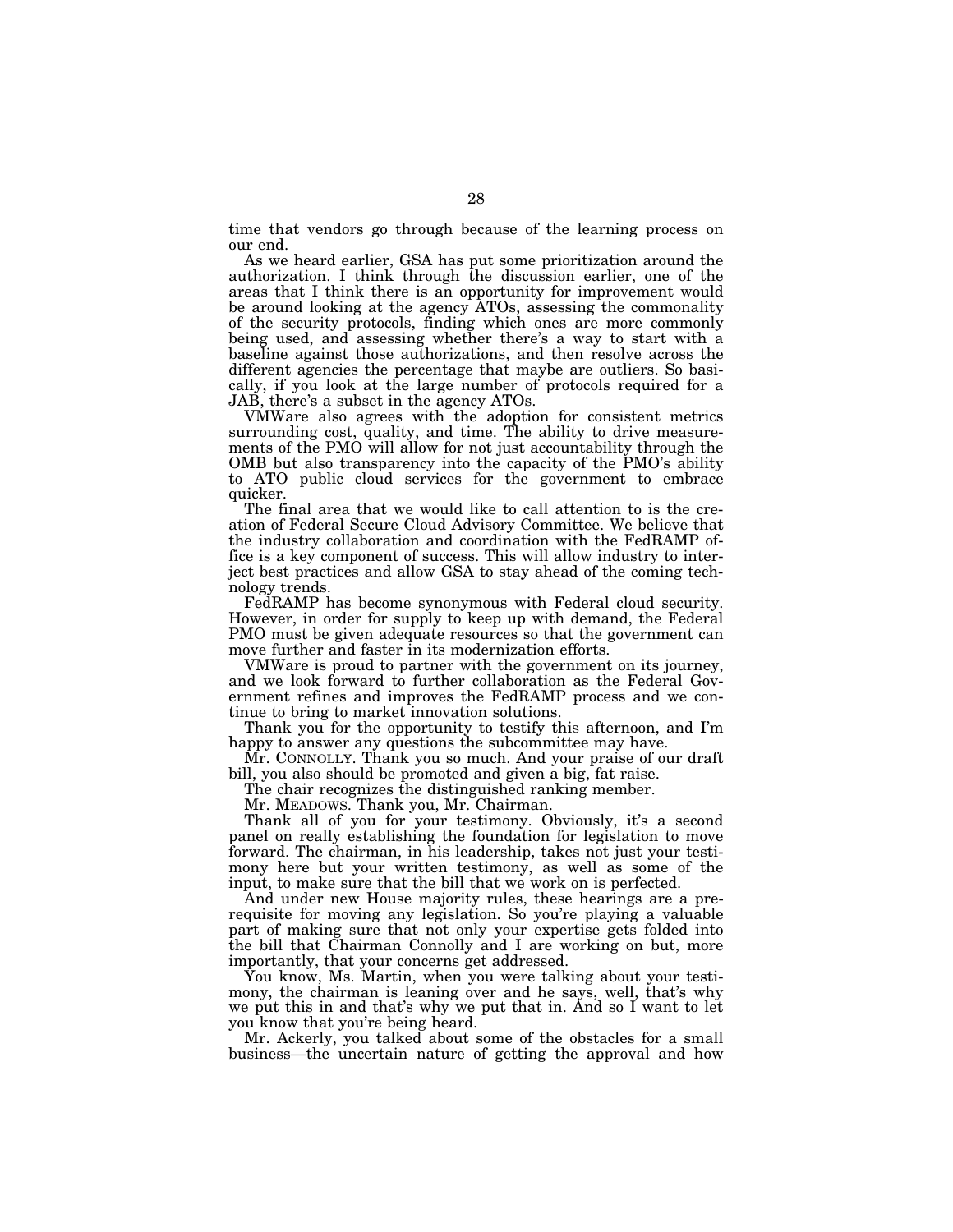long and then how do you keep the certification up. How can we improve that?

I mean, because now you've gone through it, but unless somebody sees this hearing and they happen to call you and say, "By the way, I'm a small business; how long will it take me?'', it's problematic. So how do we address those expectations and maybe draw down on how long it takes?

Mr. ACKERLY. Yes. Thank you for the question.

One of the biggest benefits we had were a few internal advocates within agencies that understood the value of our product, who were willing to engage with us and educate us-

Mr. MEADOWS. So had you not had that, you may still be waiting. Mr. ACKERLY. Yes, we may not have been able to make the business decision to move forward.

Mr. MEADOWS. So you had to find somebody within the agency to basically say they see the merits of your product and they're willing to be an advocate for you.

Mr. ACKERLY. That's right. And I think, like, Department of the Interior was engaging with us early on, and we were immature in our understanding of FedRAMP at that point. They had been through some sponsorships, and they were willing to make that investment. They saw the broader value, which was fantastic. And same with FCC.

But I think, you know, being able to grow on that per-agency representation and have those folks educated and having consistency across agencies I think would be really valuable.

Mr. MEADOWS. So Mr. Berroya, you represent, for a large part, those that would dwarf the size of Mr. Ackerly's company. Is that correct?

Mr. BERROYA. Ranking Member, we have large and small members, but some would, yes.

Mr. MEADOWS. And so here is the concern I have. And it's proper that the two of you sit next to each other, in that you have behemoths that are—you know, they can work through it. And Mr. Barbin talked about, you know, being able to process and look at security things for thousands of stakeholders.

To put it in a different term, it's kind of like working through the FDA for a drug approval. Big Pharma, they understand how to do that. A small, little, startup generic company has a tougher spot with that. And it really is a chilling effect on new innovation.

So how do we work to make sure that some of your clients that are big and understand the process and some of the new folks that may come on the front, like Mr. Ackerly—how do we make sure that both of them understand what is required and how to navigate the bureaucracy?

Mr. BERROYA. Is that a question to me?

Mr. MEADOWS. Yes. It's a hard one, so I'm going to let you take it.

Mr. BERROYA. I appreciate that. I'll do my best to give you a helpful answer.

So for our small members—and, obviously, every company is going to be in a different position, and their experience is going to be somewhat different.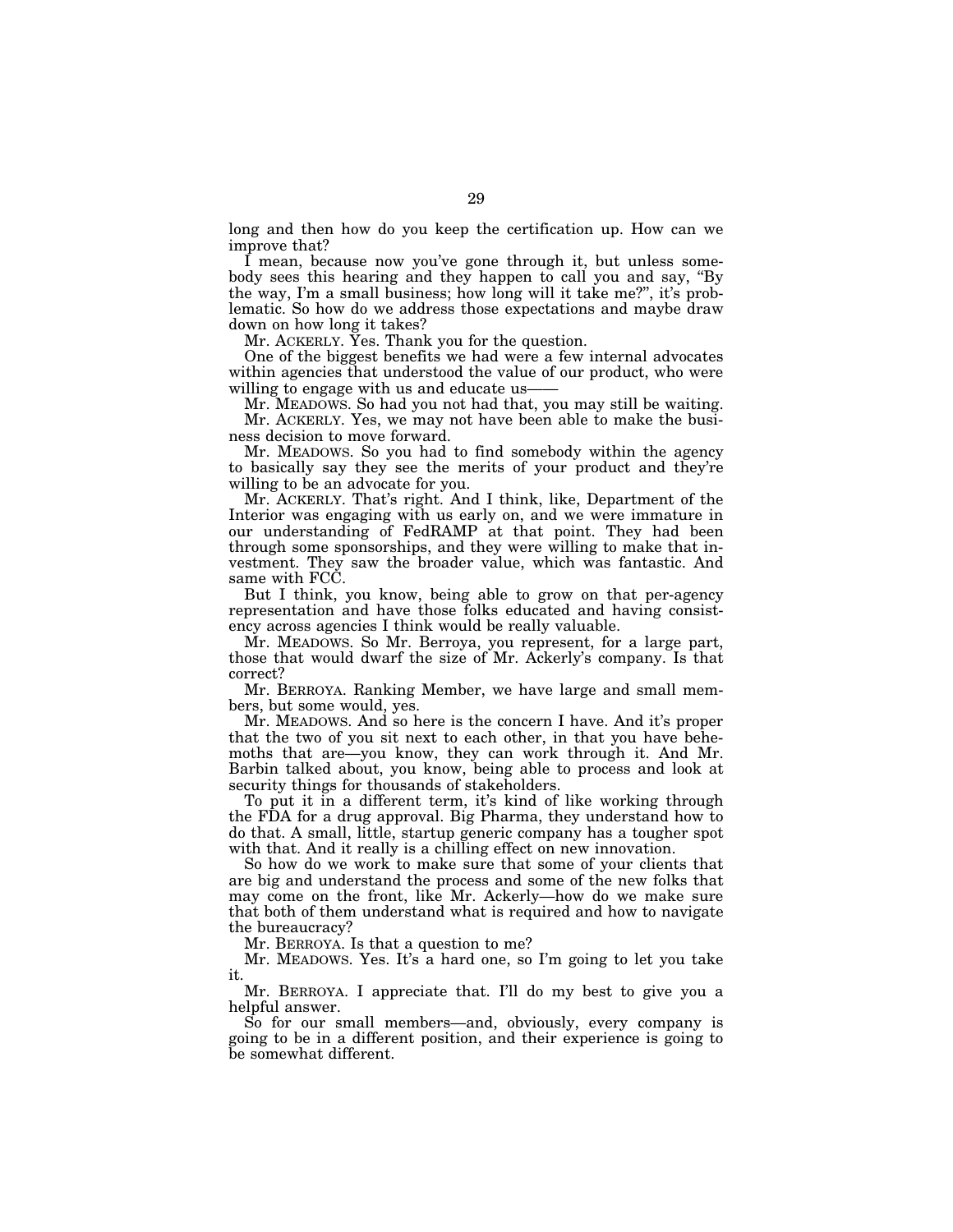I've been advised that, for many of our small members, there's an argument that there's a market advantage. If you can make it through the process once, you're in, and you have that badge of having been certified, having been authorized, and that's something that you can use as a competitive advantage in other contexts when you're trying to woo additional customers.

But to get more directly to the question that you asked, I think the creation of a formal industry body to provide regular feedback about the FedRAMP process and how things are working that includes a mix of different types of companies, which is something that was alluded to on the first panel as well, would be something that would go a long way to ensuring that throughout the process the voices of both large and small companies are taken into consideration.

Mr. MEADOWS. All right. Well, thank you.

And I'll close with this, with your indulgence, Mr. Chairman.

Here is what I would like to see. In that body that actually is really the difference—one of the differences in the bill that we worked on last Congress is that stakeholder involvement and that advisory panel. Would it be helpful if—at the IRS, we have what we call a taxpayer advocate, or an advocacy. So if they run into a problem with the IRS, they have a group that they can go to and say, okay, here's where you go to, here's where you go to. Would something like that on FedRAMP be helpful to the process?

Ms. Martin?

Ms. MARTIN. Absolutely. I mean, like I said, even going through it four times, it changes. And they've made improvements, and we still took a long time. We started last July. We're not through yet.

Mr. MEADOWS. Yes.

Mr. Ackerly?

Mr. ACKERLY. Yes, I would support that. I think that would be fantastic.

I think, you know, per previous mention as well, you know, metrics for transparency and understanding, that is valuable as well.

Mr. MEADOWS. Mr. Berroya, does that help with some of what you were addressing?

Mr. BERROYA. I would have to get back to you because I represent a lot of members and I would want to make sure I had a clear feedback from all of them, but my-

Mr. MEADOWS. You want to make sure we don't mess up.

Mr. BERROYA. Exactly.

Mr. MEADOWS. Yes.

Mr. BERROYA [continuing]. my instinct on this one is it is likely helpful, yes.

Mr. MEADOWS. All right. Speaking for yourself, your instinct is right.

Mr. Barbin?

Mr. BARBIN. Yes. In short, yes. I mean, in many cases, especially some of the smaller companies that we've worked with, their biggest challenge has been the right person within an agency, what that agency needs to do to provide an authorization, and on an ongoing basis the continuous monitoring as well. So I think that advocacy group would be great.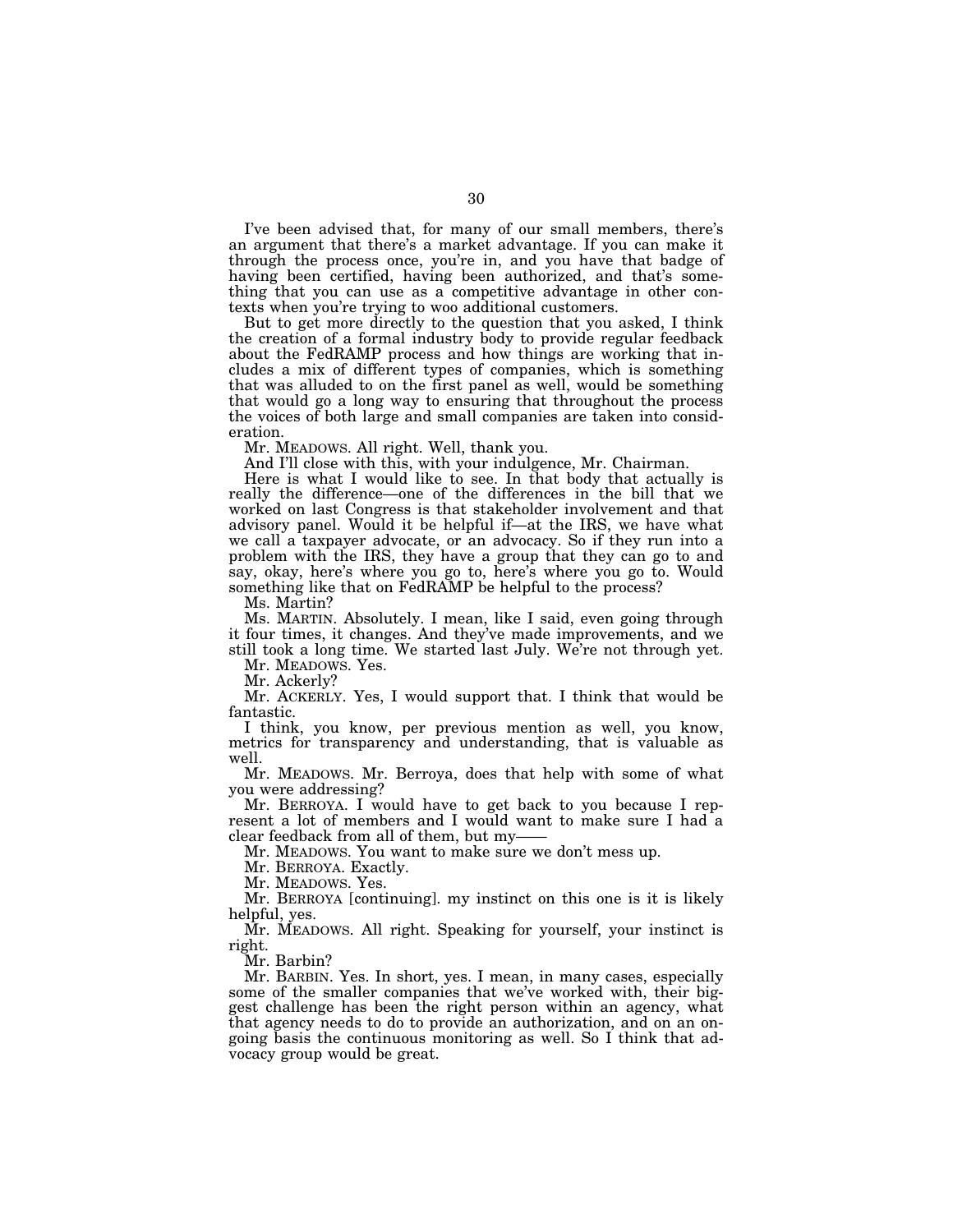Mr. MEADOWS. I think the chair's indulgence.

Mr. CONNOLLY. Absolutely. Thank you. Very helpful questioning.

So we're hearing—I mean, let us remember, FedRAMP originally, back in 2010, 2011, was intended to be an expeditious way of allowing entry into cloud services for the Federal Government, and it was supposed to cost maybe about a quarter of a million dollars and take about six months.

Now, Mr. Ackerly, you represent a startup—you're not even a small or medium-size; you're a startup—with apparently some expertise recognized or some capability recognized that was desirable, and it took you 20 months. And, by the way, at the beginning, no one could tell you, ''Here is the timeline.''

So you're betting that there will be light at the end of the day, or the tunnel, but it took 20 months and \$1.6 million to be certified. Is that correct?

Mr. ACKERLY. Yes, that's right, sir.

Mr. CONNOLLY. And the other thing you did not anticipate was a recurring cost to maintain that certification. Is that correct?

Mr. ACKERLY. That's right.

Mr. CONNOLLY. Do you want to put a dollar figure on what that might cost annually in your budget?

Mr. ACKERLY. I'd have to double-check, but I think it might be \$150,000 to \$200,000 in annual costs.

Mr. CONNOLLY. All right.

And let me just explore that with all of you for a minute. But, I mean, at one point, you can see why the government wants maintenance, right? Maybe you're a startup particularly, you know, and it goes to hell in a handbasket. Or maybe your startup gets purchased or acquired, or maybe you expand by acquiring others, and all of a sudden the company we contracted with is different. Maybe it has foreign ownership. I mean, there may be lots of concerns that lead us to want to monitor the vendors to the Federal Government. That's not unreasonable. But, on the other hand, what does it entail, from your point of view?

I didn't see you, Mr. Grothman. We'll come to you right away.

Mr. ACKERLY. Yes, it comes from a few different sources. I will say that I think, as you say, there are aspects of this which are hugely valuable and important. I think through automation and also transparency—I think the metrics reporting and being able to track over time to understand what those are and what they entail will really help rationalize a business decision.

Mr. CONNOLLY. One of your recommendations to us was a power agency authorization instead of the JAB.

Mr. ACKERLY. Correct.

Mr. CONNOLLY. Let me just say, I understand why you might say that, but we kind of also look at it from the other point of view, that too many companies have been subjected to dual certification. So "Yes, you're certified with JAB, but sorry, our window is different, and you're going to have to start the process all over again.'' Imagine doubling your costs.

And remember that many companies have multiple Federal agencies, right? So they may move from national security to IRS or Social Security on the domestic side. And going to multiple windows to be multiply certified could be very expensive and time-con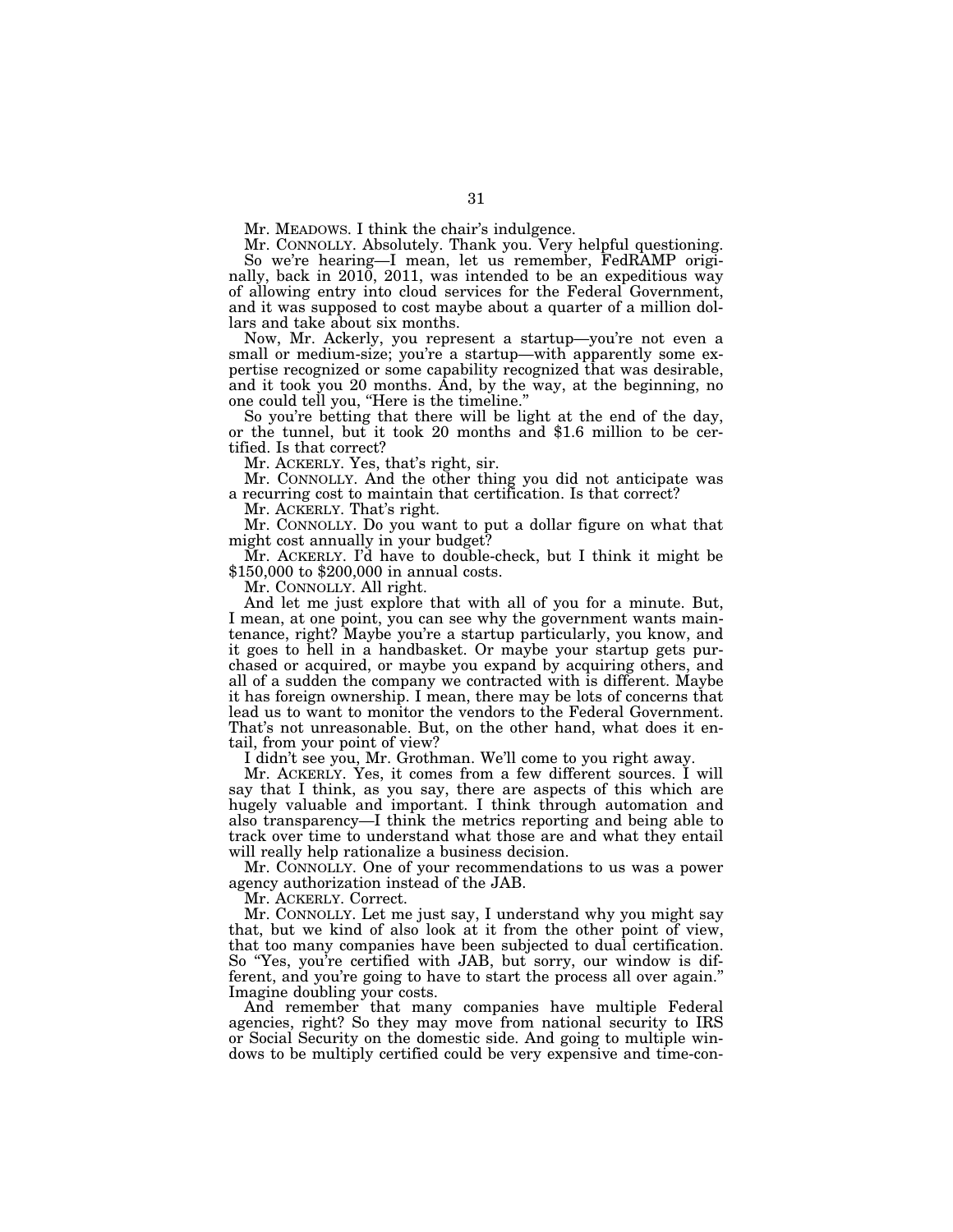suming and unpredictable—everything you experienced, only multiplied by a dozen.

So while we understand a power agency to do it without having to have JAB certification, on the other hand, we don't want unwittingly to create difficult circumstances for companies from getting certified.

Mr. ACKERLY. From my standpoint, I think some of the most valuable things I think worth preserving and amplifying are the agency advocacies, the people who are at the agencies that understand the value, and making sure that they're in a position at least to nominate or try to fast-track through some sort of standardized process.

So if there's risk that there's going to be a dual track, you know, finding an opportunity for there to be agency advocacy and shepherding and common level of understanding across the agencies and representatives at each.

Mr. CONNOLLY. Just remember that what you're advocating for in some ways is already occurring, right?

Mr. ACKERLY. Correct. And so-

Mr. CONNOLLY. So if the JAB processes 12 a year, the other agencies are processing, I think he said 130, 80, or something like that, a large number.

Mr. ACKERLY. Yes. And what I'm recommending is formalizing that.

Mr. CONNOLLY. Uh-huh.

I've got two more questions, and then I'm going to call on Mr. Grothman, who has joined us, from Wisconsin.

Ms. Martin, I brought up an example in the earlier panel about a software approval for a same software, different application, but the process required a parallel or different or separate certification. Does that ring a bell with you at all?

Ms. MARTIN. Yes.

Mr. CONNOLLY. Do you want to just expand real quickly?

Ms. MARTIN. So when you take a software platform to a different company, like, a partnership with one company—so VMWare's strategy is we provide a hybrid cloud architecture, work with IBM, Microsoft, Amazon, more to come—that software layer is the same software layer with each of those different cloud services. Each one takes a parallel path on its own.

So part of the FedRAMP process—and I think it gets into the agency and the JAB's as well—is any new services have to go through the process again.

Mr. CONNOLLY. Even though it's the same software.

Ms. MARTIN. It could be the same but a little bit different—— Mr. CONNOLLY. Applied differently, yes.

Ms. MARTIN [continuing]. and you start over. They don't take the baseline assessment and say, ''Okay, since you added this.'' It should, in theory, speed it up, in theory, once you get one.

Mr. CONNOLLY. But that was not your experience.

Ms. MARTIN. It is not our experience.

Mr. CONNOLLY. Okay. And you heard that Mr. Cheriyan said he would be look at that-

Ms. MARTIN. Right.

Mr. CONNOLLY [continuing]. at GSA.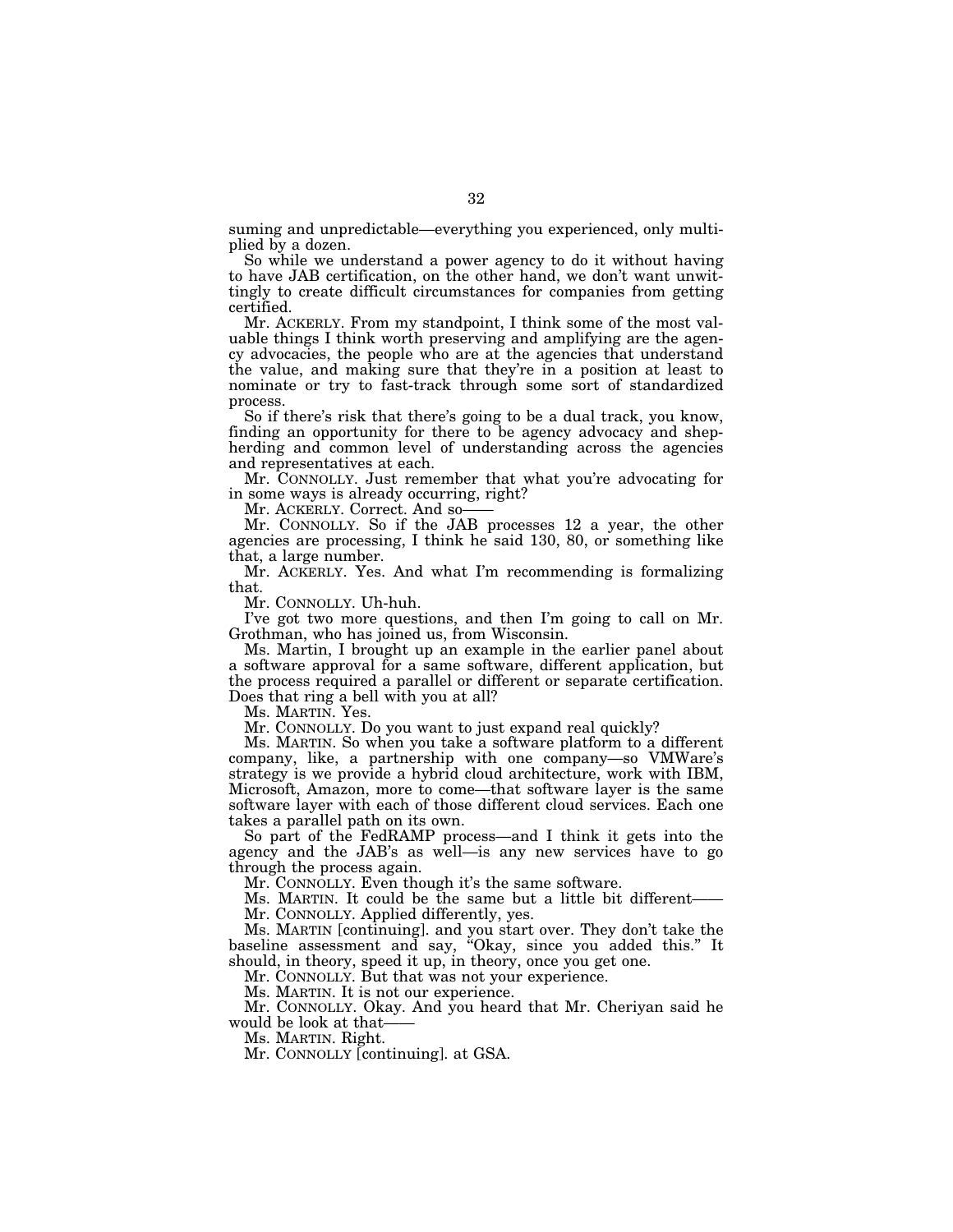Mr. CONNOLLY. Okay.

Final question. Mr. Berroya, I think you've heard both Mr. Meadows and I assent to the wisdom of industry input in some fashion so that industry's voice is heard in providing guidance of the process. But you talked about lack of reciprocity. And maybe you were here when Ms. Norton actually asked about the problem of reciprocity.

And I want to give you the final word and—and, Mr. Barbin, if you want to as well—comment on, what do you mean? What is the problem still, from your point of view, in terms of lack of reciprocity?

Mr. BERROYA. Thank you for the question, Mr. Chairman, and for the opportunity to be the last word. I'll try to keep it short, given the time.

Essentially, the perspective of our members is that, while CIOs play a very important role and they need to be able to make the risk assessments that they need to make, the ideal would be for FedRAMP to establish a ceiling rather than a floor for authorization, such that, if an agency, for example, wanted to engage in a pilot program and operate in a way that goes below what the standard authorization would require for that limited period of time so they can assess a new service offering, that they would be able to do so. But for, perhaps, a fully fledged new service offering that they're going to implement on a longer-term basis, that if FedRAMP established a ceiling, that might be a helpful way to inject a little bit more efficiency into the process and encourage more reuse.

Mr. CONNOLLY. I invite you to work with our staff and take a look at the draft legislation to make sure that we are adequately addressing that issue.

Mr. BERROYA. We gratefully appreciate that. We will.

Mr. CONNOLLY. Thank you.

The chair recognizes the gentleman from Wisconsin, Mr. Grothman.

Mr. GROTHMAN. Sure.

This is for any one of the four of you.

FedRAMP's current reporting and documentation structures are often redundant and excessively time-consuming. Has this inefficiency adversely impacted your industry's ability to work with the program?

Any one of you.

Mr. BARBIN. I'll take that, sir, as the 3PAO auditor.

I would agree. In my opening statement, I commented on deliverables being Excel spreadsheets and Word documents, a lot of manual analysis of a significant amount of data. I believe there's a significant opportunity there. Automation was brought up, you know, in the previous panel as well. So I would agree with you and concur that that is definitely the case.

Mr. GROTHMAN. Okay.

Is there sufficient communication between the FedRAMP office and agencies to you regarding the authorization process?

Mr. BARBIN. There is certainly—so I'd say there's sufficient dialog and communication between ourselves, the independent assessors, and the PMO. Certainly there's open and—very open and on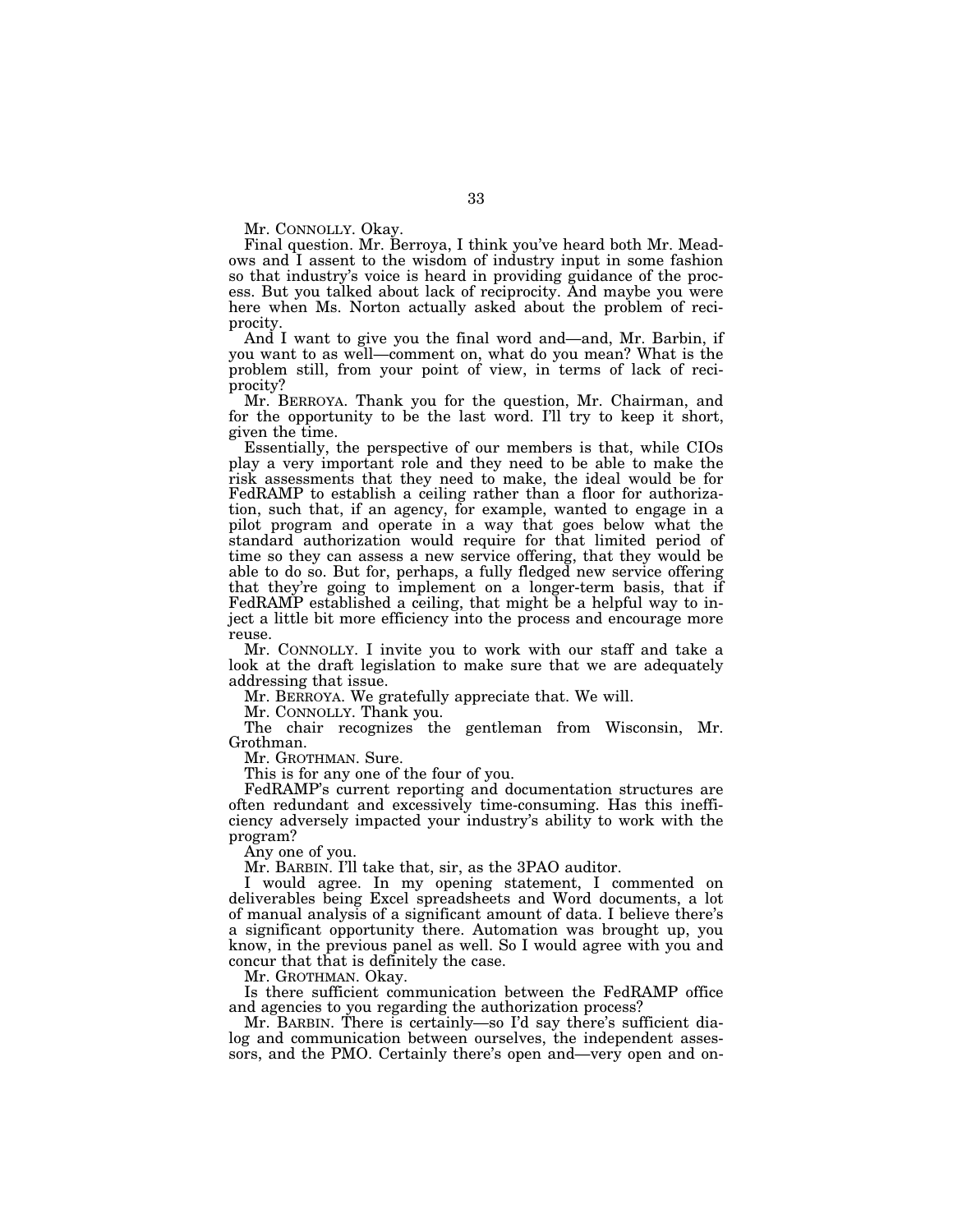going dialog with respect to that manner. We've been, you know, privileged to provide additional guidance over the years and help make improvements in certain key areas.

You know, with the agencies, that's typically been more on the PMO side; it's been less us, as an assessor. Our primary interfaces are going to be the PMO and the cloud providers that we perform the audits for.

Mr. GROTHMAN. Okay.

Any of the others?

Do you have a comment?

Ms. MARTIN. I have one.

So when we've been going through a recent agency authorization, our dialog's been more with the PMO and the agency directly, U.S. Marshals. But in the case of the 3PAO, they haven't been involved in those. But we have had better collaboration and communication around the process than previous experiences there.

I do think the transparency and the documentation and the automation recommendations would improve things significantly as well.

Mr. GROTHMAN. Okay.

Mr. ACKERLY. Yes, I would say our communication with the 3PAO and the PMO office have been fantastic, and when it comes to agency, it's been a little less consistent. Sometimes it's been great, and sometimes we've been learning together. And so I think there might be areas for improvement there.

Mr. GROTHMAN. If the FedRAMP program were codified, do you feel that would provide more security to you guys as investors?

Mr. ACKERLY. I think there are aspects of the bill that would absolutely create much more certainty and would make the business decision a lot easier.

Mr. GROTHMAN. Okay.

I'll yield the remainder of my time.

Mr. CONNOLLY. I thank the gentleman.

And I would just add a final word to his question, which was a good one. I happen to believe, and I think Mr. Meadows does as well—I don't want to speak for him, but—right now, the problem is FedRAMP is potentially an orphan. It was created administratively. It can be, you know, eviscerated tomorrow morning.

And so codifying it gives you some predictability, gives Federal employees who work on the program, you know, an anchor to guide them, and allows us to have regular guidance as we do through FITARA.

And so lacking a statutory framework sometimes can be a boon, but it sometimes also, frankly, can have unintended negative consequences. And I think we can restore some predictability and oversight just by codification. The bill, of course, does more than that. And so that's certainly our goal.

I want to thank all of you for sharing your stories today. Very helpful. As the ranking member indicated, this is creating the record that will allow us to go back to our colleagues and talk about potential draft legislation.

Thank you so much for sharing your story.

All members, without objection, will have five legislative days to submit additional written questions, if any, for the witnesses, and